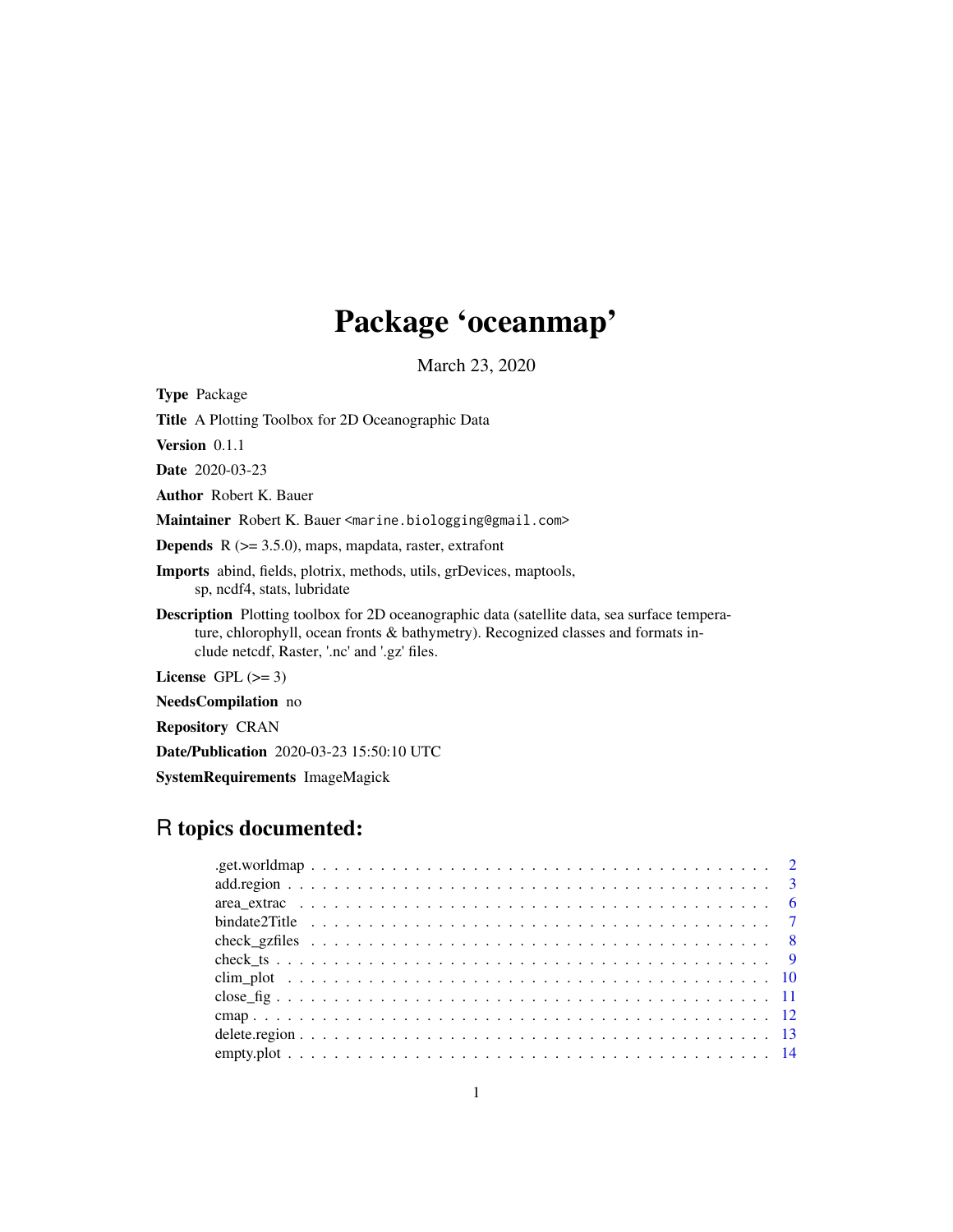<span id="page-1-0"></span>

|       | figure |    |
|-------|--------|----|
|       |        |    |
|       |        |    |
|       |        |    |
|       |        |    |
|       |        |    |
|       |        |    |
|       |        |    |
|       |        |    |
|       |        |    |
|       |        |    |
|       |        |    |
|       |        |    |
|       |        |    |
|       |        |    |
|       |        |    |
|       |        |    |
|       |        |    |
|       |        |    |
|       |        |    |
|       |        |    |
|       |        |    |
| Index |        | 49 |
|       |        |    |

.get.worldmap *World Map*

# Description

Creates a world map database that allows longitude ranges between -180 and 360 degrees, and thus from the Pacific to the Atlantic and vise versa. It is based on the [worldHires](#page-0-0) database (which itself is based on CIA World Data Bank II data and contains approximately 2 million points representing the world coastlines and national boundaries), from which polygon irritations of the Antarctic were also corrected.

#### Usage

```
.get.worldmap(resolution)
```
### Arguments

resolution number that specifies the resolution with which to draw the map. Resolution 0 is the full resolution of the database [default]. Otherwise, just before polylines are plotted they are thinned: roughly speaking, successive points on the polyline that are within resolution device pixels of one another are collapsed to a single point (see the Reference for further details). Thinning is not performed if plot = FALSE or when polygons are drawn (fill = TRUE or database is a list of polygons).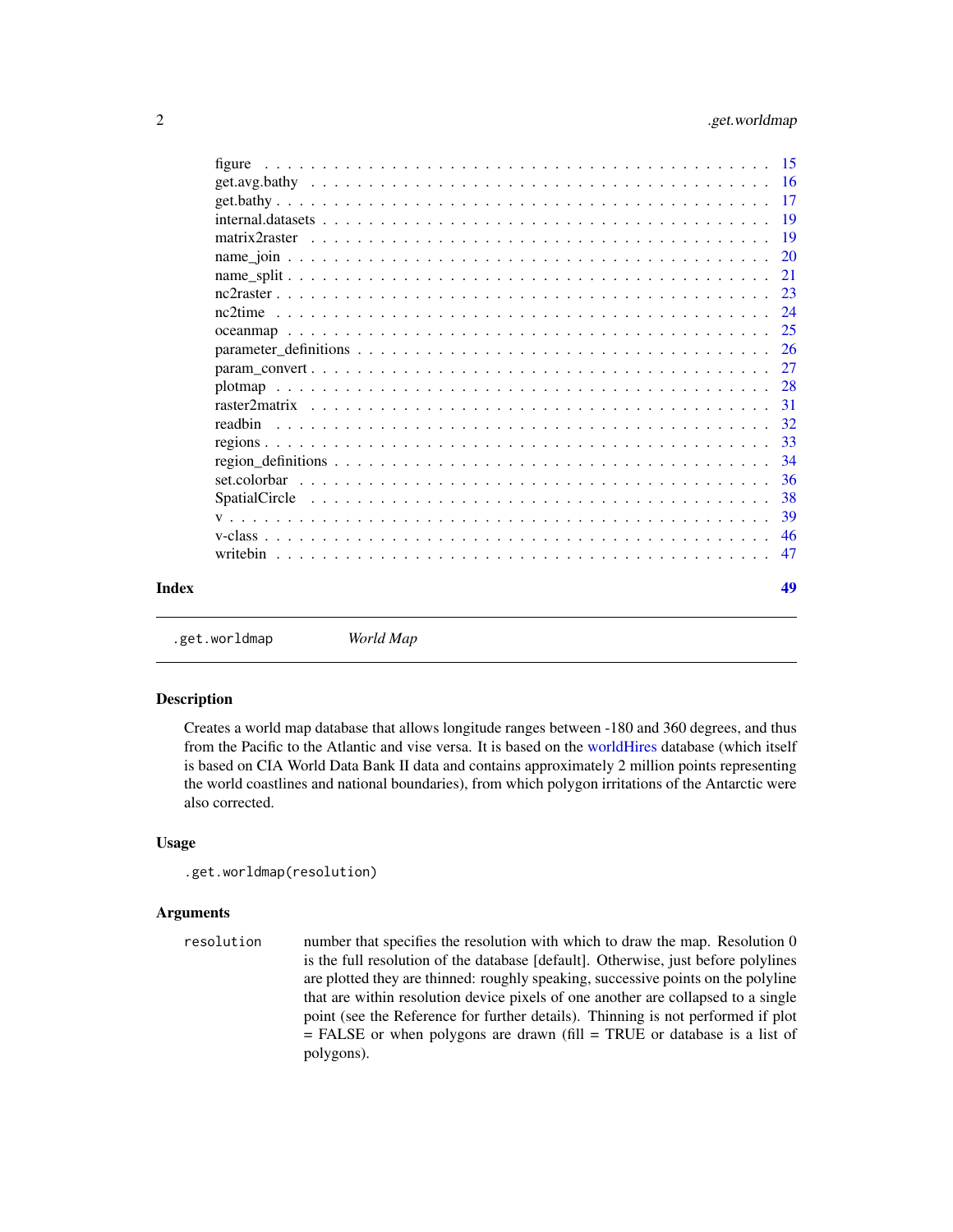#### <span id="page-2-0"></span>add.region 3

#### Value

A list of class "map" with longitude (x) and latitude (y) positions of coastlines and state boundaries (different coastline or booundary elements are seperated by NA), single polygon names are provided by a names vector.

#### Author(s)

Robert K. Bauer

#### See Also

[worldHires](#page-0-0) <http://www.evl.uic.edu/pape/data/WDB/>

#### Examples

```
worldmap <- oceanmap:::.get.worldmap(worldmap)
str(worldmap)
## wordlmap usage in plotmap, with different center-options
# par(mfrow=c(3,1))# plotmap(lon=c(80, -120), lat=c(-50, 10), main= "map from East to West")
# plotmap(lon=c(-120, 80), lat=c(-50, 10), main= "map from West to East")
# plotmap('tp')
```
<span id="page-2-1"></span>add.region *adding a region to the [region\\_definitions](#page-33-1) file*

#### Description

adding a region to the [region\\_definitions-](#page-33-1)file, taking or restoring a backup of region definitions. The basic idea is to provide a region-keyword that is used to access the region-information in later related function-calls (see: [v](#page-38-1) and [plotmap,](#page-27-1) [regions\)](#page-32-1). Information consists of a region-keyword, longname, its spatial extent (longitudes and latitudes), grid resolution, as well as default colorbar position and figure size.

The required information can be provided by an interactive session (widget) that leads step by step through the region definition (is set default), in parts by an [extent-](#page-0-0)object with the missing information then completed by the session or by a one-row data frame that holds the entire information (see: [region\\_definitions\)](#page-33-1).

**ATTENTION!** When reinstalling or updating the oceanmap package, previous region definitions are getting lost! It is therefore highly recommanded to take and restore own backups (see: backup and restore).

#### Usage

```
add.region(add, add.px, cbx, cby, figdim, lib.folder,
       widget=T, backup=F, backup.folder='.', backup.name, restore=F,backup.regions)
```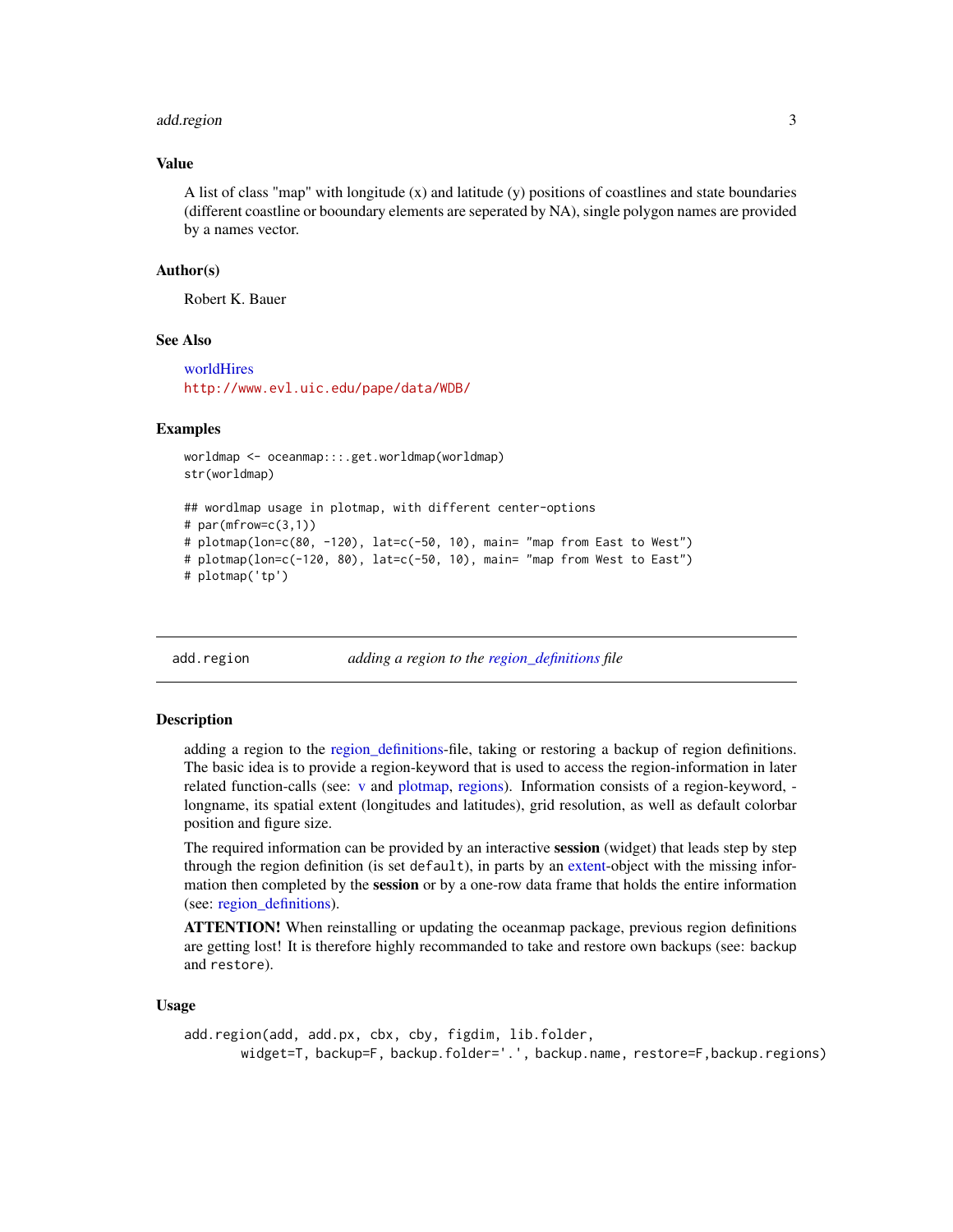# <span id="page-3-0"></span>Arguments

| add            | extent-,raster-object or dataset containing all required region definition entries<br>(label, name, latn, lats, lonw, lone, ncol, nrow, px, cbx1, cbx2, cby1, cby2,<br>figxdim, figydim and grid.res). Ignored when add.px is supplied.                                                                                                                                                                                                                               |
|----------------|-----------------------------------------------------------------------------------------------------------------------------------------------------------------------------------------------------------------------------------------------------------------------------------------------------------------------------------------------------------------------------------------------------------------------------------------------------------------------|
|                | The values latn, lats, lonw, lone define the regions extent, cbx1, cbx2, cby1<br>and cby2 define the position of the colorbar, gradient the orientation of the<br>colorbar (x for horizontal, y for vertical), oticks the margin where to put the<br>colorbar ticks relative to the colorbar rectangle ('1' left, 'r' right and 'b' for<br>bottom; figxdim and figydim set the default window size of '.gz'-file figures<br>and grid.res the default grid resolution. |
| add.px         | dataframe or list containing region data needed to read gz-compressed '.gz'-<br>files. Required entries include 'label' to identify the region, 'ncol' and 'nrow',<br>to define the number of columns and rows of the 'gz'-file, respectively. These<br>values are automatically set if missing when writing gz-compressed '.gz'-files<br>(see: writebin).                                                                                                            |
| cbx            | the horizontal limits $(x1, x2)$ of the colorbar. If missing, the user will be asked<br>for manual colorbar placement.                                                                                                                                                                                                                                                                                                                                                |
| cby            | the vertical limits $(y1, y2)$ of the colorbar. If missing, the user will be asked for<br>manual colorbar placement.                                                                                                                                                                                                                                                                                                                                                  |
| figdim         | numeric vector indicating the width and height of the plot device in inches. If<br>missing and force. figdim. widget is set FALSE, figdim is assigned a default<br>width and height of 7in, otherwise the user will be asked to resize the plot<br>device to set plot dimensions.                                                                                                                                                                                     |
| lib.folder     | Character string indicating R-library path in which the oceanmap-package is<br>installed.                                                                                                                                                                                                                                                                                                                                                                             |
| widget         | whether an interactive session (widget) shall assist the data entry procedure (de-<br>fault is TRUE).                                                                                                                                                                                                                                                                                                                                                                 |
| backup         | whether the current region_definitions-file should be backuped in the folder<br>'backup. folder in the file backup. name (default is FALSE). ATTENTION!<br>When reinstalling or updating the oceanmap package, previous region_definitions<br>are getting lost!                                                                                                                                                                                                       |
| backup.folder  | Character string indicating the folder where to store the region_definitions-file<br>backup (default is the current working directory).                                                                                                                                                                                                                                                                                                                               |
| backup.name    | Character string indicating the filename of the region_definitions-file backup (If<br>restore the default is the original oceanmap-region_definitions file; if backup<br>the default is set to 'region_definitions.bkp.%Y%m%d.rda').                                                                                                                                                                                                                                  |
| restore        | whether to restore a backup of the region_definitions-file (default is FALSE).                                                                                                                                                                                                                                                                                                                                                                                        |
| backup.regions | Vector of region indicators defining which regions should be saved in backup<br>file.                                                                                                                                                                                                                                                                                                                                                                                 |

# Author(s)

Robert K. Bauer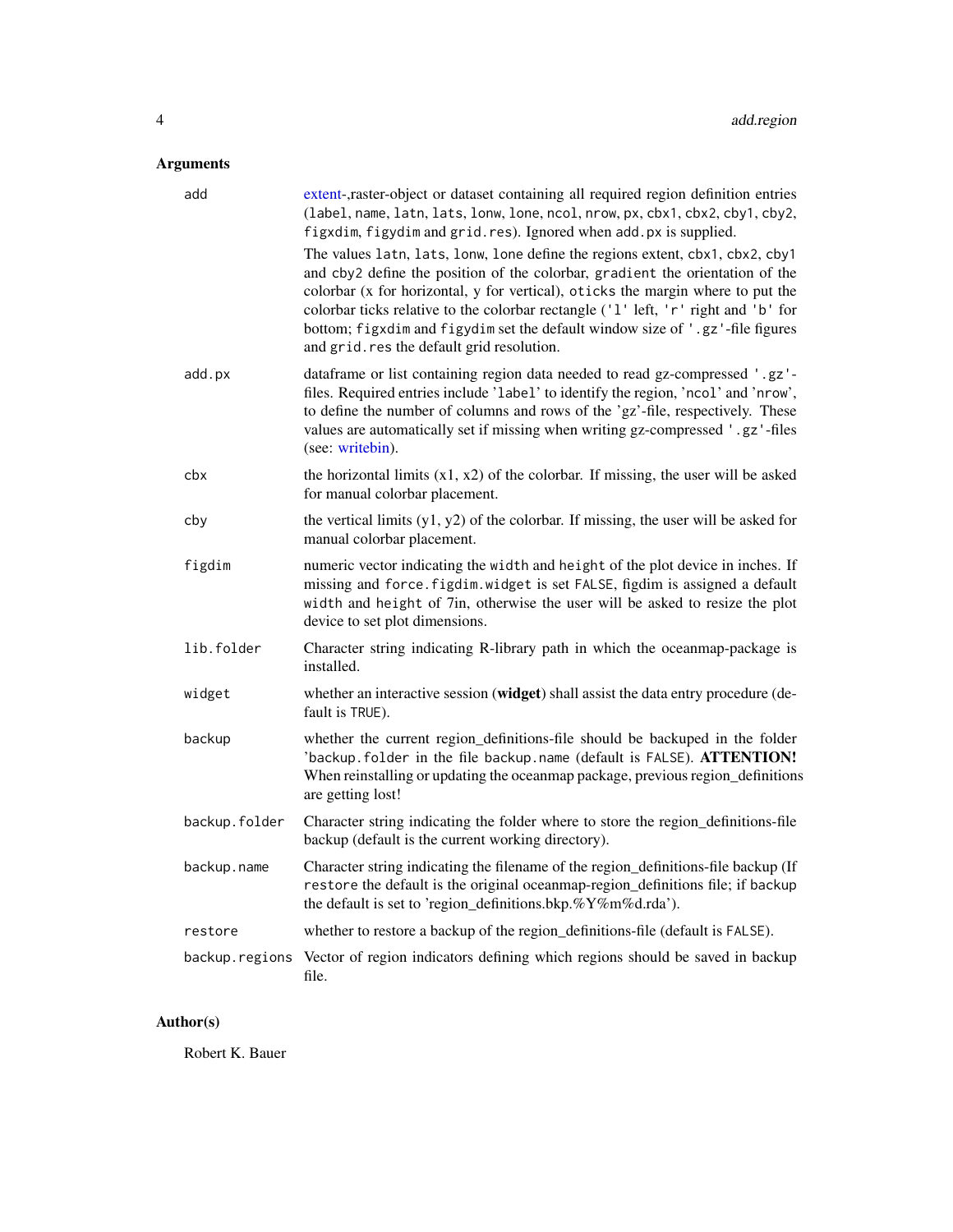#### <span id="page-4-0"></span>add.region 5

# See Also

[delete.region,](#page-12-1) [region\\_definitions,](#page-33-1) [regions,](#page-32-1) [plotmap,](#page-27-1) [v](#page-38-1)

```
## Example 1: Add region by supplying a one-row data.frame
## that holds the entire required information
# data(region_definitions) # load region_definitions
# lion <- region_definitions[region_definitions$label == 'lion',] # selecting Gulf of Lions region
# lion
# junk <- lion
# junk$label <- 'junk' # rename region label
# add.region(junk) # add junk region
# data(region_definitions) # reload region_definitions
# region_definitions[,1:9]
## Example 2: Delete region
#delete.region("junk") # delete junk region
#data(region_definitions) # reload region_definitions
#region_definitions[,1:9]
## Example 3: Add region by supplying an extent- or raster-object and running the widget
library(raster)
ext <- extent(0,10,50,60)
plotmap(ext)
#add.region(ext) # extent-object
r <- raster(ext)
#add.region(r) # raster-object
## Example 4: Add region by supplying raster-object, colorbar positions and running the widget
#add.region(r,cbx=c(5,9.5),cby=c(51.7,52.4))
## Example 5: Add region by running the widget
#add.region()
## Example 6: Add region by running the widget
#add.region(add.px=list(label="lion",nrow=10,ncol=10))
#data(region_definitions)
#region_definitions[region_definitions$label =="lion",]
## Example 7: Creating a backup
#add.region(backup=T)
#add.region(backup=T, backup.folder=".",backup.regions=c("lion","medw4"))
## Example 8: Restoring the backup of the original region_definitions file
#add.region(restore=T)
```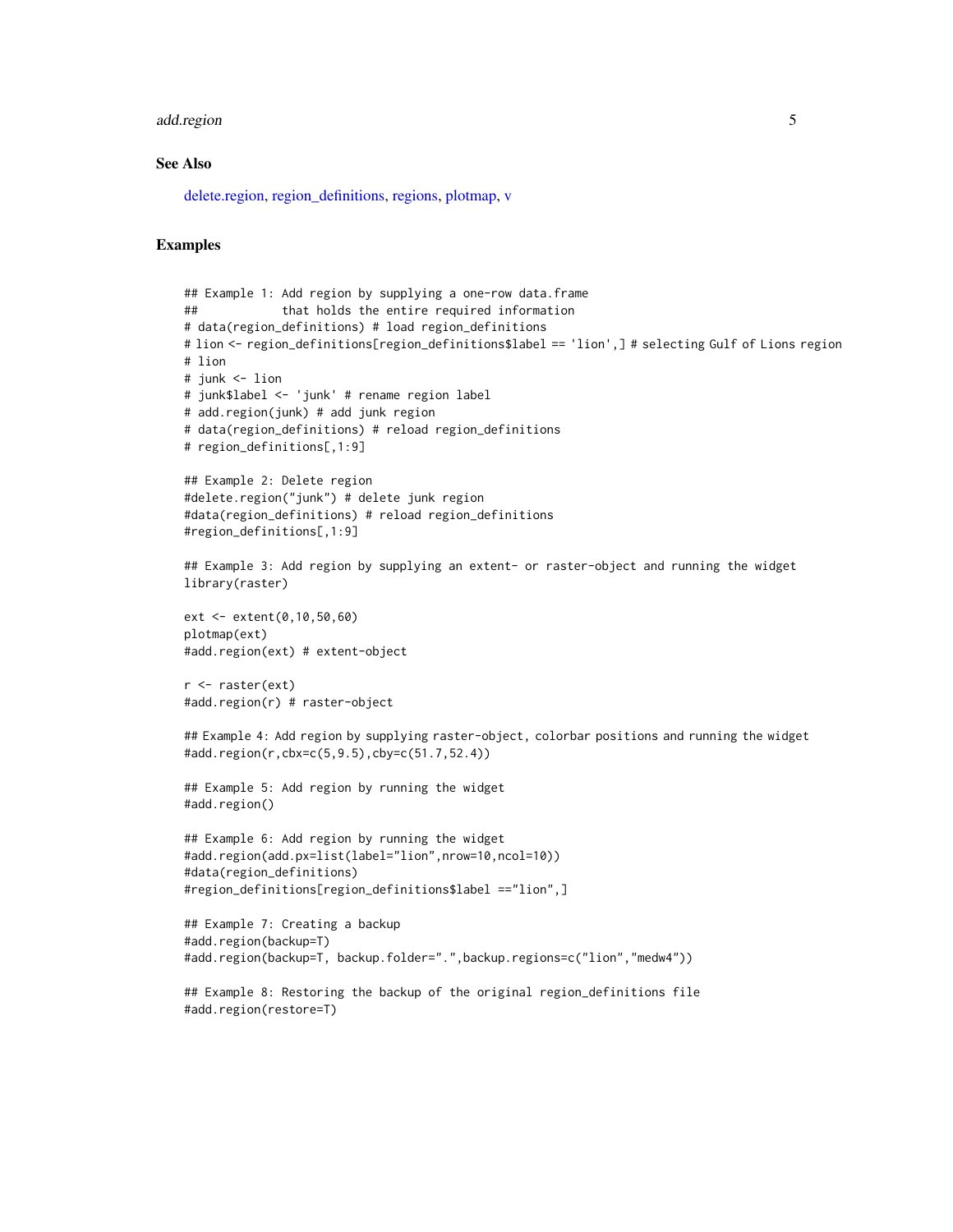<span id="page-5-0"></span>

# Description

Extracts a pre-defined region from '.gz'-file and saves subset as a new '.gz'-file (gzip compressed format). Basically it represents a combined call of [regions,](#page-32-1) [crop,](#page-0-0) [raster2matrix](#page-30-1) and [writebin.](#page-46-1)

#### Usage

area\_extrac(obj,area)

#### Arguments

| obi  | Character string indicating search criteria for '.gz'-files.                       |
|------|------------------------------------------------------------------------------------|
| area | Character string identifying the region that should be extracted, area must be a   |
|      | subregion of the original region defined by the '.gz'-file. See region_definitions |
|      | for area definitions and use add region to add new regions.                        |

#### Author(s)

Robert K. Bauer

# v(gz.files[1],v\_area='lion')

# See Also

[readbin,](#page-31-1) [writebin,](#page-46-1) [crop,](#page-0-0) [raster2matrix,](#page-30-1) [param\\_unconvert](#page-26-1)

```
## Example 1: extract, write '.gz'-files, following default plot-procedure
library(raster)
```

```
# load sample-'.gz'-file
path <- system.file("test_files", package="oceanmap")
gz.files <- Sys.glob(paste0(path,'/*.gz'))[1] # load sample-'.gz'-files
print(gz.files)
# area_extrac(gz.files[1],area='lion')
# gz <- Sys.glob(path,'/medw4*.gz') # load new-'.gz'-file
# v(gz) # visualize new-'.gz'-file
# system(paste('rm', gz))
```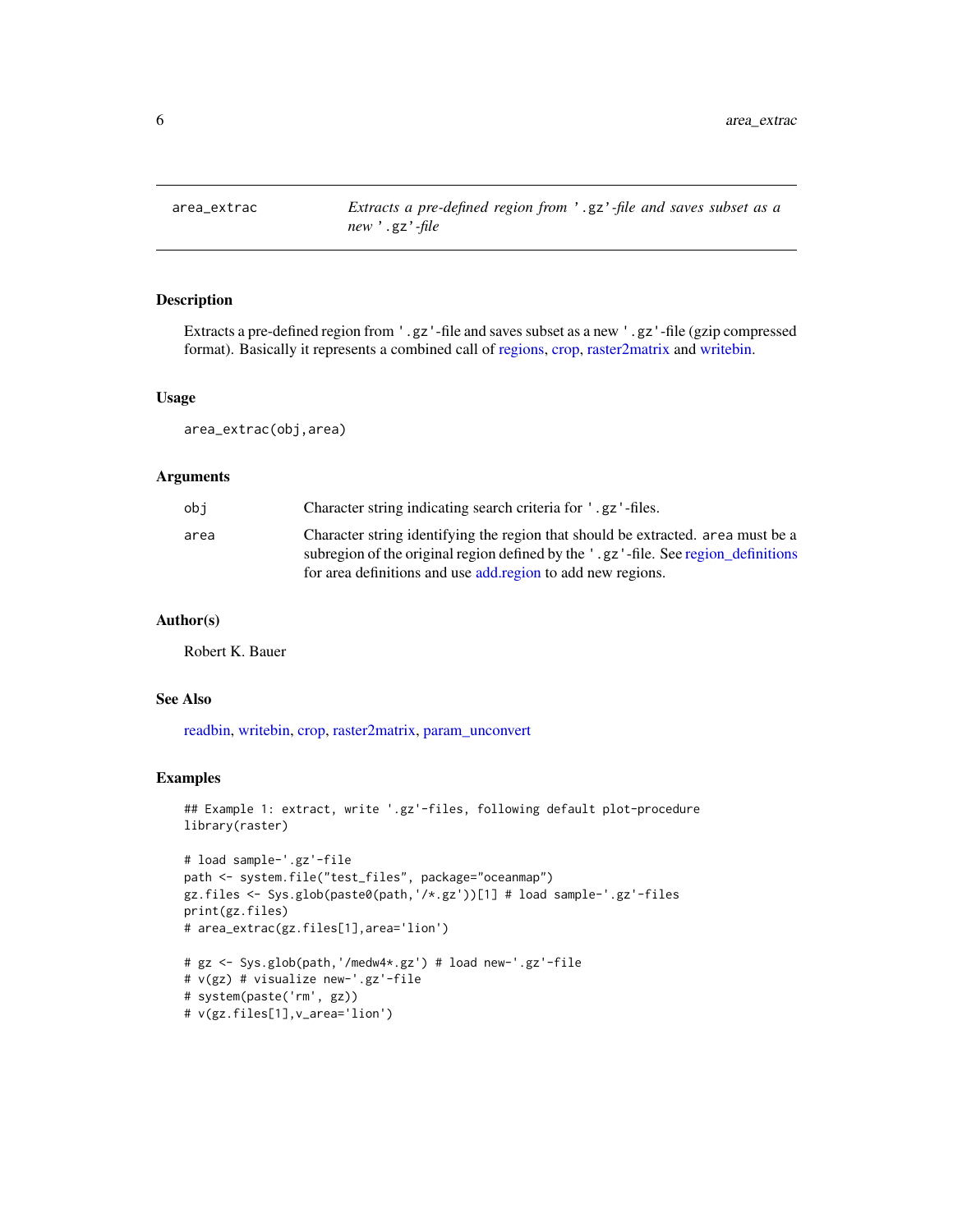<span id="page-6-0"></span>

#### Description

returns formatted date string for v-plot titles by provided date information (e.g. filename of '.gz' files, name of raster-layers. bindate2Title is returned by default by [v-](#page-38-1)calls. bindate2main and bindate2ylab are plotted when [v](#page-38-1) is called with sidelabels=T.

# Usage

```
bindate2Title(timestep, date1, date2=date1)
bindate2main(timestep, date1, date2=date1)
bindate2ylab(timestep, date1, date2=date1)
```
# Arguments

| timestep    | character string, indicating the range of the time unit in numbers and the time<br>unit (e.g. "1d" for daily data; "7d" or "1w" for weekly data; "1m" for monthly<br>data)                                     |
|-------------|----------------------------------------------------------------------------------------------------------------------------------------------------------------------------------------------------------------|
| date1.date2 | character string, indicating the first and last date of the time frame covered (rec-<br>ognized format is %Y%m%d%H or %Y%m%d). E.g. 20030301 and 20030331<br>for monthly data (timestep $=$ 1m) of March 2003. |

#### Author(s)

Robert K. Bauer

#### See Also

[name\\_split,](#page-20-1) [v](#page-38-1)

```
## Example 1: output of different bindate2???-functions
path <- system.file("test_files", package="oceanmap")
gz.files <- Sys.glob(paste0(path,'/*.gz')) # load sample-'.gz'-files
u <- name_split(gz.files)
```

```
print(gz.files[1]) # print filename
print(u[1,]) # print splitted filename
bindate2main(u$timestep[1],u$date1[1],u$date2[1]) # main
bindate2Title(u$timestep[1],u$date1[1],u$date2[1]) # Title
bindate2ylab(u$timestep[1],u$date1[1],u$date2[1]) # ylab
```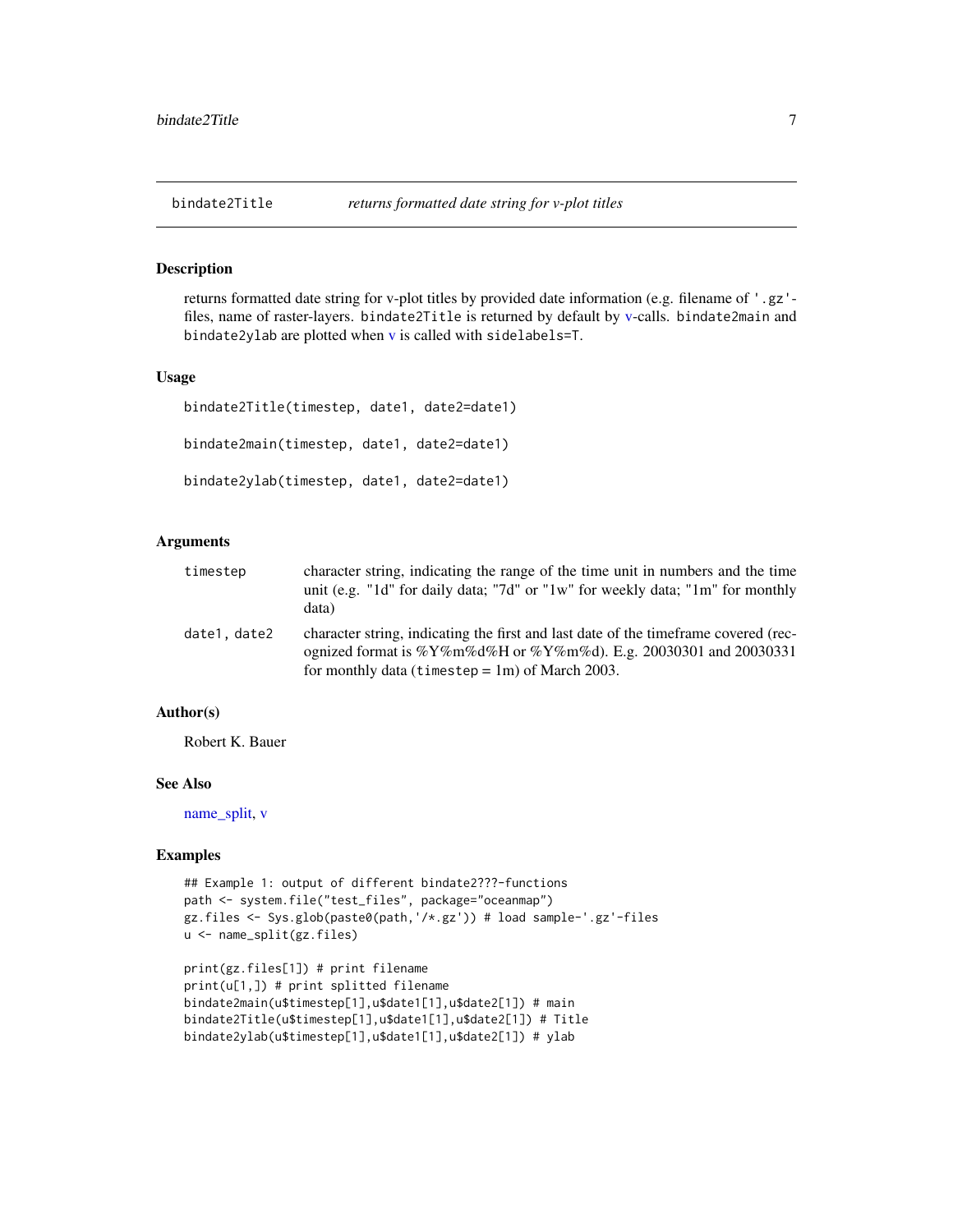```
## Example 2: Visualize output for multiple '.gz'-files
u$option <- '... .'
dev.new(width=9.7,height=7.8,xpos=-1)
empty.plot()
box()
for (i in 1:nrow(u)){
 mtext(name_join(u[i,]),side=1,line=i-10)
 main <- bindate2main(u$timestep[i],u$date1[i],u$date2[i]) # main
 Title <- bindate2Title(u$timestep[i],u$date1[i],u$date2[i]) # Title
 ylab <- bindate2ylab(u$timestep[i],u$date1[i],u$date2[i]) # ylab
 mtext(c(Title,ylab,main),side=1:3,line=c(i,nrow(u)+1-i,nrow(u)+1-i))
 mtext(paste("file",i),side=c(1,1:3),line=c(i-10,i,nrow(u)+1-i,nrow(u)+1-i),adj=0)
}
mtext(c("filename",
        "bindate2Title (default)",
         "bindate2ylab (sidelabels=T)",
         "bindate2main (sidelabels=T)"),
      side=c(1,1:3),line=c(-11,rep(i+2,3)),font=2)
```
<span id="page-7-1"></span>check\_gzfiles *Returns summary on* '.gz'*-file types*

#### Description

Returns summary table on '.gz'-file types available in a specified folder. Provided information include region (region covered, as described by the [region\\_definitions\)](#page-33-1), sat (satellite source), param (parameter), res (spatial resolution), ts (temporal resolution), filetype (file filetype)

#### Usage

check\_gzfiles(sstring="\*",folder,filetype=".gz")

#### Arguments

| sstring  | Character string indicating the search criteria for sat files (default is $\star$ , including<br>all $'$ .gz $'$ -files). |
|----------|---------------------------------------------------------------------------------------------------------------------------|
| folder   | Character string indicating the folder in which searched files are located (default<br>is current working directory)      |
| filetype | Character string indicating the file type of sat files (default is .gz)                                                   |

# Value

An aggregated data frame, returning '.gz'-file type-information (see description) on available files in a specified folder.

<span id="page-7-0"></span>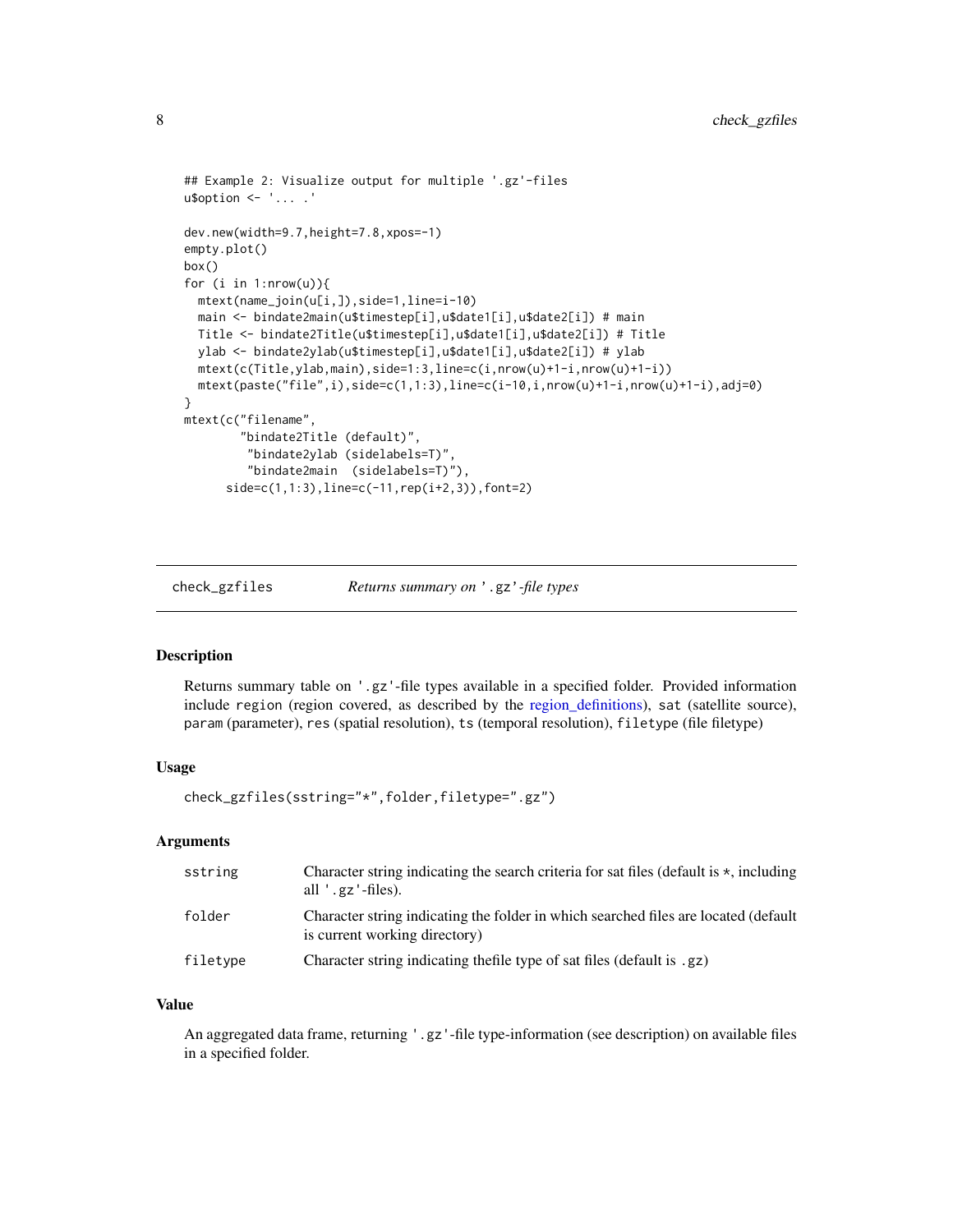<span id="page-8-0"></span>check\_ts 9

# Author(s)

Robert K. Bauer

# See Also

[name\\_split,](#page-20-1) [check\\_ts](#page-8-1)

# Examples

```
## Example 1: plot '.gz'-files, following default plot-procedure
path <- system.file("test_files", package="oceanmap")
check_gzfiles(folder=path) # return file summary-table per filetype
```

```
## check for missing dates
check_ts('medw4*',folder=path)
check_ts('medw4*',folder=path,output=TRUE)
```
<span id="page-8-1"></span>check\_ts *checks if daily* '.gz'*-file time series is complete*

# Description

checks if daily '.gz'-file time series in the present working directory is complete.

#### Usage

```
check_ts(sstring="*.gz",folder,output=F)
```
# Arguments

| sstring | Character string indicating search criteria for gz-files (default is $' \star .gz'$ ).                               |
|---------|----------------------------------------------------------------------------------------------------------------------|
| folder  | Character string indicating the folder in which searched files are located (default<br>is current working directory) |
| output  | weather the missing dates should be returned as vector (default is F).                                               |

# Value

optional vector of missing dates (see output argument).

# Author(s)

Robert K. Bauer

# See Also

[name\\_split,](#page-20-1) [check\\_gzfiles](#page-7-1)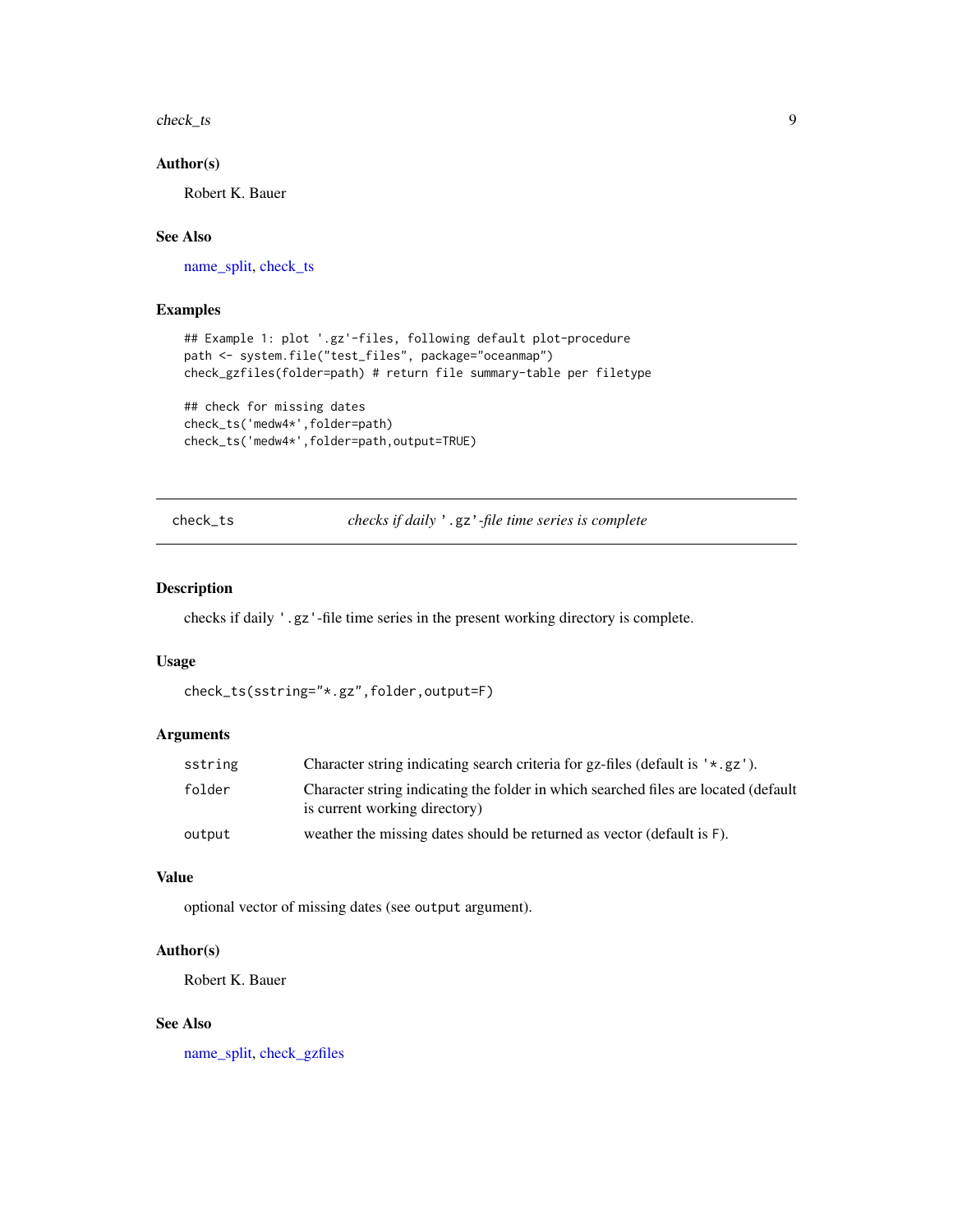# Examples

```
## Example 1: plot '.gz'-files, following default plot-procedure
path <- system.file("test_files", package="oceanmap")
check_gzfiles(folder=path) # return file summary-table per filetype
## check for missing dates
check_ts('medw4*',folder=path)
check_ts('medw4*',folder=path,output=TRUE)
```
<span id="page-9-1"></span>clim\_plot *plots* '.gz'*-file climatologies*

# Description

Creates climatology plots of '.gz'-files. ATTENTION! This function requires an ImageMagick installation, but runs also under Windows operating systems.

# Usage

```
clim_plot(obj, folder,plotfolder=".", plotname, question=T, sst.frontcolor='red',
      chla.frontcolor='blue', sidelabels = F, Ylab = F, axeslabels = T, v_area, ...)
```

| obj             | Character string indicating search criteria for climatology '.gz'-files.                                                                                                                                                                       |
|-----------------|------------------------------------------------------------------------------------------------------------------------------------------------------------------------------------------------------------------------------------------------|
| folder          | directory where data files are located (optional).                                                                                                                                                                                             |
| plotfolder      | directory where image should be saved.                                                                                                                                                                                                         |
| plotname        | the name of the output file. If not provided, value will be derived from '.gz'-<br>filenames.                                                                                                                                                  |
| question        | whether the user shall be informed about the number of figures to plot before<br>running the procedure (default is TRUE).                                                                                                                      |
| chla.frontcolor |                                                                                                                                                                                                                                                |
|                 | color map to be plotted for chlorophyll fronts (default is blue; obtained from<br>cmap-dataset)                                                                                                                                                |
|                 | sst. frontcolor color map to be plotted for sea surface temperature fronts (default is red; ob-<br>tained from cmap-dataset)                                                                                                                   |
| sidelabels      | whether an additional y-axis label and title should be added to the plot device<br>(default is FALSE). If TRUE, y-axis label is defined by Ylab, the additional title is<br>derived from the date-information and gives the month information. |
| Ylab            | an additional title for the y axis (default is date information), only used when<br>sidelabels is set TRUE. Default value is year-information.                                                                                                 |
| axeslabels      | whether axes labels should be shown (default is TRUE, set as 'longitude' and 'lat-<br>itude')                                                                                                                                                  |

<span id="page-9-0"></span>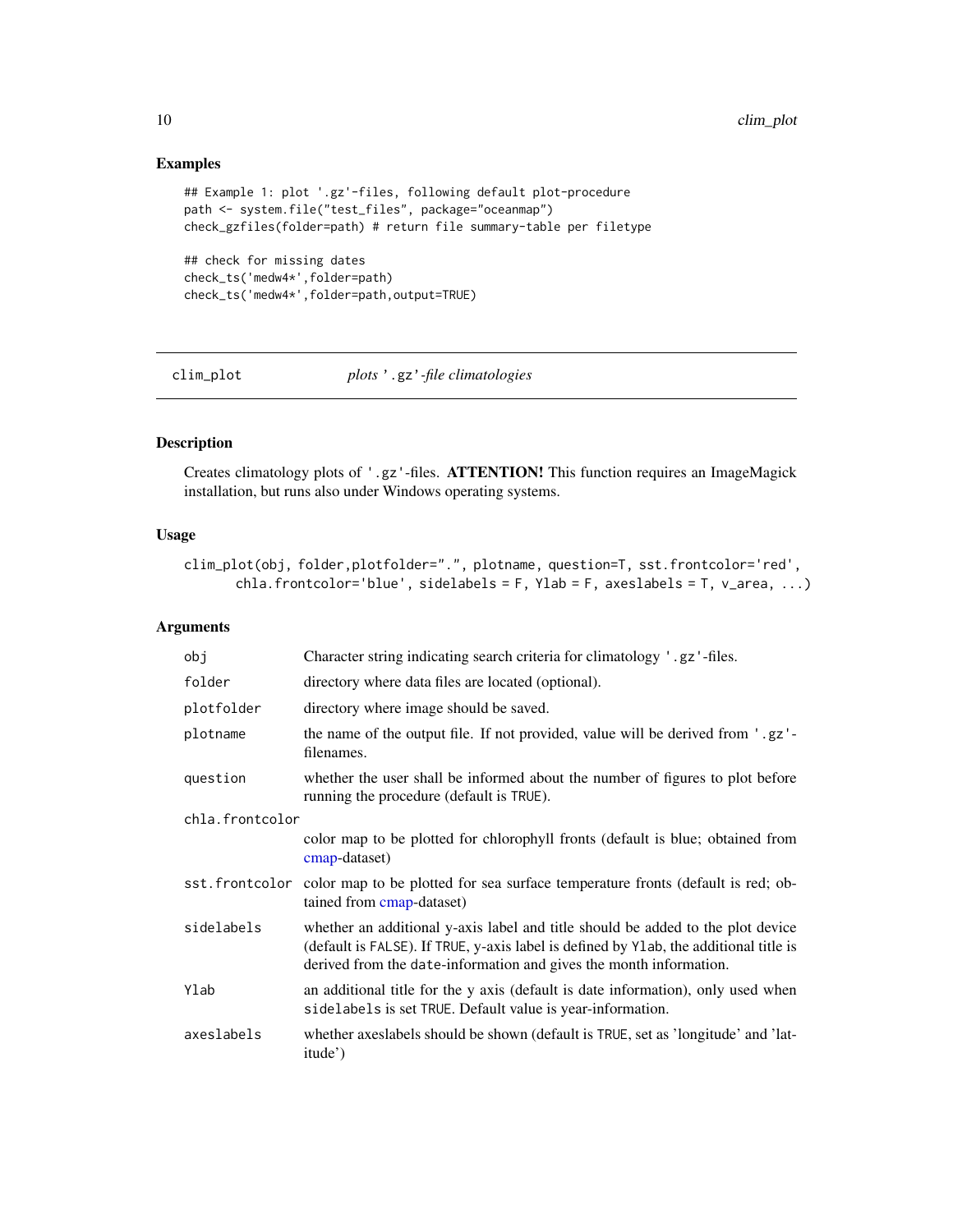<span id="page-10-0"></span>

| v_area   | character string identifying the region that should be plotted, or in case of $obj$ ==<br>'bathy', also a Raster* or Extent object. If missing, region is derived from the<br>.gz'-filename. See region_definitions for area definitions and use add.region<br>to add new regions. |
|----------|------------------------------------------------------------------------------------------------------------------------------------------------------------------------------------------------------------------------------------------------------------------------------------|
| $\ddots$ | Additional arguments to be passed to y and plotmap (e.g. main, sidelabels,<br>Ylab, scale_arrow, minv, maxv, adaptive.vals, cb.xlab, suffix, v_area,<br>v_image, v_contour, v_arrows, fill, col, border, grid, grid.res, bwd,<br>axeslabels, ticklabels, cex. lab, cex. ticks)     |

# Author(s)

Robert K. Bauer

#### See Also

[v,](#page-38-1)[readbin,](#page-31-1)[name\\_split](#page-20-1)[,regions](#page-32-1)[,plotmap](#page-27-1)

#### Examples

```
## Example 1: plot seasonal '.gz'-files, following default plot-procedure
path <- system.file("test_files", package="oceanmap")
gz.file <- Sys.glob(paste0(path,'/*.gz'))[1] # load sample-'.gz'-files
check_gzfiles(folder=path) # return file summary-table
gz.files <- Sys.glob(paste0(path,'/*1s_*.gz')) # load seasonal '.gz'-files
# v(gz.files) # as single plots
```

```
## as combined climatology plot, saved in plotfolder
# clim_plot(gz.files,plotname='chla.summary.png')
```
<span id="page-10-1"></span>close\_fig *function to close current graphic device*

# Description

function to close current graphic device, complement to [figure-](#page-14-1)function that generates graphic devices in flexible fileformats.

# Usage

```
close_fig(do.close=F, do.save=do.close)
```
#### Arguments

do.close, do.save

whether file should be saved or not (default is TRUE). if FALSE, new graphic device will be opened inside R.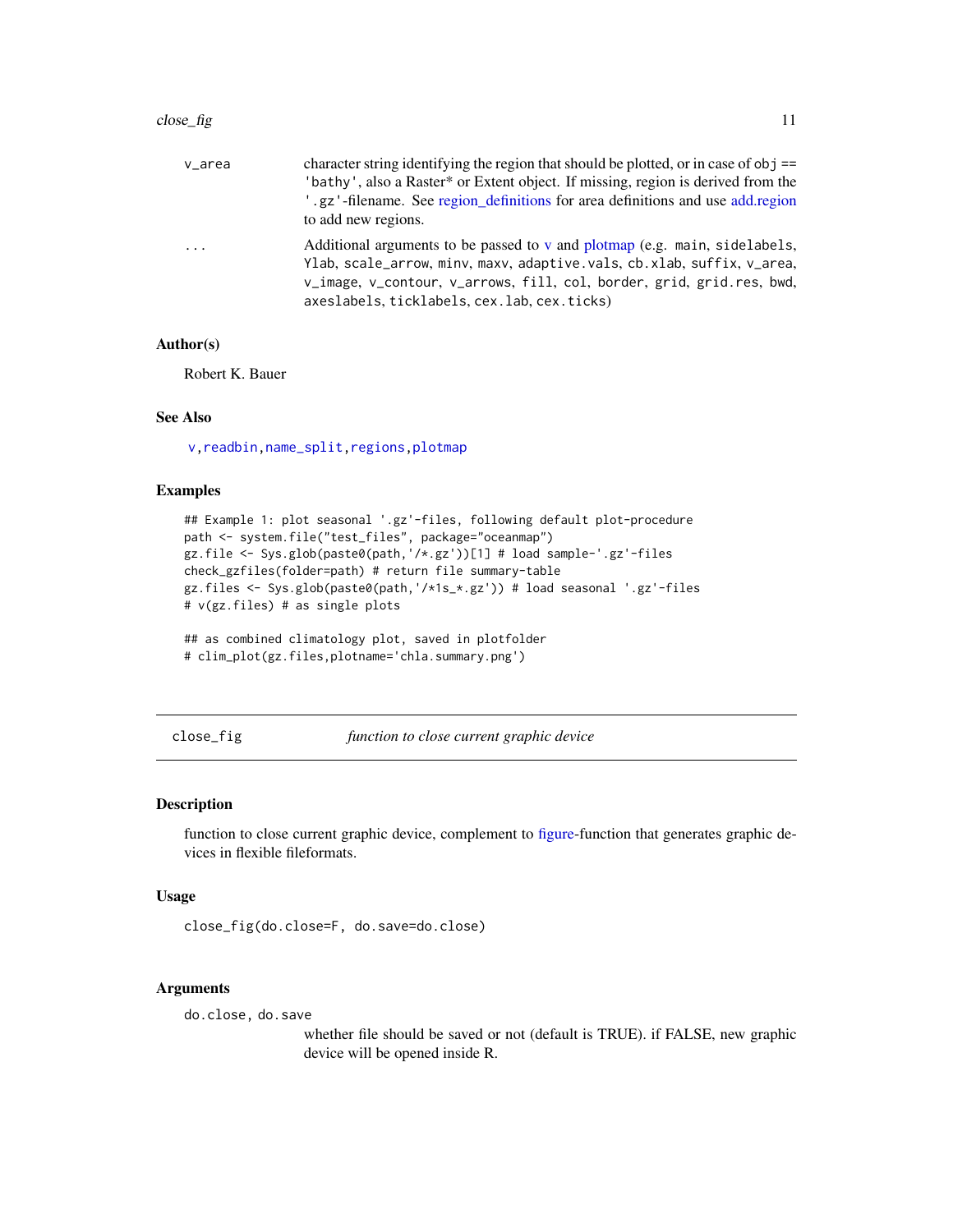# <span id="page-11-0"></span>Author(s)

Robert K. Bauer

# See Also

[figure](#page-14-1)

# Examples

```
# do.save <- TRUE
# figure("Gulf_of_Lions", do.save=do.save, width=5, height=5, type="pdf")
# plotmap("lion")
# close_fig(do.save)
do.save <- TRUE
plotmap("lion")
close_fig(do.save)
do.save <- FALSE
figure("Gulf_of_Lions", do.save=do.save, width=5, height=5, type="pdf")
plotmap("lion")
close_fig(do.save)
```
<span id="page-11-1"></span>

| cmap | color maps |
|------|------------|

# Description

list holding different color maps that can be used in image plots (see: [v,](#page-38-1) [get.bathy,](#page-16-1) [image,](#page-0-0) [im](#page-0-0)[age.plots](#page-0-0), [clim\\_plot\)](#page-9-1)

available color maps are: ano, bathy, blue, chla, haxby, jet (obtained from matlab), rainbow, red, orange, green, sst and haxbyrev.

# Usage

```
data(cmap)
data(cmap_topo)
```
# Format

list

#### Author(s)

Robert K. Bauer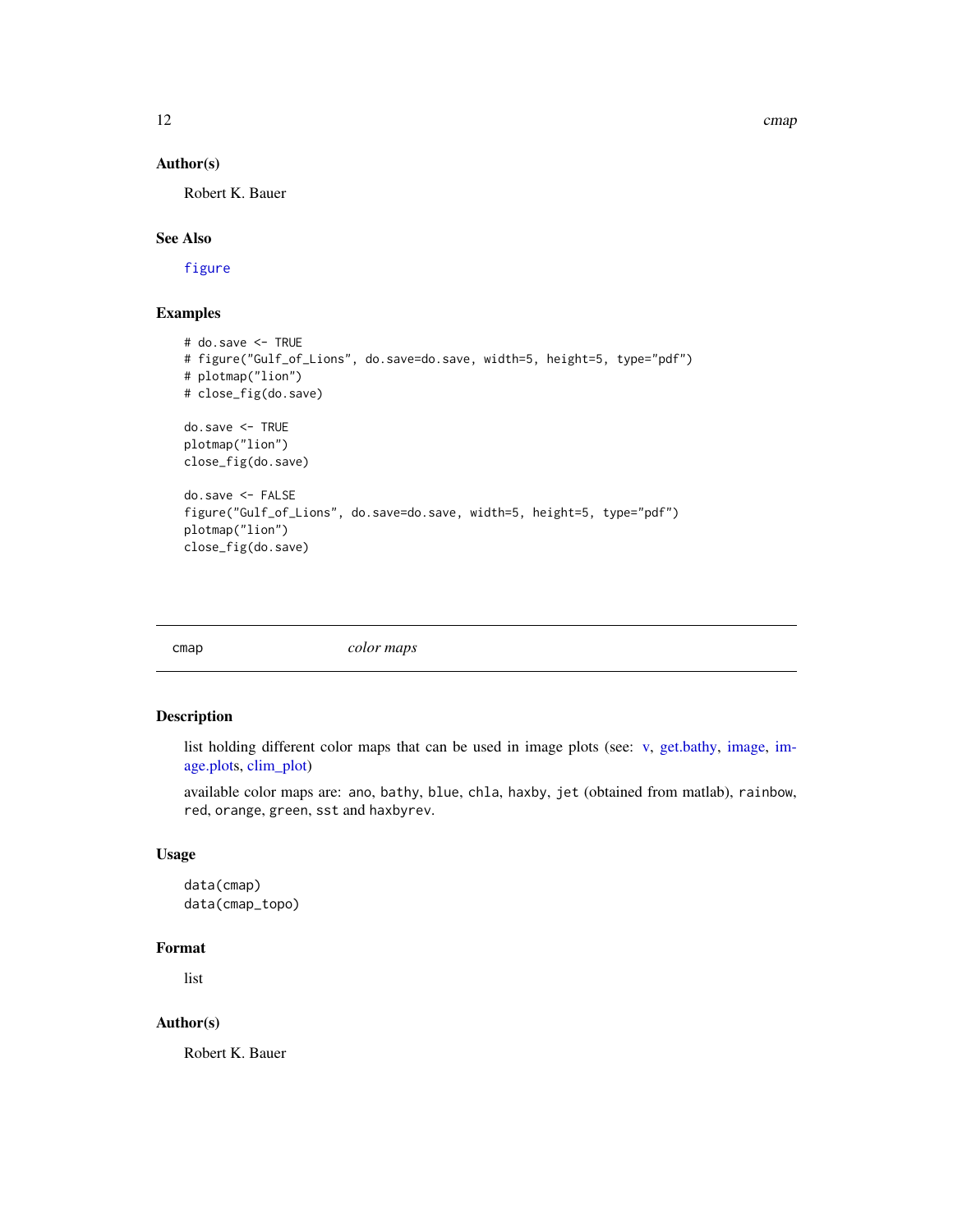# <span id="page-12-0"></span>delete.region 13

#### Examples

```
data('cmap') # load color maps data
names(cmap) # list available color maps
path <- system.file("test_files", package="oceanmap")
gz.files <- Sys.glob(paste0(path,'/*.gz')) # load sample-'.gz'-files
# figure(width=15,height=15)
# par(mfrow=c(4,5))
# for(n in names(cmap)) v(gz.files[2], v_area='lion', subplot=TRUE,
# pal=n, adaptive.vals=TRUE, main=n)
## simple example of the \link{image}-function
x \leq -10*(1:nrow(volcano))y \leftarrow 10*(1:ncol(volcano))image(x, y, volcano, col = terrain.close(100))image(x, y, volcano, col = camp$jet) # jet color mapimage(x, y, volcano, col = camp\haxby) # haxby color map
image(x, y, volcano, col = camp$chla) # chlorophyll color mapimage(x, y, volcano, col = camp$$st) # sst color mapdata(cmap_topo)
image(x, y, volcano, col = camp\_top0$col) # topography color map## another example: plot bathymetry and topography of the western Mediterranean Sea
#get.bathy("medw4",visualize=T,terrain=T,res=3)
#get.bathy("medw4",visualize=T,terrain=F,res=3,levels=c(200,2000)) # show contours
```
<span id="page-12-1"></span>delete.region *deletes a region from the [region\\_definitions-](#page-33-1)definition file*

# **Description**

deletes a specified region from the [region\\_definitions-](#page-33-1)definition file

### Usage

```
delete.region(region,lib.folder,restore=F)
```

| region     | Character string identifying the region that should be deleted. See region definitions<br>for area definitions and use add region to add new regions. |
|------------|-------------------------------------------------------------------------------------------------------------------------------------------------------|
| lib.folder | Character string indicating R-library path in which the oceanmap-package is<br>installed.                                                             |
| restore    | whether the original region definitions-file should be restored.                                                                                      |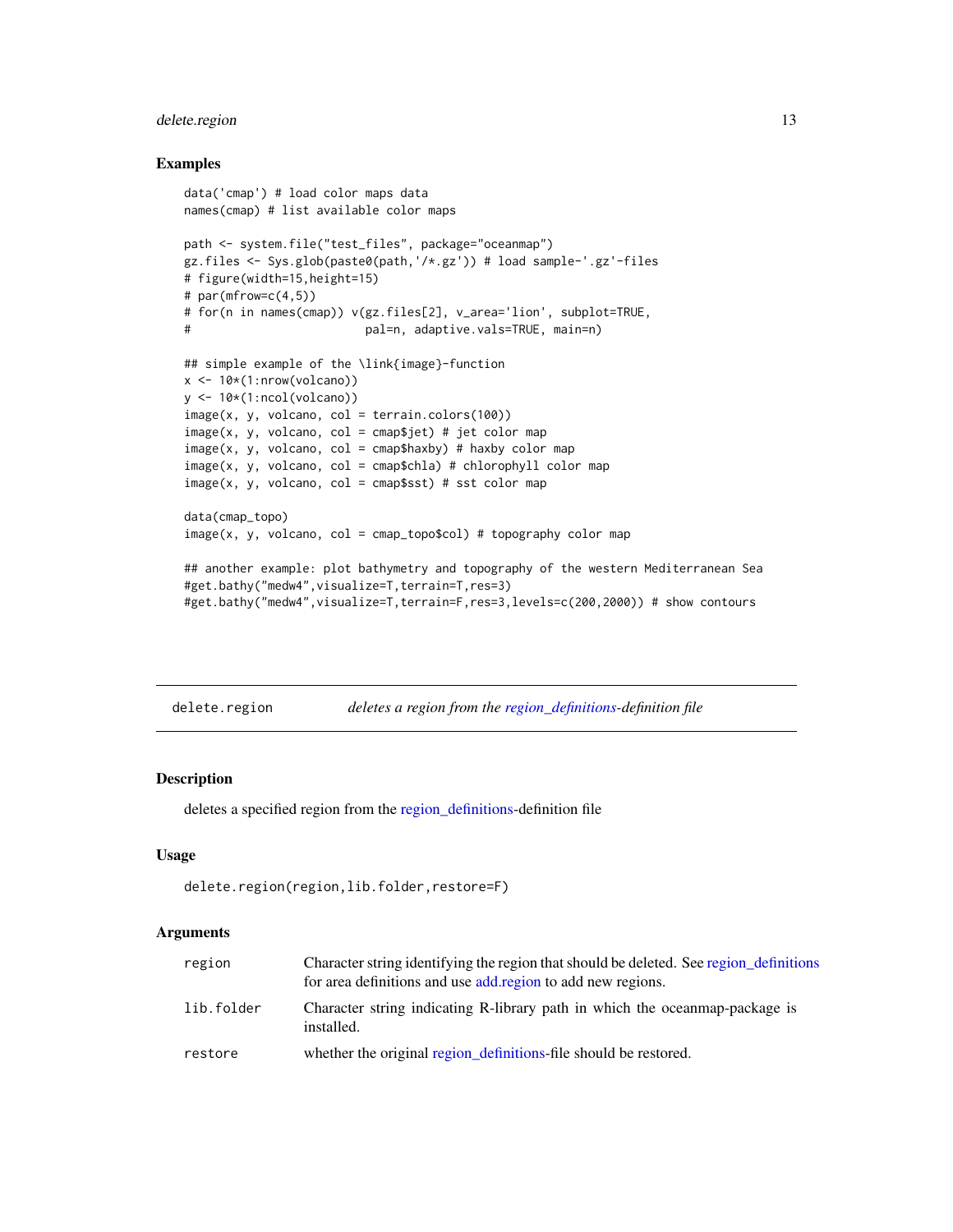<span id="page-13-0"></span>14 empty.plot

#### Author(s)

Robert K. Bauer

# See Also

[add.region,](#page-2-1) [region\\_definitions,](#page-33-1) [regions,](#page-32-1) [writebin](#page-46-1)

#### Examples

```
## Example 1: Add region by supplying a one-row data.frame
## that holds the entire required information
data(region_definitions)
lion <- region_definitions[region_definitions$label == 'lion',] # selecting Gulf of Lions region
lion
junk <- lion
junk$label <- 'junk' # rename region label
#add.region(junk) # add junk region
data(region_definitions) # reload region_definitions
region_definitions[,1:9]
## Example 2: Delete region
```

```
#delete.region("junk") # delete junk region
data(region_definitions) # reload region_definitions
region_definitions[,1:9]
```

| empty.plot | Creates an empty scatter plot |
|------------|-------------------------------|
|            |                               |

# Description

Creates an empty scatter plot that is equal to the function call:

```
plot(1, lwd=0, axes=F, xlab="", ylab="", \ldots)
```
#### Usage

```
empty.plot(..., xlab = "", ylab = "", new=T, add=!new, n=1, axes = F)
```

| $\cdot$ $\cdot$ $\cdot$ | other arguments of the generic x-y plotting fucntion plot.                                                          |
|-------------------------|---------------------------------------------------------------------------------------------------------------------|
| xlab, ylab              | label for the x- and y-axis of the plot (default is empty).                                                         |
| new, add                | whether to show add plot to a current plot device or to start a new figure (default<br>is: new=TRUE and add=FALSE). |
| n                       | number of figures to be plotted (default is 1)                                                                      |
| axes                    | whether to show plot axes (default is FALSE).                                                                       |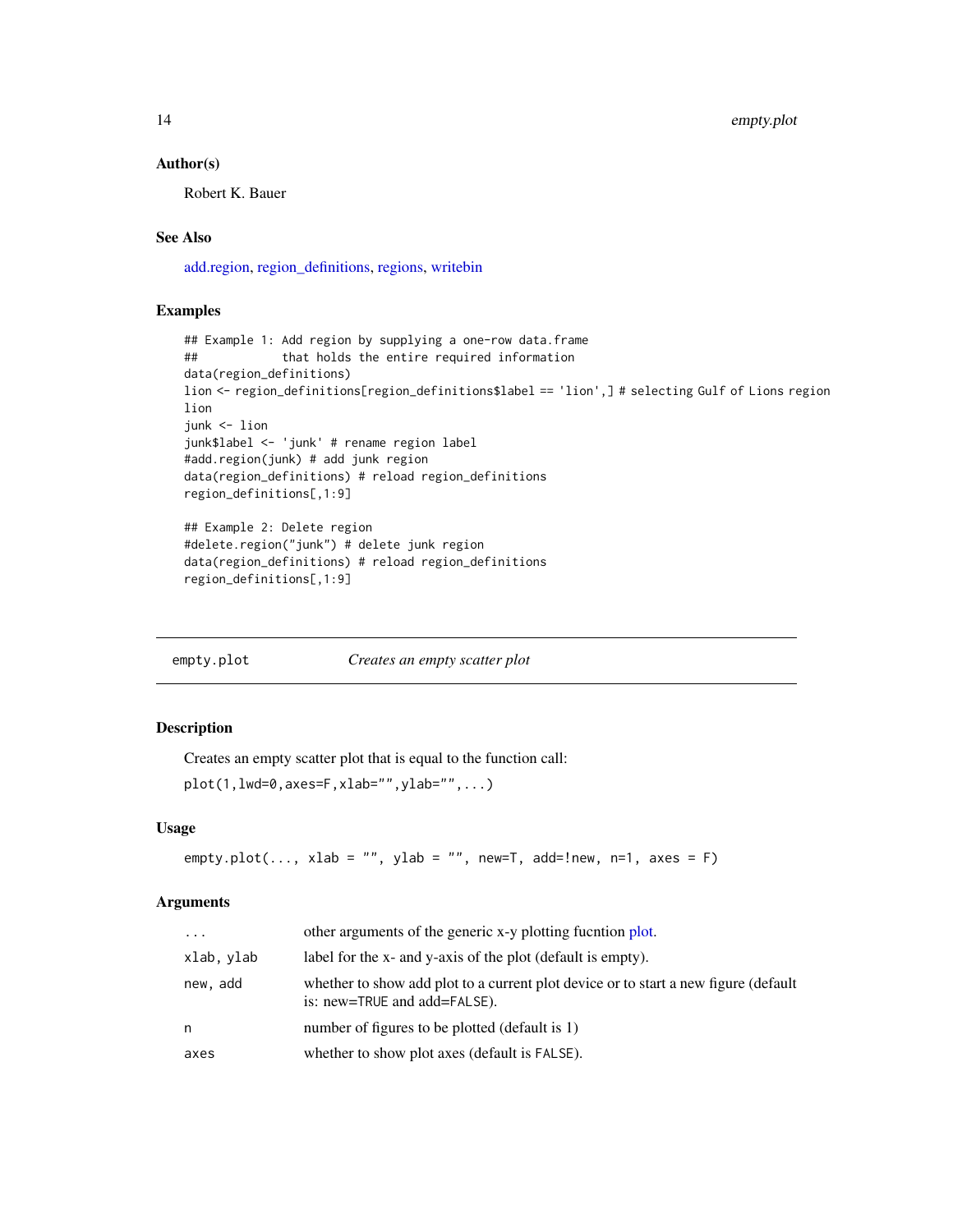#### <span id="page-14-0"></span>figure that the state of the state of the state of the state of the state of the state of the state of the state of the state of the state of the state of the state of the state of the state of the state of the state of th

# Author(s)

Robert K. Bauer

# Examples

```
empty.plot()
title("empty plot")
box()
axis(1)
axis(2)
```
<span id="page-14-1"></span>figure *generate (and save) graphic devices with flexible fileformat selection*

# Description

figure generates graphic devices with flexible fileformat selection. Function call with (figure(do.save=T) needs to be finished by close\_fig(do.save=T), to close open file connection.

#### Usage

```
figure(filename, folder, type, save=F, do.save=save,
     width=10, height=10, xpos=-1, do.overwrite=T, delete.old=do.overwrite, ...)
```

| filename                 | name of the figure to be generated (without file extension)                                                     |
|--------------------------|-----------------------------------------------------------------------------------------------------------------|
| folder                   | plot folder (by default current working directory)                                                              |
| type                     | character string indicating the graphics format of the figure file. can be:                                     |
|                          | $\cdot$ "jpg"<br>$\bullet$ "jpeg"<br>$\bullet$ "png"<br>$\bullet$ "tiff"<br>$\bullet$ "eps"<br>$\bullet$ "pdf"  |
| width, height            | width and height of figure to be generated. default units are inches.                                           |
| save, do.save            | whether file should be saved or not (default is TRUE). if FALSE, new graphic<br>device will be opened inside R. |
| xpos                     | horizontal screen position of graphic device (ignored if do.save == TRUE)                                       |
| do.overwrite, delete.old |                                                                                                                 |
|                          | overwrite existing figure with same filename and extension (default is FALSE)                                   |
| $\cdot$                  | additional arguments to be passed to the graphic device                                                         |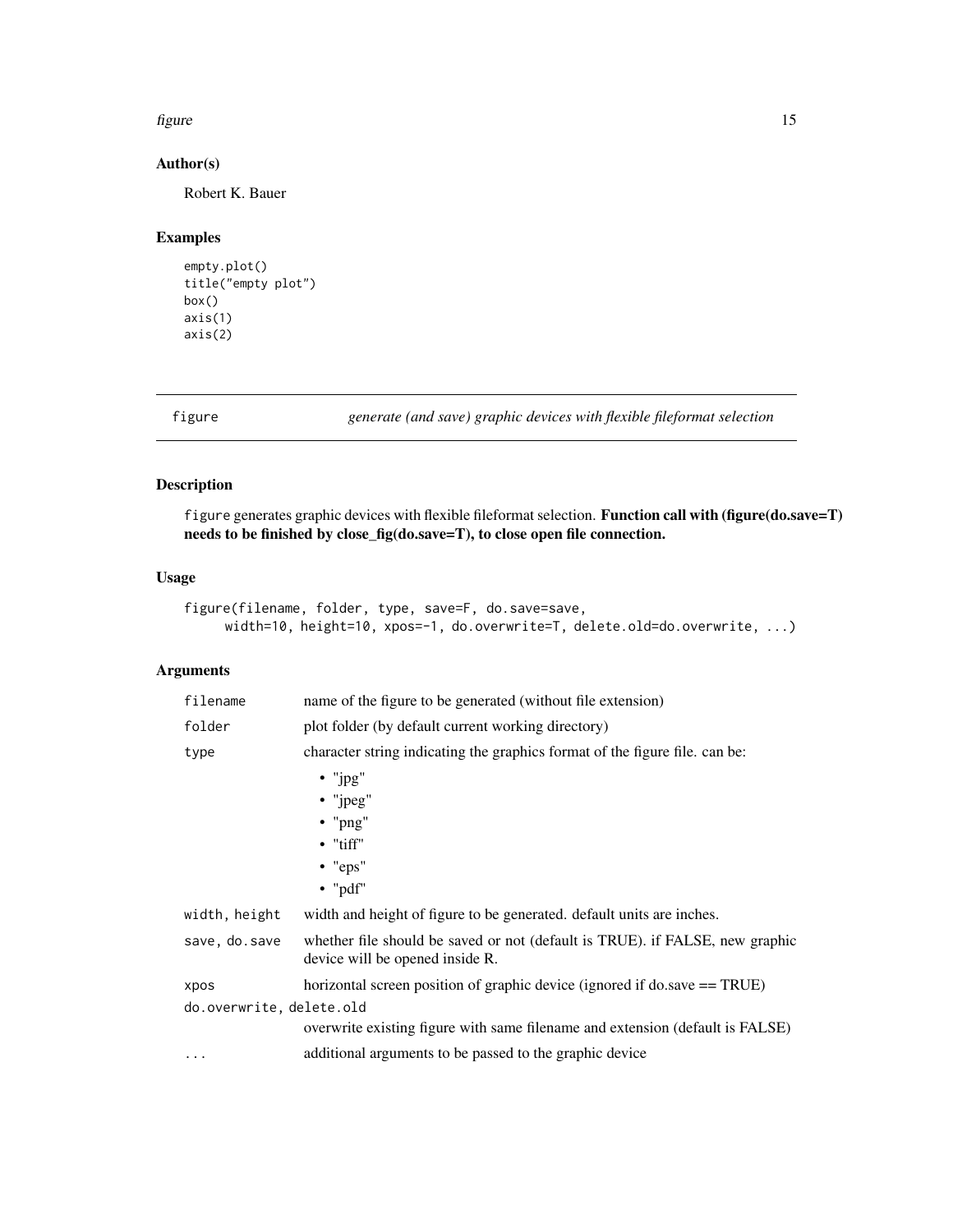# Author(s)

Robert K. Bauer

# See Also

[close\\_fig](#page-10-1)

# Examples

```
## Example 1: plotmap() and figure()
do.save <- FALSE
figure("Gulf_of_Lions_extended", do.save=do.save, width=5, height=5, type="pdf")
plotmap("lion")
close_fig(do.save)
## now resize figure manually and get new figure dimensions:
width <- dev.size()[1]
height <- dev.size()[2]
# do.save <- TRUE
# figure("Gulf_of_Lions_extended", do.save=do.save, width=width, height=height, type="pdf")
# plotmap("lion")
```

```
# close_fig(do.save)
```
<span id="page-15-1"></span>

| get.avg.bathy | returns the average value of circles with specified coordinates and a |  |  |  |
|---------------|-----------------------------------------------------------------------|--|--|--|
|               | defined radius                                                        |  |  |  |

# Description

returns the average value of circles with specified coordinates and a defined radius

# Usage

```
get.avg.bathy(x, radius, unit="km", raster, bathy, v_area="medw4")
get.avg(x, radius, unit="km", raster)
```

|        | a vector or matrix providing the coordinates of the circle                          |
|--------|-------------------------------------------------------------------------------------|
| radius | the radius (if unit $!=$ "km", the radius is assumed to be of the same scale as the |
|        | plotting window)                                                                    |

<span id="page-15-0"></span>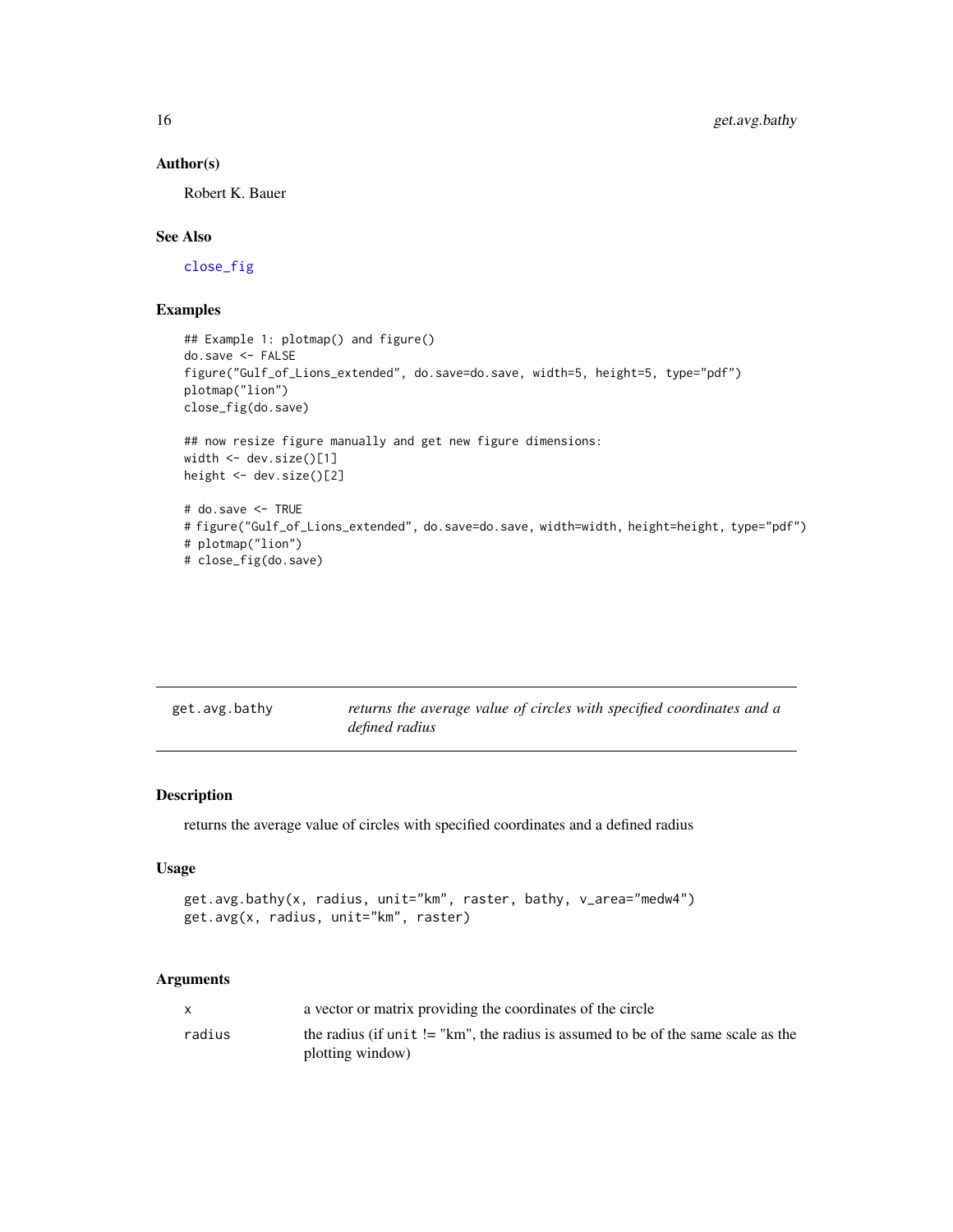#### <span id="page-16-0"></span>get.bathy 17

| unit   | unit of the radius (by default "km"). if unit $!=$ "km", the radius is assumed to<br>be of the same scale as the plotting window. |
|--------|-----------------------------------------------------------------------------------------------------------------------------------|
| raster | raster object, from which the average should be calculated.                                                                       |
| bathy  | raster object with bathymetry data, from which the average should be calculated.                                                  |
| v_area | character string identifying the region for which the bathymetry data should<br>downloaded from the NOAA server.                  |

#### Author(s)

Robert K. Bauer

#### See Also

[SpatialCircle](#page-37-1)

# Examples

## Example 1: load & plot bathymetry of the Baltic Sea, defined by longitudes and latidtues  $lon < -c(9, 31)$ lat  $<-c(53.5, 66)$ # bathy <- get.bathy(lon=lon, lat=lat, main="Baltic Sea", cbpos='r') plotmap(lon=lon, lat=lat) spc  $\leq$  SpatialCircle(x= 20, y = 57.5, r=1) plot(spc,add=TRUE) #  $get.argv.bathy(c(20, 57.5), radius = 1, bathy = bathy)$ #  $get.argv(c(20, 57.5), radius = 1, unit="km", raster = bathy)$ 

<span id="page-16-1"></span>get.bathy *Returns bathymetric data from the NOAA ETOPO1 database as RasterLayer, given coordinate bounds and resolution.*

#### Description

Returns and optionally stores bathymetric data from the ETOPO1 database hosted on the NOAA server as a RasterLayer, based on the defined resolution and provided coordinate bounds or region definition. Stored bathymetry files can be reloaded through the same function call.

#### Usage

```
get.bathy(v_area, lon, lat, resolution=4, keep=F ,
         savename.bathy, folder.bathy, visualize=T, terrain=F,...)
```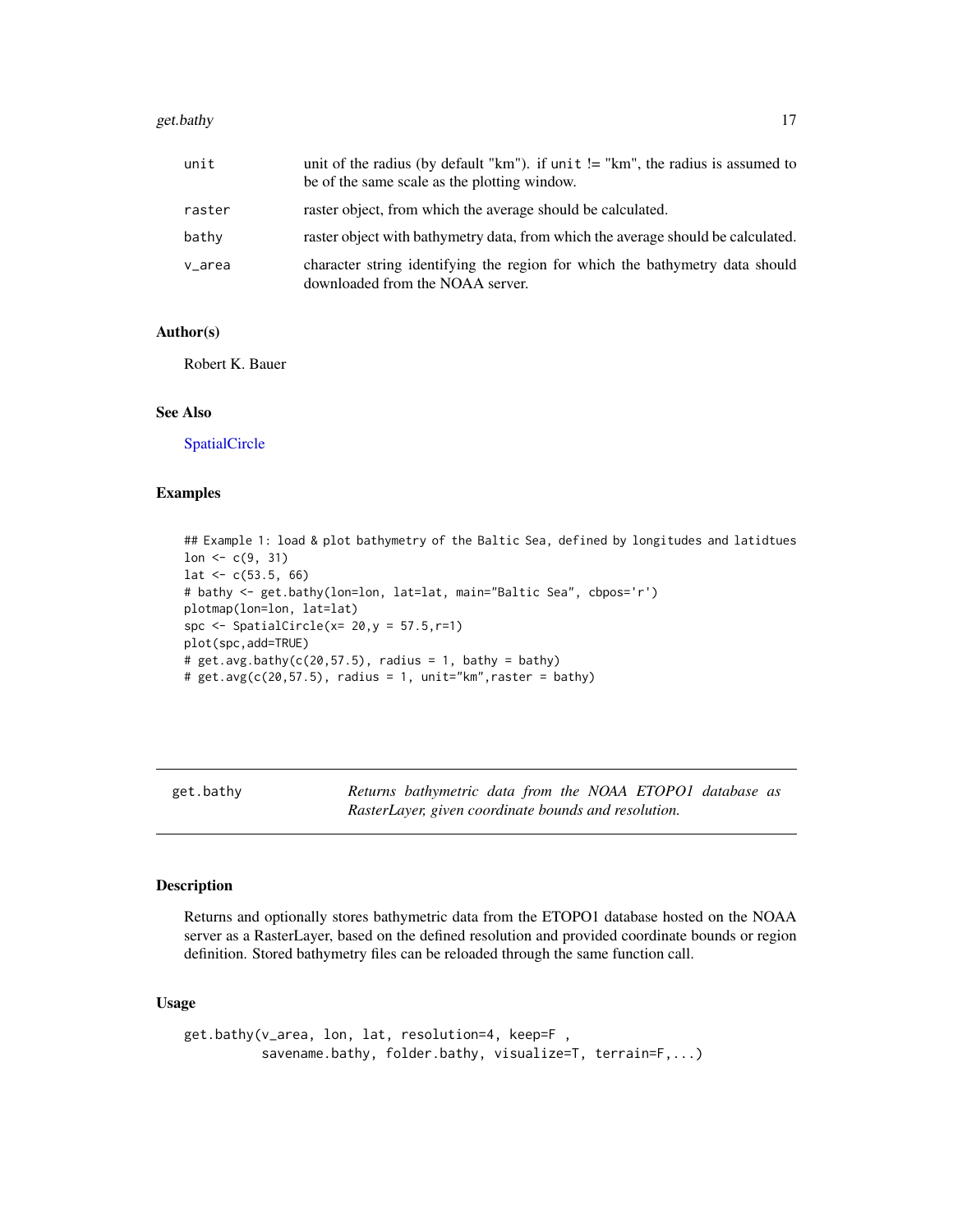#### <span id="page-17-0"></span>**Arguments**

| v_area         | character string identifying the region that should be plotted, or in case of $x =$<br>'bathy', also a Raster* or Extent object. If missing, region is derived from the<br>.gz'-filename. See region_definitions for area definitions and use add.region<br>to add new regions. |
|----------------|---------------------------------------------------------------------------------------------------------------------------------------------------------------------------------------------------------------------------------------------------------------------------------|
| lon, lat       | longitude and latitude describing the extend of the region of interest.                                                                                                                                                                                                         |
| resolution     | resolution of the bathymetric grid, in minutes (default is 4).                                                                                                                                                                                                                  |
| keep           | whether to write the data downloaded from NOAA into a file (default is FALSE).                                                                                                                                                                                                  |
| savename.bathy | savename for the bathymetric data file, if not specified set to type 'bathy_lon-<br>lat_res.resolution.dat' or 'bathy_v_area_res.resolution.dat'.                                                                                                                               |
| folder.bathy   | directory where bathymetric data should be saved (default is current working<br>directory).                                                                                                                                                                                     |
| visualize      | whether the bathymetric data should be plotted instantly.                                                                                                                                                                                                                       |
| terrain        | whether the to keep terrain data (default is FALSE). If set FALSE and visualize<br>is TRUE, grid command in plotmap is disabled!                                                                                                                                                |
|                | additional arguments to be passed to $v$ , used if visualize is set TRUE.                                                                                                                                                                                                       |

# Author(s)

Robert K. Bauer

# See Also

[v,](#page-38-1) [add.region,](#page-2-1) [region\\_definitions,](#page-33-1) [regions,](#page-32-1) [writebin,](#page-46-1) [get.bathy](#page-16-1)

```
## Example 1: load & plot bathymetry of the Baltic Sea, defined by longitudes and latidtues
lon < -c(9, 31)lat \leftarrow c(53.5, 66)
# get.bathy(lon=lon, lat=lat, main="Baltic Sea", cbpos='r')
## Example 2: plot bathymetry using a v_area-keyword
#get.bathy("lion",res=4, keep=T) # can take some time, requires server connection!
#get.bathy("lion",res=1, keep=T,visualize=FALSE)
## Example 3: plot landmask of the Baltic Sea defined by an extent- or raster-object
library('raster')
ext <- extent(lon,lat)
#get.bathy(ext,visualize=T,main="Baltic Sea",res=4,levels=200) # extent-object
## Example 4: plot bathymetry and topography of the western Mediterranean Sea
### a) download, assign and save bathymetry
# bathy <- get.bathy("medw4",visualize=F,terrain=T,res=3,keep=T)
# # load('bathy_medw4_res.3.dat',verbose = T); bathy <- h
# par(mfrow=c(2,1))# v(bathy,param="bathy",subplot = T)
```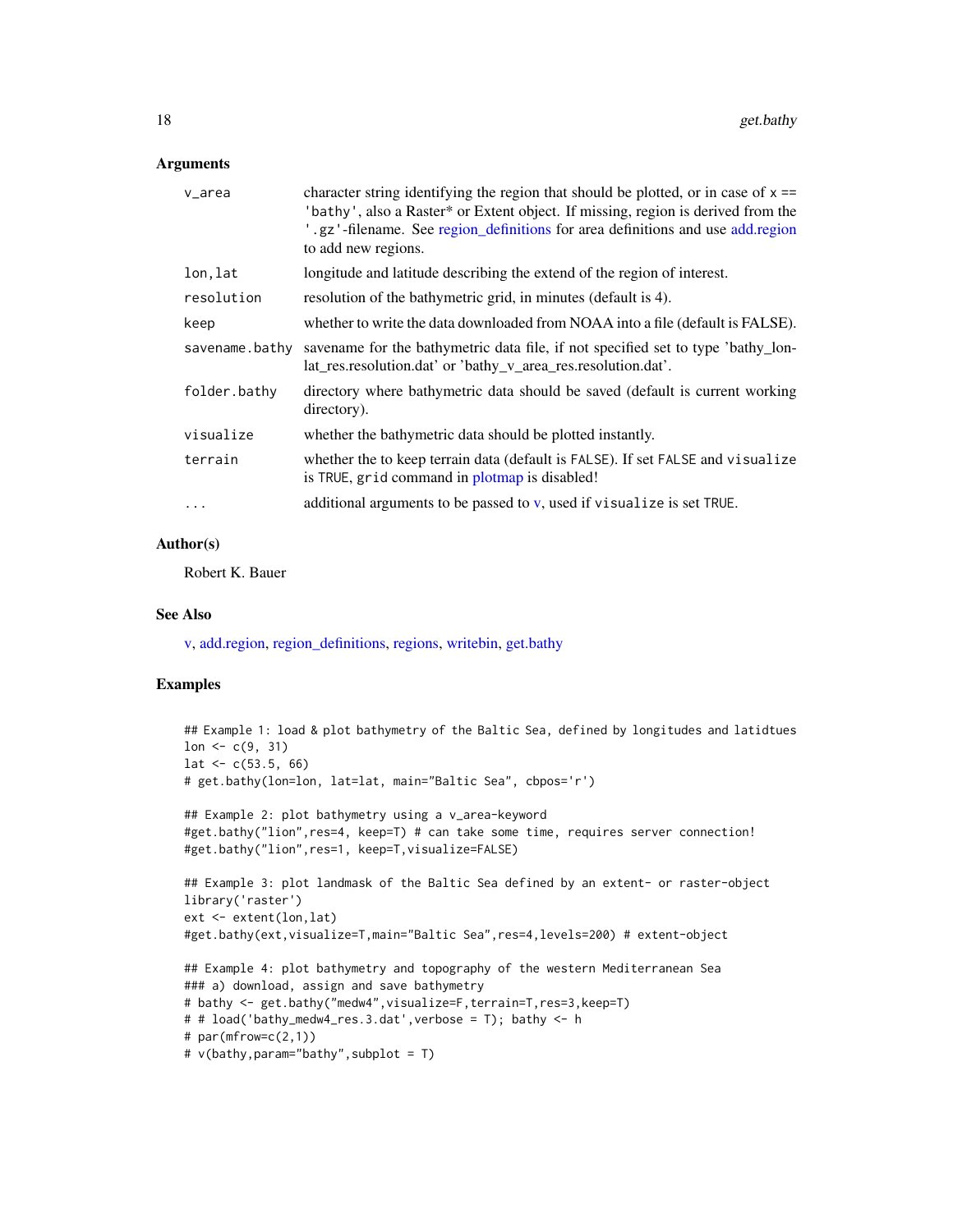# <span id="page-18-0"></span>internal.datasets 19

```
# get.bathy("medw4",visualize=T,terrain=F,res=3,levels=c(200,2000),
# subplot = T,grid=F) # show contours
### b) only contour lines:
# par(mfrow=c(1,2))
# h <- get.bathy("lion",visualize=T,terrain=F,res=3,levels=c(200,2000),
# v_image=F, subplot=T,grid=F)
### use v-function for same plot but on subregion:
# v(h,v_area = "survey", param="bathy",subplot = T, v_contour = T,
# v_image = F, levels=c(200,2000))
```
internal.datasets *internal datasets*

# Description

internal (lazyload) datasets medm9\_proj and regions.dim.bathy, accessed by v.plot and [read](#page-31-1)[bin](#page-31-1) respectively.

#### Author(s)

Robert K. Bauer

matrix2raster *Converts a matrix to a RasterLayer or arrays to a RasterStack-object*

# Description

matrix2raster Converts a matrix to a RasterLayer or arrays to a RasterStack-object.

#### Usage

```
matrix2raster(z,x,y,layer,proj="+proj=longlat")
```

| z            | matrix or array to be converted.                                                                                               |
|--------------|--------------------------------------------------------------------------------------------------------------------------------|
| $\mathsf{x}$ | optional x-coordinates giving the horizontal range of the raster layer, its size<br>does not need to coincide with $ncol(z)$ ! |
| y            | optional y-coordinates giving the verical range of the raster layer, its size does<br>not need to coincide with $nrow(z)$ !    |
| layer        | layer to be selected (only valid if z is an array).                                                                            |
| proj         | optional argument, setting the coordinate reference system (CRS) of a Raster*<br>object (default is +proj=longlat).            |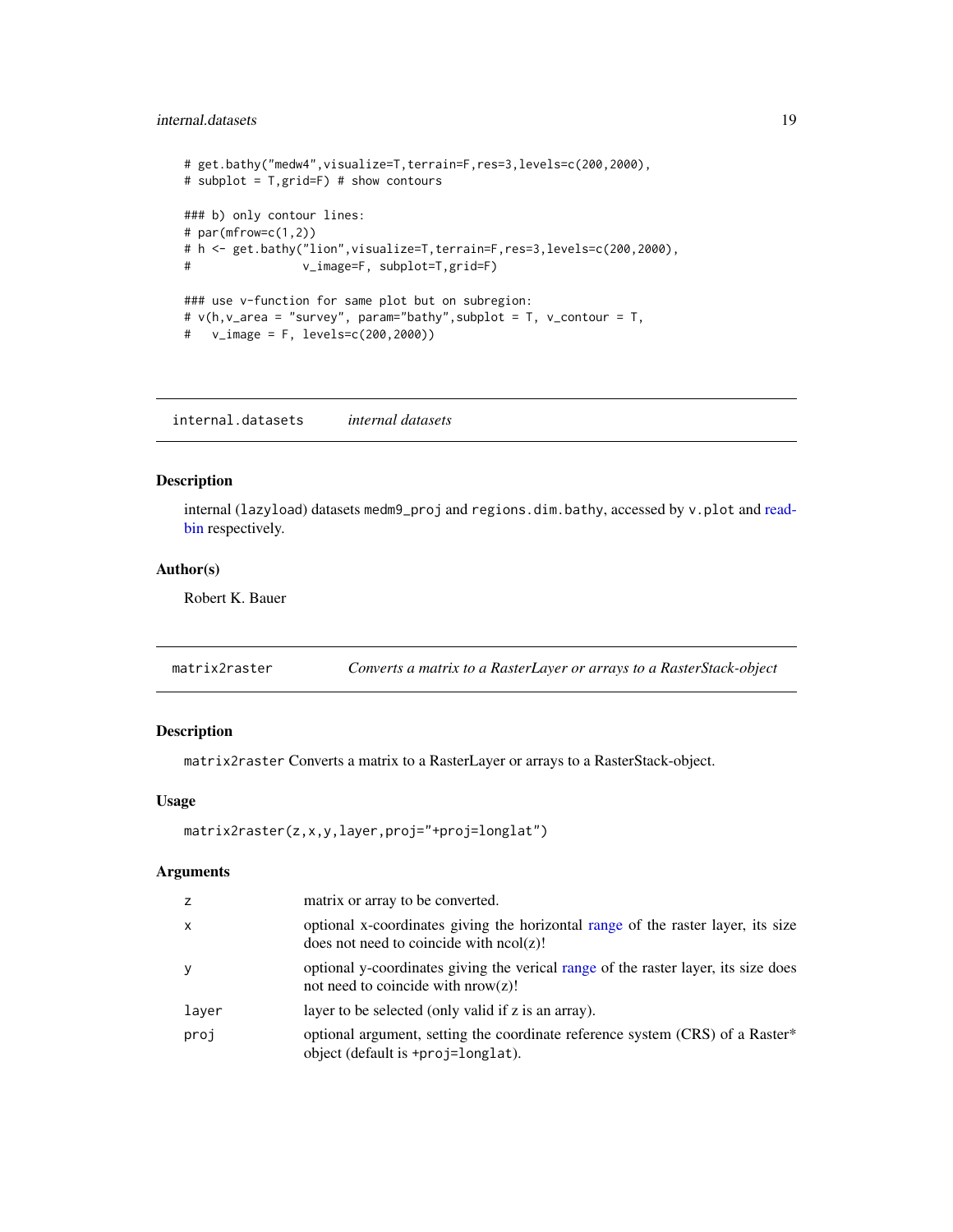### <span id="page-19-0"></span>Author(s)

Robert K. Bauer

#### Examples

```
## Example 1: convert a matrix
m \leftarrow matrix(3,2,2)matrix2raster(m)
## Example 2: convert an array
a \leftarrow array(3, \text{dim} = c(2, 2, 2))matrix2raster(a)
matrix2raster(a,layer=1)
## Example 3: convert '.nc'-file to raster-object manually
owd <- getwd()
path <- system.file("test_files", package="oceanmap")
ncfile <- Sys.glob(paste0(path,'/herring*.nc')) # load sample-'.nc'-files
library('ncdf4')
library('raster')
nc <- nc_open(ncfile) # open netcdf file
z <- ncvar_get(nc,'Conc')[,,1]
lon <- as.vector(ncvar_get(nc,'lon')) # fillvalues are automatically replaced by NA
lat <- as.vector(ncvar_get(nc,'lat')) # fillvalues are automatically replaced by NA
matrix2raster(z,x=lon,y=lat)
## Example 4: convert '.nc'-file to raster-object using nc2raster
nc2raster(ncfile,varname='Conc',layer=1:4)
```
<span id="page-19-1"></span>name\_join *create '*'.gz'*-filenames from a list or dataframe*

# Description

creates filenames based on a list or dataframe with the (header)-names:

area source parameter resolution timestep date1 date2 option

by aligning the defined filetype:

e.g. area\_source\_parameter\_resolution\_timestep\_date1\_date2.option.filetype

#### Usage

name\_join(parts,filetype='gz')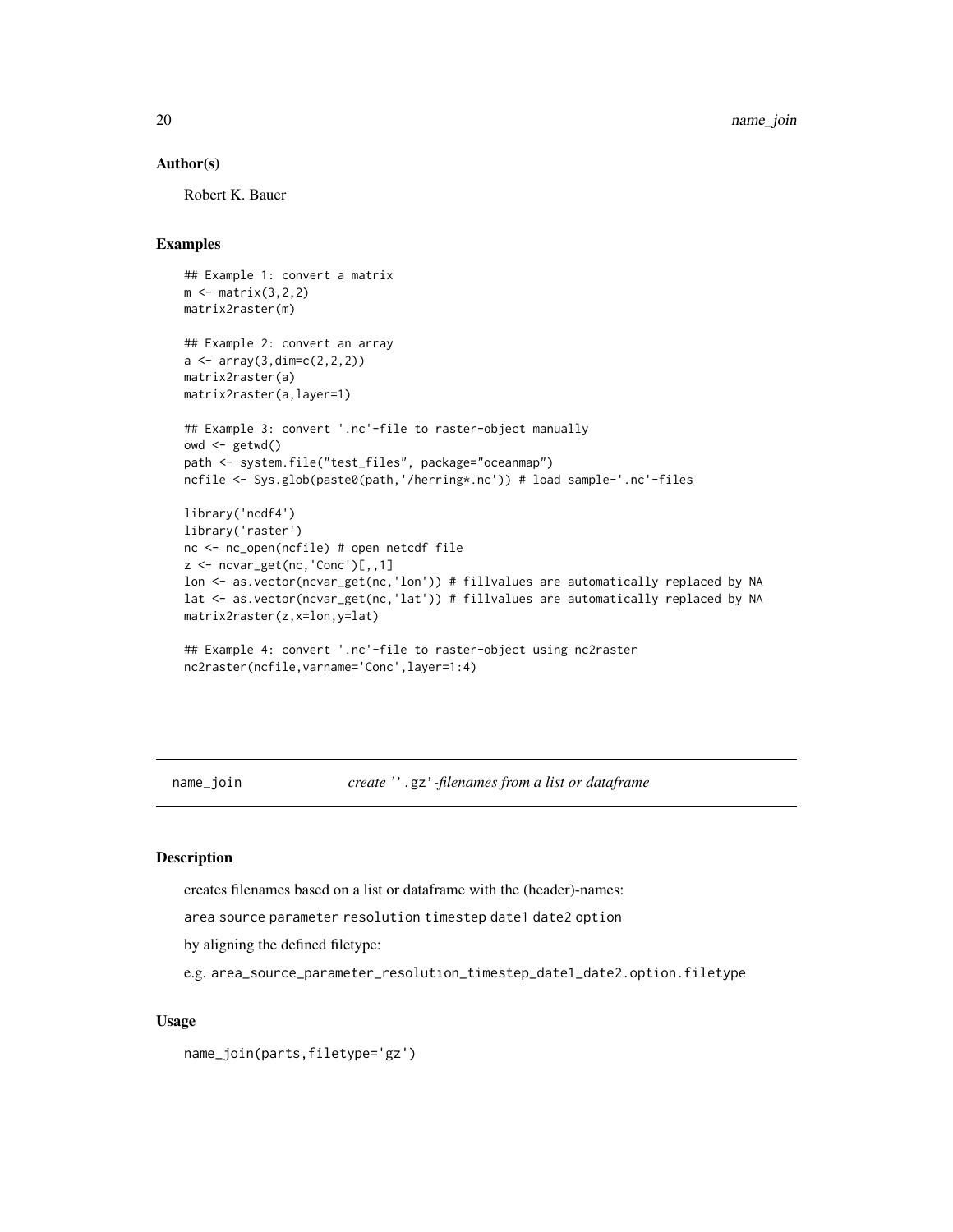# <span id="page-20-0"></span>name\_split 21

#### **Arguments**

| parts    | a list or dataframe with the parts:                                                     |
|----------|-----------------------------------------------------------------------------------------|
|          | • area, the region keyword                                                              |
|          | • source, the data source                                                               |
|          | • param, the parameter saved in the '.gz'-file. Can only be one value!                  |
|          | • resolution, the spatial resolution                                                    |
|          | • timestep, the temporal resolution                                                     |
|          | • date1 $\&$ date2, the temporal resolution (the time interval covered).                |
|          | • option a character string holding supplmentary information of '.gz'-file<br>treatment |
| filetype | character string inidicating the filtype to be checked. ('.gz' by default)              |

#### Author(s)

Herve Demarq, translated from IDL by Robert K. Bauer

# See Also

See [check\\_gzfiles](#page-7-1) to return summary of available '.gz'-files and [name\\_split](#page-20-1) to split '.gz'-filenames

# Examples

```
## Example: read and plot '.gz'-file
path <- system.file("test_files", package="oceanmap")
gz.files <- Sys.glob(paste0(path,'/*.gz')) # load sample-'.gz'-files
check_gzfiles(folder=path) # return file summary-table
# return summary of availble '.gz'-files
# suffix-column corresponds to option column of the name_join-call
# addition n-column returns the number of available files per filetype
check_gzfiles(gz.files)
## Example: split and rejoin '.gz'-filenames
name_split(gz.files) # return summary-table per file
name_join(name_split(gz.files))
```
<span id="page-20-1"></span>

| name_split | Returns a summary data frame of '.gz' encoded oceanography files |  |
|------------|------------------------------------------------------------------|--|
|            | by splitting their name                                          |  |

#### Description

Returns a summary [data.frame](#page-0-0) of '.gz' encoded oceanography files by splitting their name

#### Usage

name\_split(gz.files) get.gz.info(gz.files)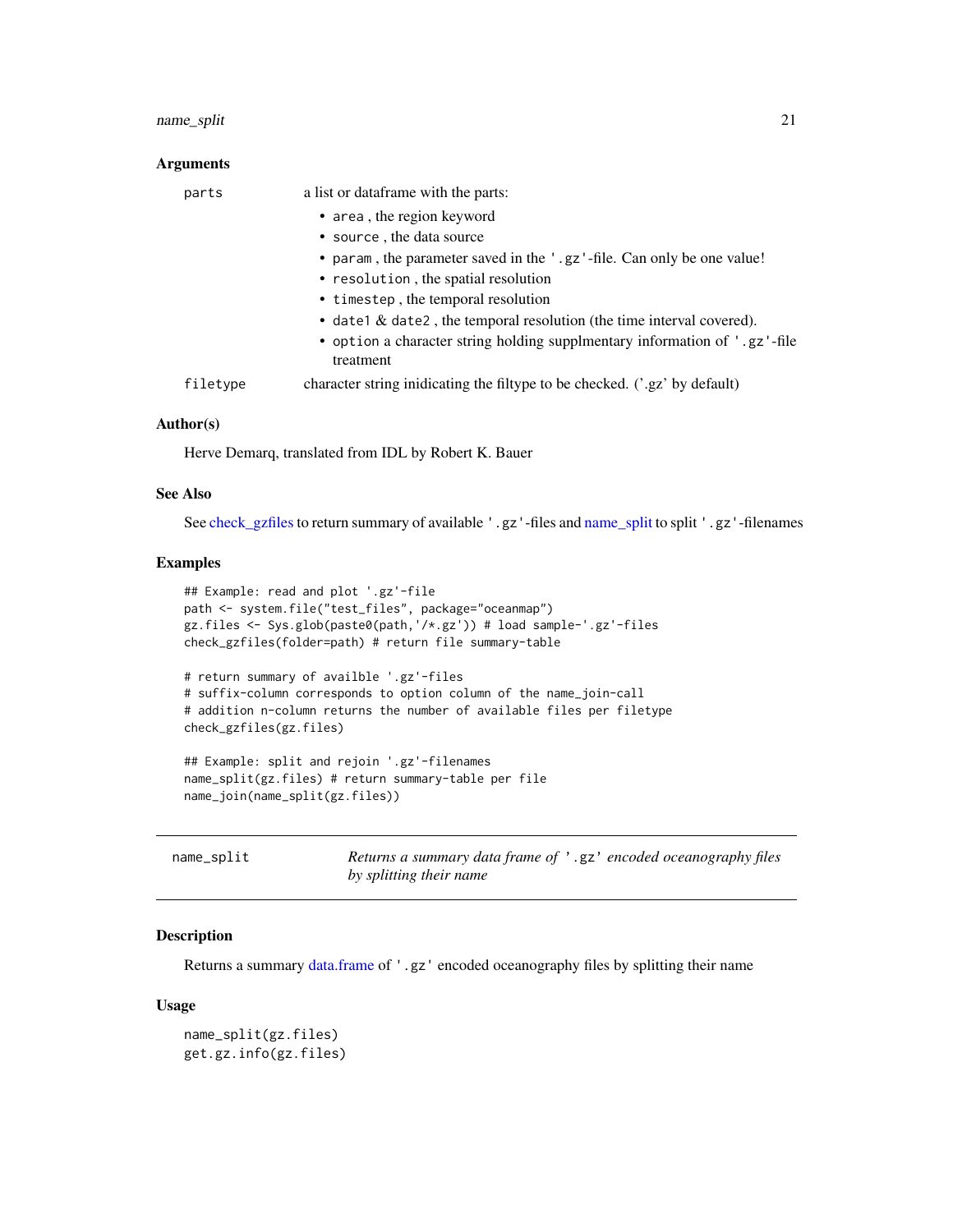#### <span id="page-21-0"></span>**Arguments**

| gz.files |  |  | Optional character vector or search criteria for .gz-encoded oceanography files. |
|----------|--|--|----------------------------------------------------------------------------------|
|          |  |  |                                                                                  |

# Value

Returns a summary [data.frame](#page-0-0) of '.gz' encoded oceanography files by splitting their name area source parameter resolution timestep date1 date2 option

| area          | region keyword                                                              |
|---------------|-----------------------------------------------------------------------------|
| source        | data source                                                                 |
| param         | the parameter saved in the '.gz'-file. Can only be one value!               |
| resolution    | the spatial resolution                                                      |
| timestep      | the temporal resolution                                                     |
| date1 & date2 | the time interval covered in date format                                    |
| option        | a character string holding supplmentary information of '.gz'-file treatment |

# Author(s)

Robert K. Bauer

#### See Also

See [check\\_gzfiles](#page-7-1) to return summary of available '.gz'-files and [name\\_join](#page-19-1) to create '.gz' filenames from splitted names [\(name\\_split\)](#page-20-1)-calls

```
## Example: read and plot '.gz'-file
path <- system.file("test_files", package="oceanmap")
gz.files <- Sys.glob(paste0(path,'/*.gz')) # load sample-'.gz'-files
check_gzfiles(folder=path) # return file summary-table
# return summary of availble '.gz'-files
# suffix-column corresponds to option column of the name_split-call
# addition n-column returns the number of available files per filetype
check_gzfiles(gz.files)
```

```
## Example: split and rejoin '.gz'-filenames
gz.files
name_split(gz.files) # return summary-table per file
name_split() # return summary-table of all gz-file in current folder
name_join(name_split(gz.files))
```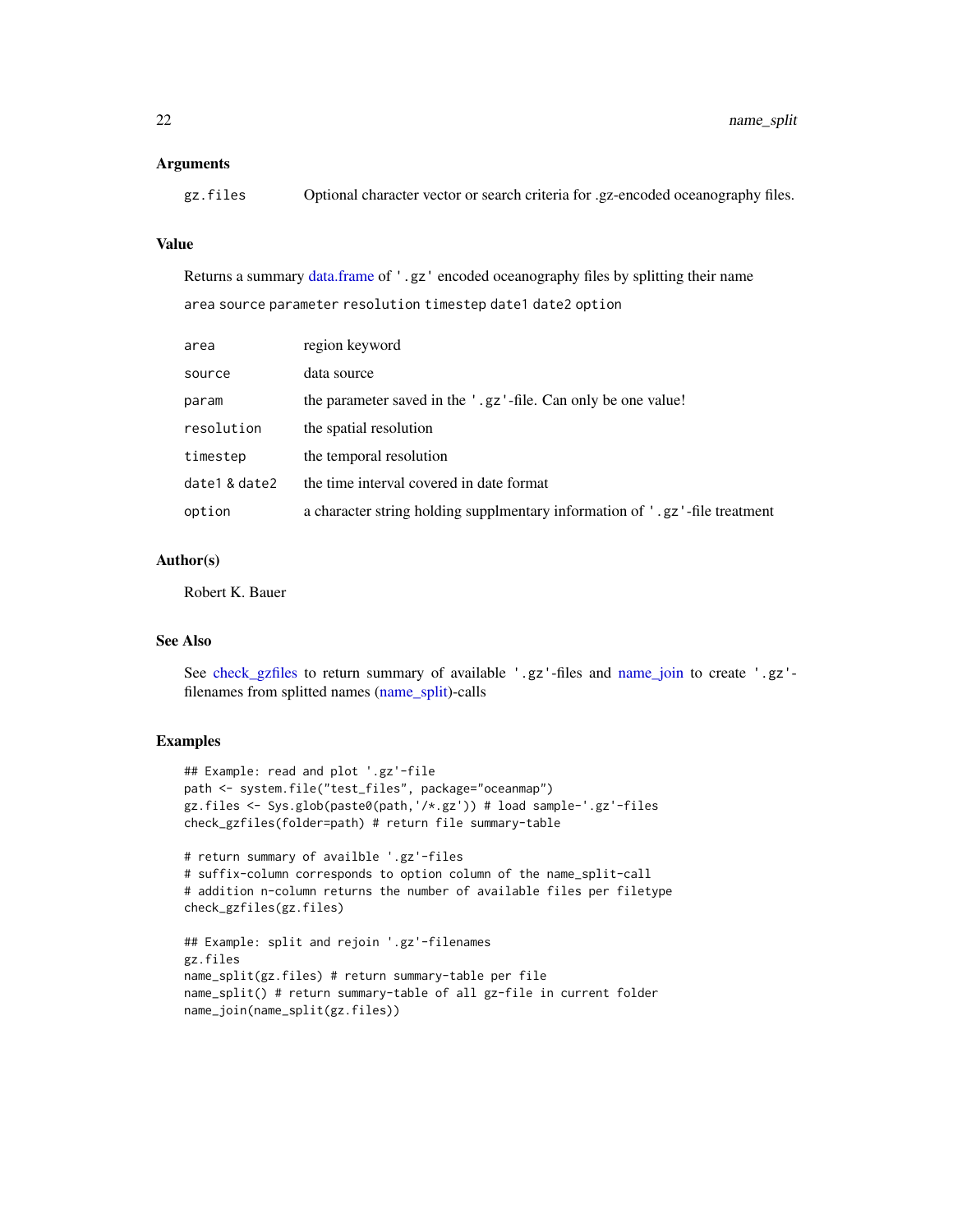<span id="page-22-0"></span>

# Description

nc2raster converts a netcdf-file ('.nc'-file) or ncdf4-object to a Raster\* object, setting the time variable as layer name.

#### Usage

```
nc2raster(nc, varname, t=layer, lonname="lon", latname="lat",
    layer, date=T)
```
# Arguments

| nc       | character string indicating the filepath to a netcdf-file $\beta$ .nc'-file), or a nedf4-<br>object.                          |
|----------|-------------------------------------------------------------------------------------------------------------------------------|
| varname  | character string indicating the name of the neter-variable to be selected.                                                    |
| lonname  | character string indicating the name of the longitude-variable of ncdf4-objects<br>and '.nc'-files to plot (default is 'lon') |
| latname  | character string indicating the name of the latitude-variable of ncdf4-objects<br>and '.nc'-files to plot (default is 'lat')  |
| layer, t | layer/time stemp to select in multi-layer files.                                                                              |
| date     | whether the layer names should be set to the date of the ncdf-file layer (default<br>is TRUE, format is $'X\%Y\%m\%d'$ .      |

#### Value

RasterLayer or RasterStack

#### Author(s)

Robert K. Bauer

```
path <- system.file("test_files", package="oceanmap")
nfiles <- Sys.glob(paste0(path,'/*.nc'))[1] # load sample-'.nc'-files
nc2raster(nfiles[1],"Conc",layer=1) # RasterLayer
nc2raster(nfiles[1],"Conc",layer=1:4) # RasterStack
library('ncdf4')
nc <- nc_open(nfiles[1])
nc2raster(nc,"Conc",layer=1:4) # RasterStack
```

```
###### load & plot sample netcdf-file ('.nc'-file)
```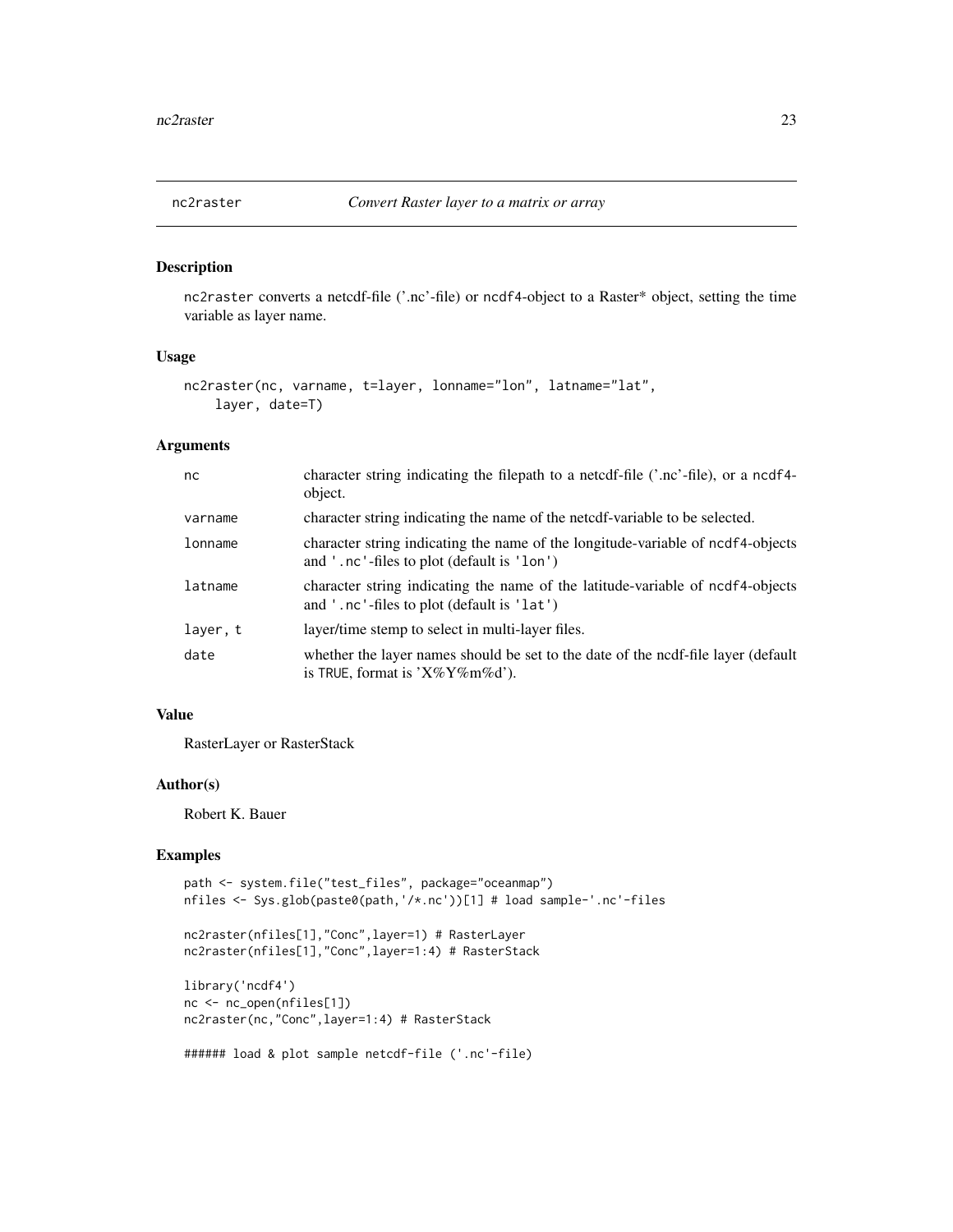#### <span id="page-23-0"></span>24 nc2time and  $\alpha$  nc2time and  $\alpha$  nc2time and  $\alpha$  nc2time and  $\alpha$  nc2time and  $\alpha$

```
### option a) load netcdf-file with ncdf4-package and plot it
library('ncdf4')
ncdf <- nc_open(nfiles[1])
print(ncdf)
v(obj = ncdf, cbpos="')### option b) load and plot netcdf-file as RasterStack object
nc <- nc2raster(nfiles[1])
v(nc,cbpos="r") # plot RasterStack object
v(nfiles[1], cbpos="r",replace.na=TRUE) # plot directly netcdf-file
### option c) plot netcdf-file directly
v(nfiles[1], cbpos="r") # plot RasterStack object
###### plot multiple layers:
par(mfrow=c(2,2))
v(nfiles[1], t=1:4, cbpos="r", replace.na=TRUE, subplot = TRUE)
```

| nc2time | reads and converts the time variable of a netcdf-file ('.nc'-file) or |
|---------|-----------------------------------------------------------------------|
|         | ncdf4-object as as.Date-object                                        |

# Description

reads and converts the time variable of a netcdf-file ('.nc'-file) or ncdf4-object as as.Date-object.

# Usage

```
nc2time(nc,varname)
```
#### Arguments

| nc      | character string indicating the filepath to a netcdf-file ('.nc'-file), or a ncdf4- |
|---------|-------------------------------------------------------------------------------------|
|         | object.                                                                             |
| varname | character string indicating the name of the time vaiable of the netcdf-file.        |

#### Author(s)

Robert K. Bauer

# Examples

```
path <- system.file("test_files", package="oceanmap")
nfile <- Sys.glob(paste0(path,'/herring*.nc')) # load sample-'.nc'-files
head(nc2time(nfile))
```
library('ncdf4')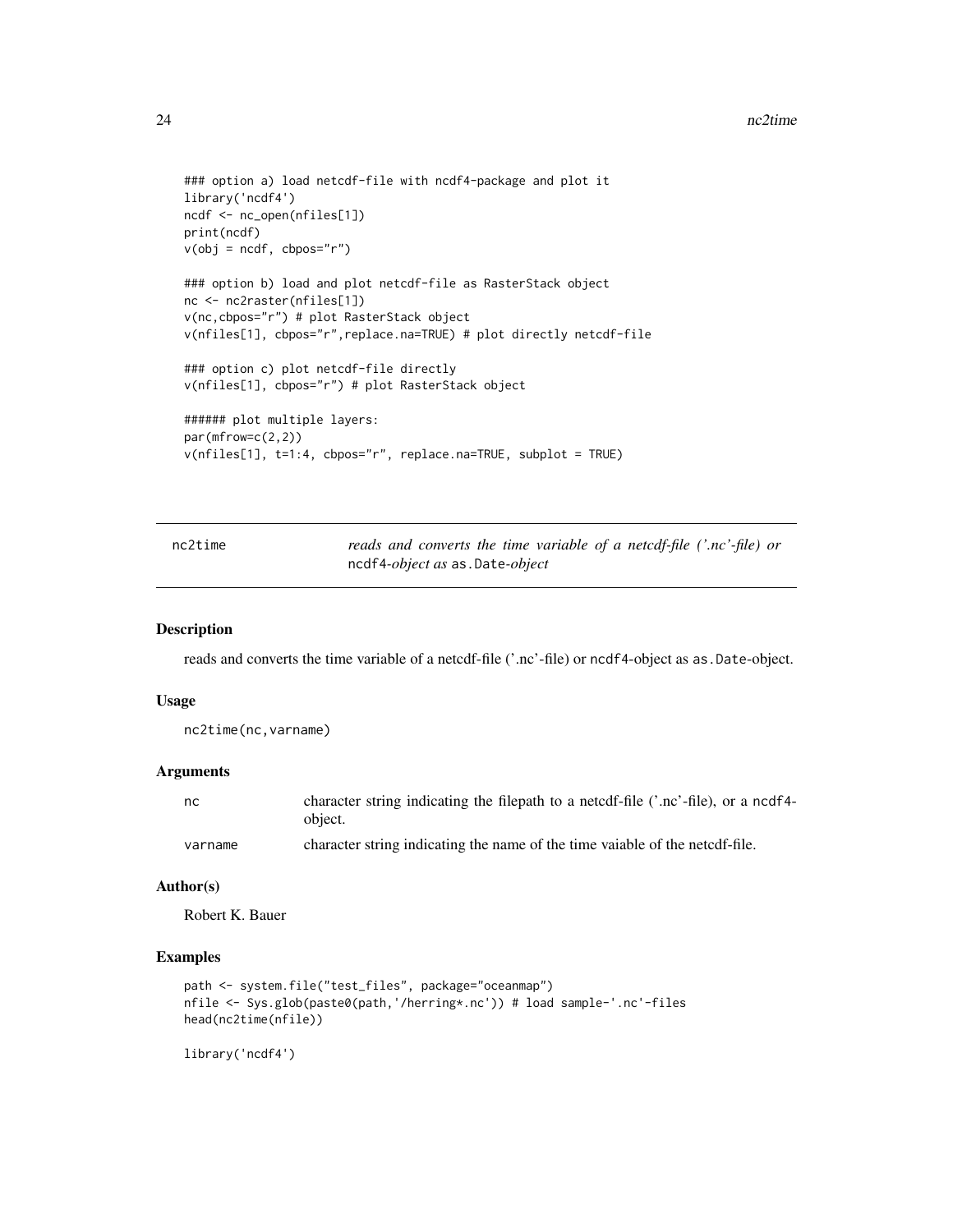#### <span id="page-24-0"></span>oceanmap 25

nc <- nc\_open(nfile) head(nc2time(nc))

oceanmap *oceanmap - plot tools for 2D oceanographic data*

# **Description**

oceanmap is a plotting toolbox for oceanographic data. Visualizing data is a crucial step in analyzing and exploring data. During the last two decades the statistical programming language R has become a major tool for data analyses and visualization across different fields of science. However, creating figures ready for scientific publication can be a tricky and time consuming task.

The oceanmap package provides some helpful functions to facilitate and optimize the visualization of geographic and oceanographic data, such as satellite and bathymetric data sets. Its plotting functions are written in a way that they do not require a large amount of their numerous arguments to be specified but still return nice plots. Its major functions are:

# Major functions:

- [plotmap:](#page-27-1) plots landmask as basis or overlay
- [v:](#page-38-1) plots oceanographic data (fronts, SST, chla, bathymetry, etc.) from [raster-](#page-0-0)objects, ncdf4 or gz-files
- [set.colorbar:](#page-35-1) adds a colorbar to current figure, allowing several placement methods
- [get.bathy:](#page-16-1) download bahymetric data at user defined resolution from the NOAA ETOPO1 database
- [add.region:](#page-2-1) generate region definitions to facilitate land mask and colorbar plotting using [plotmap](#page-27-1) and [v](#page-38-1)
- [figure](#page-14-1) & [close\\_fig:](#page-10-1) generate and save graphic devices in flexible file formats (jpeg, png, eps, pdf and eps)

#### Getting Started

Check out some examples of the principle functions, listed above.

# Author(s)

Robert K. Bauer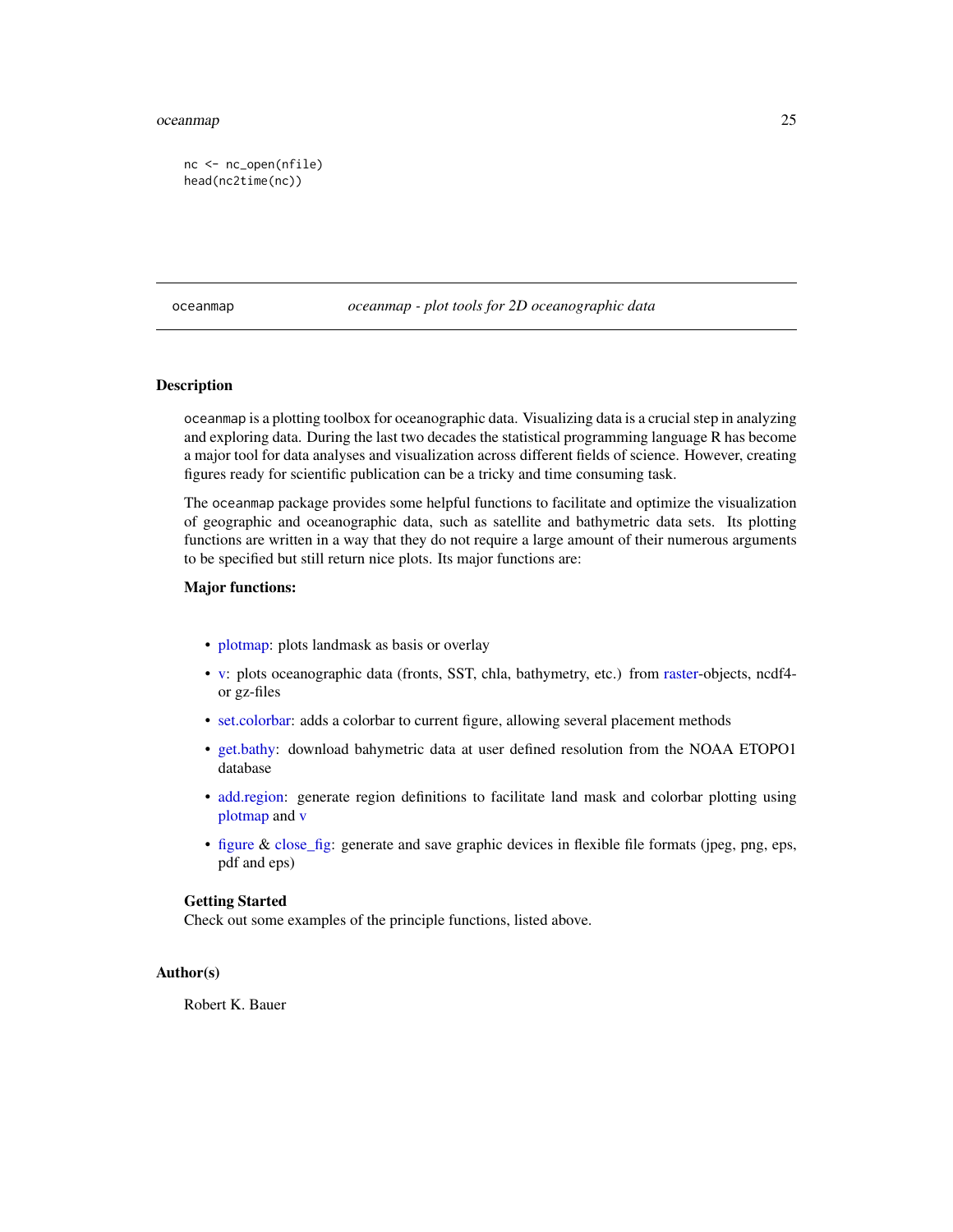<span id="page-25-1"></span><span id="page-25-0"></span>parameter\_definitions *parameter definitions dataframe*

# Description

a dataframe containing definitions of parameters to plot or to save by [v,](#page-38-1) [readbin](#page-31-1) and [writebin.](#page-46-1)

#### Usage

```
data(parameter_definitions)
```
# Format

data.frame

# Value

a dataframe with the following header, containing definitions of parameters to plot or to save by [v,](#page-38-1) [readbin](#page-31-1) and [writebin:](#page-46-1)

param a b c log name1 unit pal1 minv maxv min max invalid\_data\_dc coast\_dc land\_dc no\_data\_dc

| param      | character string indicating the keyword of a parameter.                                                                                     |  |
|------------|---------------------------------------------------------------------------------------------------------------------------------------------|--|
| a,b,c      | value for parameter parameter data conversion from/to byte data. (See param_convert<br>and param unconvert)                                 |  |
| log        | whether a logarithmic formula should be applied for data conversion (0 for<br>FALSE and 1 for TRUE; See param_convert and param_unconvert). |  |
| name       | character string indicating the long name of a parameter.                                                                                   |  |
| unit       | character string or bgroup statement indicating the parameter unit.                                                                         |  |
| pal1       | default color map used by v calls on parameter related data.                                                                                |  |
| minv, maxv | default minimum and maximum z-value used by v calls on parameter related<br>data.                                                           |  |
| min, max   | minimum and maximum byte-values to be considered when calculating absolute<br>values.                                                       |  |
|            | invalid_data_dc, coast_dc, land_dc & no_data_dc                                                                                             |  |
|            | byte values used to mask invalid data, coast lines, land masses and missing data.                                                           |  |

# Author(s)

Robert K. Bauer

#### See Also

[v](#page-38-1)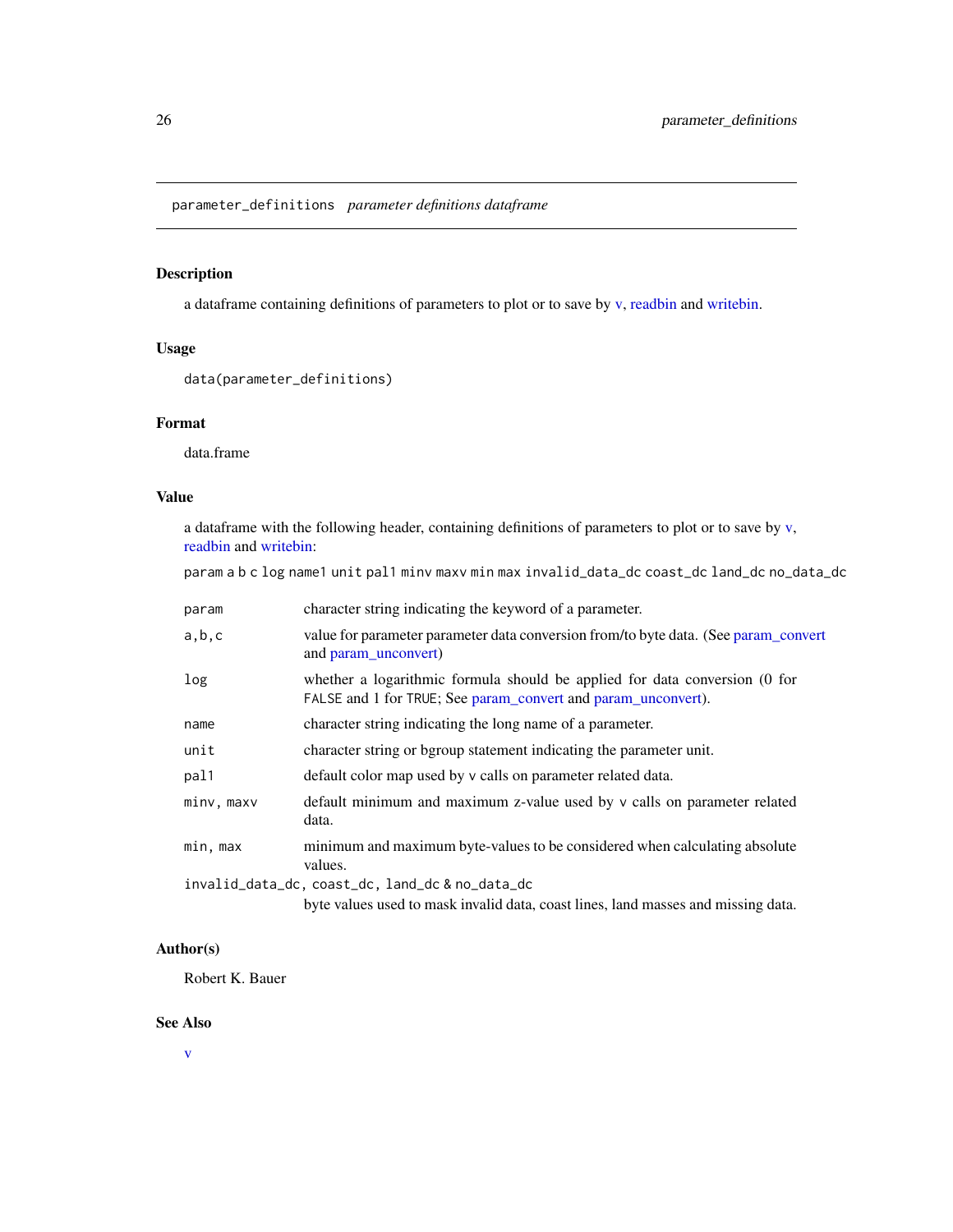# <span id="page-26-0"></span>param\_convert 27

#### Examples

```
## Example
data(parameter_definitions)
head(parameter_definitions)
```

```
# selecting sea surface temperature parameter definition
parameter_definitions[parameter_definitions$param == "sst2",]
```
<span id="page-26-2"></span>param\_convert *converts byte data to absolte values or vise versa (*param\_unconvert*)*

#### <span id="page-26-1"></span>Description

converts byte data as stored in '.gz'-files to absolte values (param\_convert) or vise versa (param\_unconvert) using the parameter\_definitions-dataset. param\_convert is used by [readbin,](#page-31-1) param\_unconvert is used by [writebin.](#page-46-1)

# Usage

```
param_convert(x,param)
```
param\_unconvert(x,param)

#### Arguments

| $\mathsf{x}$ | vector, matrix or raster-object holding byte-data that that should be converted to<br>absolute values (param_convert) or vise versa (param_unconvert). |
|--------------|--------------------------------------------------------------------------------------------------------------------------------------------------------|
| param        | Character string indicating parameter of the dataset to be treated. See parameter definitions<br>for available parameters.                             |

# Author(s)

Robert K. Bauer

# See Also

[param\\_unconvert,](#page-26-1) [readbin](#page-31-1)

```
library('fields')
path <- system.file("test_files", package="oceanmap")
gz.file <- Sys.glob(paste0(path,'/*.gz'))[1] # load sample-'.gz'-files
param <- name_split(gz.file)$parameter
print(param)
```

```
## converted data, according to param information
m <- readbin(gz.file, Raster=FALSE)
```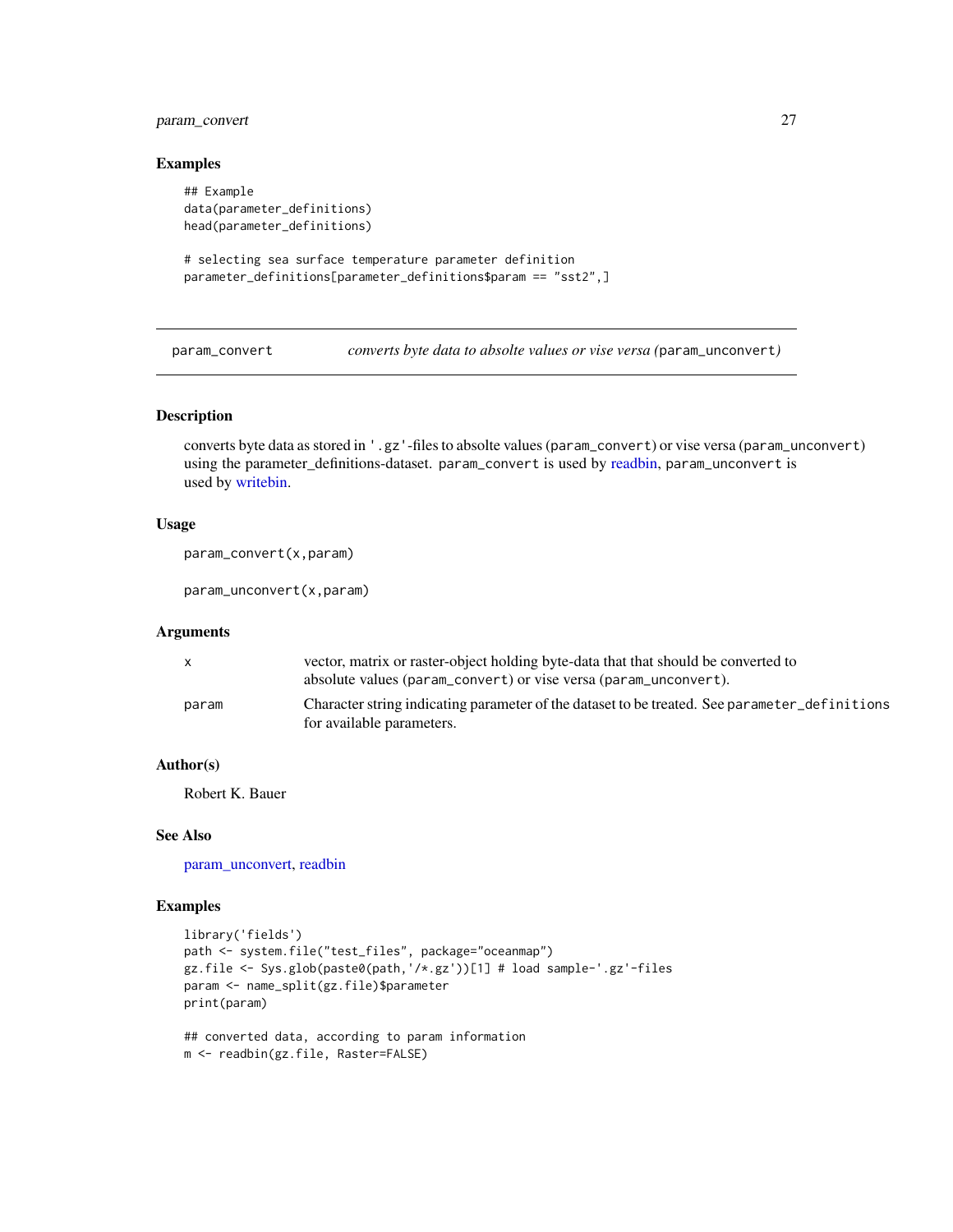```
image.plot(m)
## byte data ("unconverted") according to param information, as stored in ".gz"files
bin <- param_unconvert(m,param)
image.plot(bin)
## reconverting byte data, according to param information
conv <- param_convert(bin,param)
image.plot(conv)
```
<span id="page-27-1"></span>plotmap *plots landmask of a defined region*

# Description

plots the landmask of a region defined by a region-key word, georgraphical coordinates (longitude and latitude), a raster- or [extent-](#page-0-0)object. See [add.region](#page-2-1) to add and save new region definitions. Attention! Unlike [add.region,](#page-2-1) plotmap does not include colorbar placement (see: [set.colorbar\)](#page-35-1)

#### Usage

```
plotmap(region=v_area, lon, lat, add=F, asp,
       grid=T, grid.res, resolution=0,
       main, axes=T, axeslabels=axes, ticklabels=T, cex.lab=0.8, cex.ticks=0.8,
       fill.land=T, col.land="grey", col.bg=NA, border='black', bwd=2, las=1,
       v_area, xlim, ylim
       )
```

| region, v_area   | Character string identifying regions predefined by the region definitions-dataset,<br>Raster* or Extent object (corresponds to v_area of the v-function). If missing,<br>region is derived from geographical coordinates, denoted by lat and lon. See<br>add.region to define new region definitions and delete.region to delete unproper<br>region definitions. |  |
|------------------|------------------------------------------------------------------------------------------------------------------------------------------------------------------------------------------------------------------------------------------------------------------------------------------------------------------------------------------------------------------|--|
| lon, xlim        | Vector returning longitude coordinates of the area to be plotted.                                                                                                                                                                                                                                                                                                |  |
| lat, ylim        | Vector returning latitude coordinates of the area to be plotted.                                                                                                                                                                                                                                                                                                 |  |
| add              | whether the a the landmask should be added to an existent figure (default is<br>FALSE)                                                                                                                                                                                                                                                                           |  |
| asp              | numeric, giving the aspect y/x-ratio of the y- and x-axes. See plot window for<br>more details.                                                                                                                                                                                                                                                                  |  |
| main             | title to be plotted                                                                                                                                                                                                                                                                                                                                              |  |
| axes, axeslabels |                                                                                                                                                                                                                                                                                                                                                                  |  |
|                  | whether axes and axes-labels (longitude and latitude) should be plotted (default<br>is TRUE). axes-labels can be a single value or a vector of size two, representing<br>values for x and y axis, respectively.                                                                                                                                                  |  |

<span id="page-27-0"></span>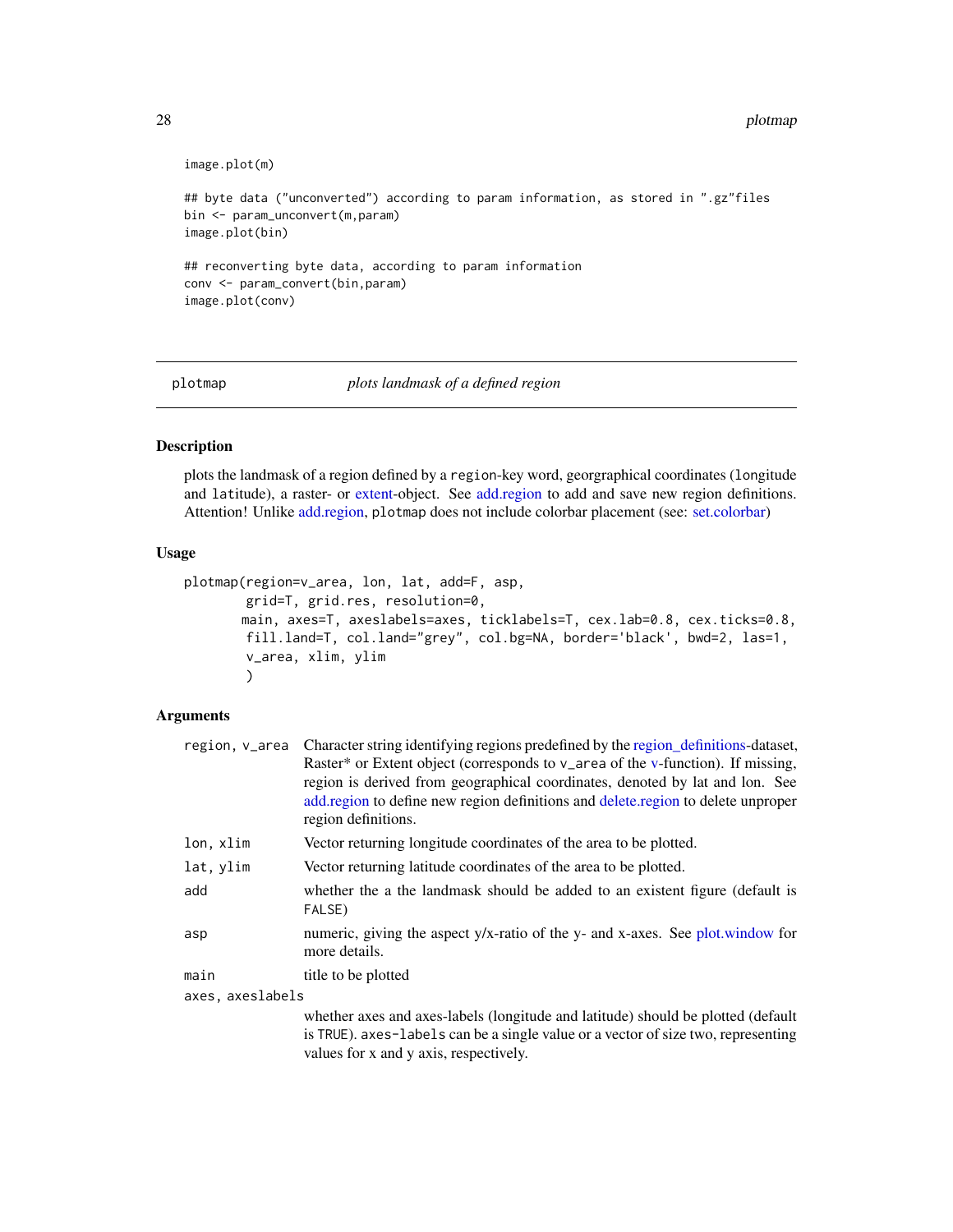#### <span id="page-28-0"></span>plotmap 29

| ticklabels | whether tick-labels should be added to the axes (default is TRUE). Can be a single<br>value or a vector.                                                                                                                                                                                                                                                                                                                                                                                                                        |  |
|------------|---------------------------------------------------------------------------------------------------------------------------------------------------------------------------------------------------------------------------------------------------------------------------------------------------------------------------------------------------------------------------------------------------------------------------------------------------------------------------------------------------------------------------------|--|
| cex.lab    | font size of axis labels                                                                                                                                                                                                                                                                                                                                                                                                                                                                                                        |  |
| cex.ticks  | font size of tick labels                                                                                                                                                                                                                                                                                                                                                                                                                                                                                                        |  |
| grid       | whether a grid should be plotted (default is TRUE)                                                                                                                                                                                                                                                                                                                                                                                                                                                                              |  |
| grid.res   | resolution of the grid, in degrees (default is is derived from the region extent)                                                                                                                                                                                                                                                                                                                                                                                                                                               |  |
| resolution | number that specifies the resolution with which to draw the map. Resolution 0<br>is the full resolution of the database [default]. Otherwise, just before polylines<br>are plotted they are thinned: roughly speaking, successive points on the polyline<br>that are within resolution device pixels of one another are collapsed to a single<br>point (see the Reference for further details). Thinning is not performed if plot<br>$=$ FALSE or when polygons are drawn (fill $=$ TRUE or database is a list of<br>polygons). |  |
| bwd        | width is of the axes bars (default is 1)                                                                                                                                                                                                                                                                                                                                                                                                                                                                                        |  |
| fill.land  | whether the a the landmask should be filled by a color (default is TRUE)                                                                                                                                                                                                                                                                                                                                                                                                                                                        |  |
| col.land   | fill color of the landmask to be plotted (default is grey)                                                                                                                                                                                                                                                                                                                                                                                                                                                                      |  |
| col.bg     | background color (ocean) to be plotted (default is NA)                                                                                                                                                                                                                                                                                                                                                                                                                                                                          |  |
| border     | country border color of the landmask to be plotted (default is black)                                                                                                                                                                                                                                                                                                                                                                                                                                                           |  |
| las        | numeric in $0,1,2,3$ ; the style of axis labels.                                                                                                                                                                                                                                                                                                                                                                                                                                                                                |  |
|            | 0: always parallel to the axis,                                                                                                                                                                                                                                                                                                                                                                                                                                                                                                 |  |
|            | 1: always horizontal [default],                                                                                                                                                                                                                                                                                                                                                                                                                                                                                                 |  |
|            | 2: always perpendicular to the axis,                                                                                                                                                                                                                                                                                                                                                                                                                                                                                            |  |
|            | 3: always vertical                                                                                                                                                                                                                                                                                                                                                                                                                                                                                                              |  |

# Details

plotmap uses the maps and maptools functions to plot the landmask.

# Author(s)

Robert K. Bauer

# See Also

[v,](#page-38-1)[regions](#page-32-1)

# Examples

#### Example 1: plot landmask of the Mediterranean Sea ## a) by using longitude and latitude coordinates: lon  $<-c(-6, 37)$  $lat < -c(30, 46)$ figure(width=9.75,height=5.28) plotmap(lon=lon, lat=lat, main="Mediterranean Sea") plotmap(xlim=lon, ylim=lat, main="Mediterranean Sea")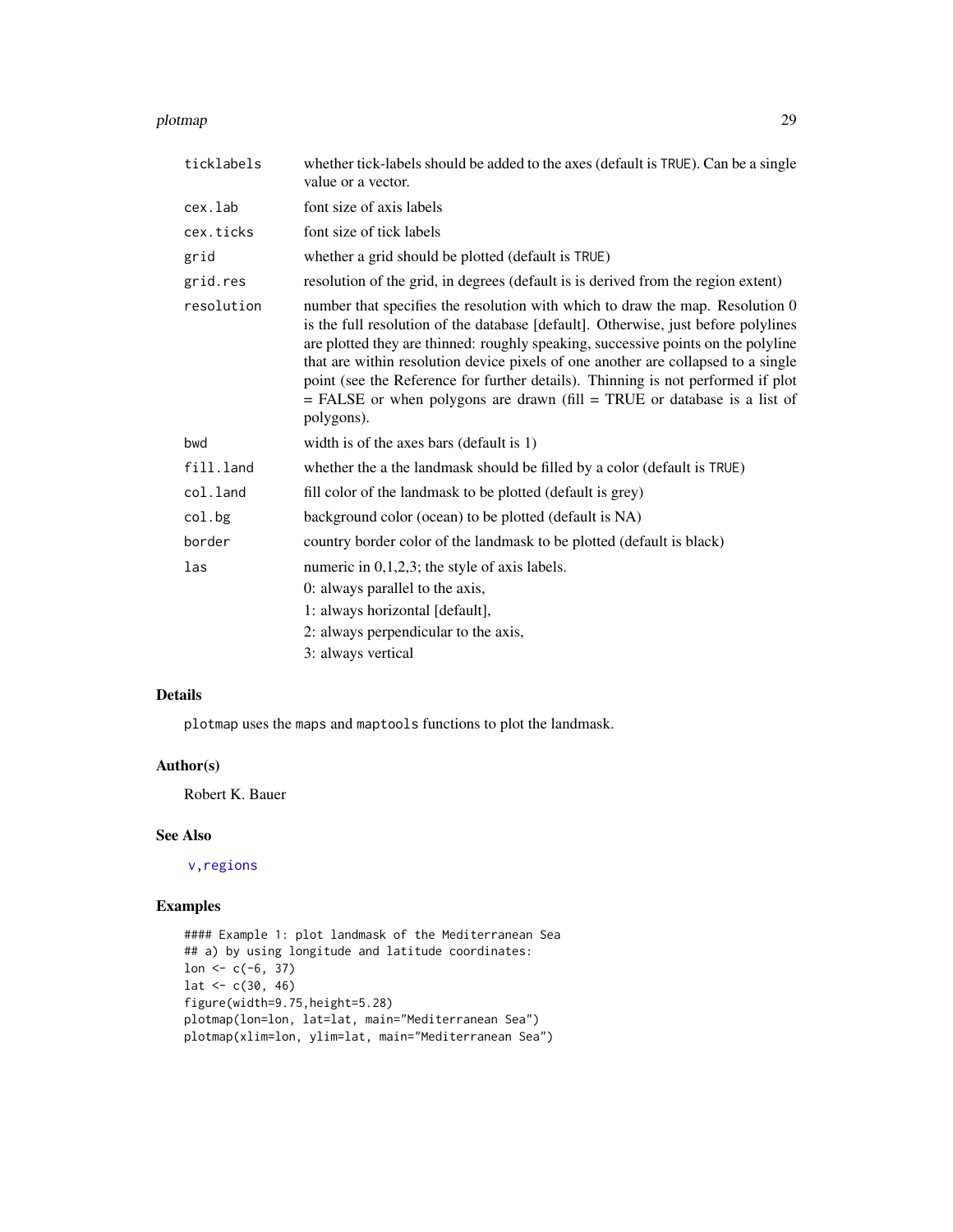#### 30 plotmap produce the contract of the contract of the contract of the plotmap plotmap plotmap plotmap.

```
## b) plot landmask of the Mediterranean Sea by using an extent-object:
library('raster')
ext <- extent(lon, lat)
# plotmap(ext, main="Mediterranean Sea") # extent-object
## c) plot landmask of the Mediterranean Sea by using a raster-object:
r <- raster(ext)
# plotmap(r, main="Mediterranean Sea") # raster-object
## d) plot landmask of the Mediterranean Sea by using a region label:
plotmap('med4', main="Mediterranean Sea") # region-label
# regions() ## check preinstalled region label
## e) add landmask to an existing plot:
plot(3.7008, 43.4079, xlim=lon, ylim=lat)
plotmap(add=T)
points(3.7008, 43.4079, pch=19)
#### Example 2: subplots and some additional arguments of plotmap()
par(mfrow=c(2, 1))plotmap('medw4', main="Western Mediterranean Sea",col.bg="darkblue")
plotmap('medw4', main="Western Mediterranean Sea", bwd=3, border='grey', grid=FALSE)
#### Example 3: plotmap() and figure()
do.save <- FALSE ## open a plotting window
figure("Gulf_of_Lions_extended", do.save=do.save, width=5, height=5, type="pdf")
plotmap("lion",col.bg='darkblue',grid=FALSE)
close_fig(do.save)
## now resize figure manually and get new figure dimensions:
# width <- dev.size()[1]
# height <- dev.size()[2]
# do.save <- TRUE ## do NOT open a plotting window, but save figure internally
# figure("Gulf_of_Lions_extended", do.save=do.save, width=width, height=height, type="pdf")
# plotmap("lion",col.bg='darkblue',grid=FALSE)
# close_fig(do.save)
#### Example 4: between hemispheres
# par(mfrow=c(2,1))
# plotmap(lon=c(-180, 180), lat=c(-80, 80), main="map from West to East")
# plotmap(lon=c(0, 360), lat=c(-80, 80), main="map from West to East")
# plotmap(lon=c(-360, 00), lat=c(-80, 80), main="map from West to East") # same as before
#### Example 5: plot bathymetry and topography of the western Mediterranean Sea
#get.bathy("medw4",visualize=T,terrain=T,res=3)
#get.bathy("medw4",visualize=T,terrain=F,res=3,levels=c(200,2000)) # show contours
#get.bathy("lion",visualize=T,terrain=F,res=3,levels=c(200,2000),v_image=F) # show only contours
#### Example 6: testing some additional arguments
```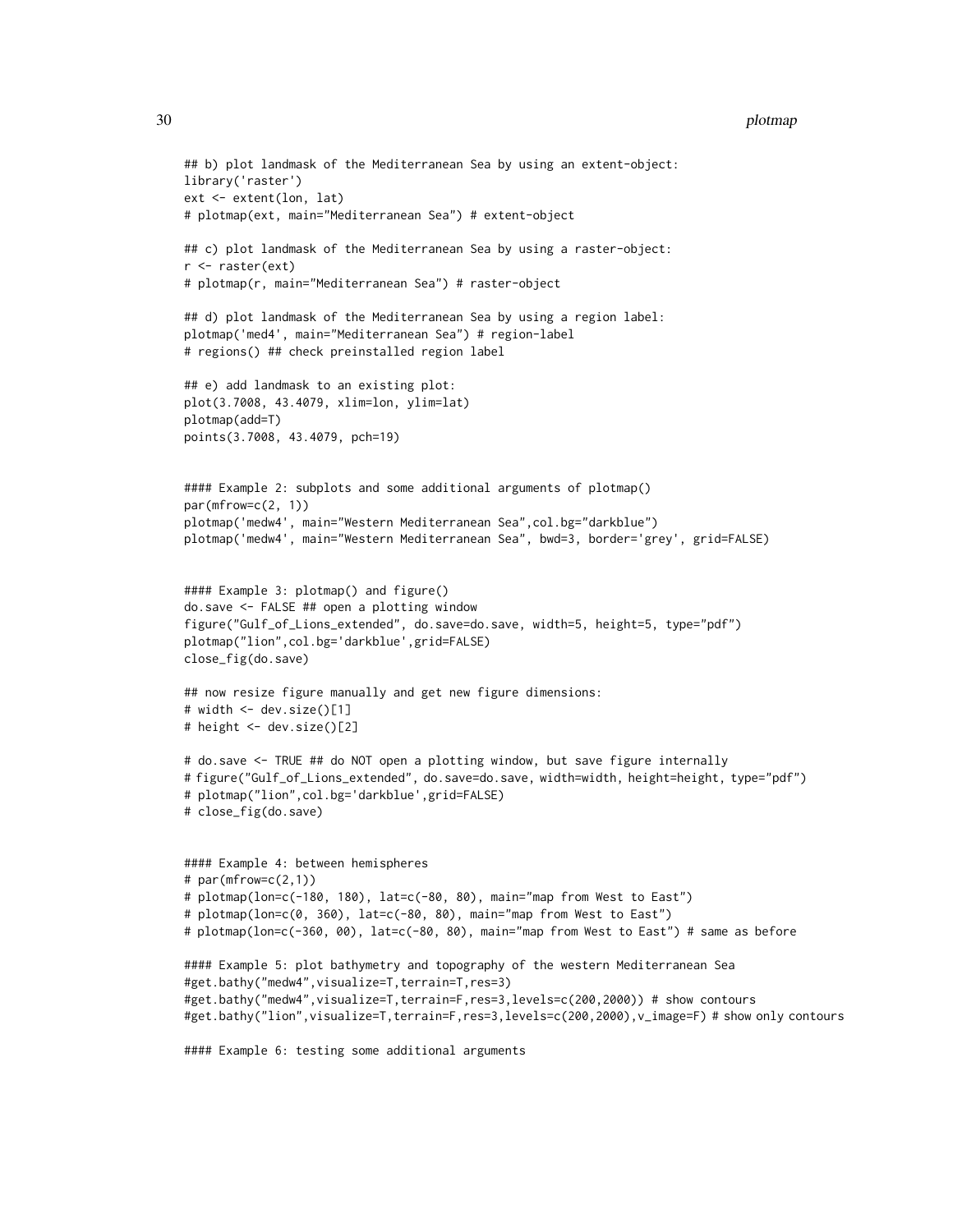#### <span id="page-30-0"></span>raster2matrix 31

```
# lon <- c(-180,200); lat <- c(-80,90);
# ext <- extent(lon, lat)
# plotmap(ext, border=NA, bwd=NA, grid=FALSE, col.land = "#9ac0cd",axes=FALSE)
```
<span id="page-30-1"></span>raster2matrix *Convert Raster layer to a matrix or array*

# Description

raster2matrix converts a raster layer to a matrix or array. Used by [readbin](#page-31-1) and [writebin.](#page-46-1)

### Usage

```
raster2matrix(RasterLayer)
```
raster2array(RasterLayer)

# Arguments

RasterLayer raster layer to be converted.

#### Author(s)

Robert K. Bauer

```
library('raster')
path <- system.file("test_files", package="oceanmap")
gz.files <- Sys.glob(paste0(path,'/*.gz')) # load sample-'.gz'-files
check_gzfiles(folder=path) # return file summary-table
```

```
raster.file <- readbin(gz.files[1]) # loading gz-file as raster-layer
image(raster.file)
```

```
## Example 1: converting single raster layer to matrix
image(as.matrix(raster.file)) # unflipped conversion
m <- raster2matrix(raster.file) # converting raster-layer to matrix
image(m)
```

```
## Example 2: converting double raster layer to an array
stack.file <- stack(raster.file,raster.file)
image(as.array(stack.file)[,,1]) # unflipped conversion
a <- raster2array(stack.file) # converting raster-layer to array (works also with raster2matrix)
image(a[,,1])
```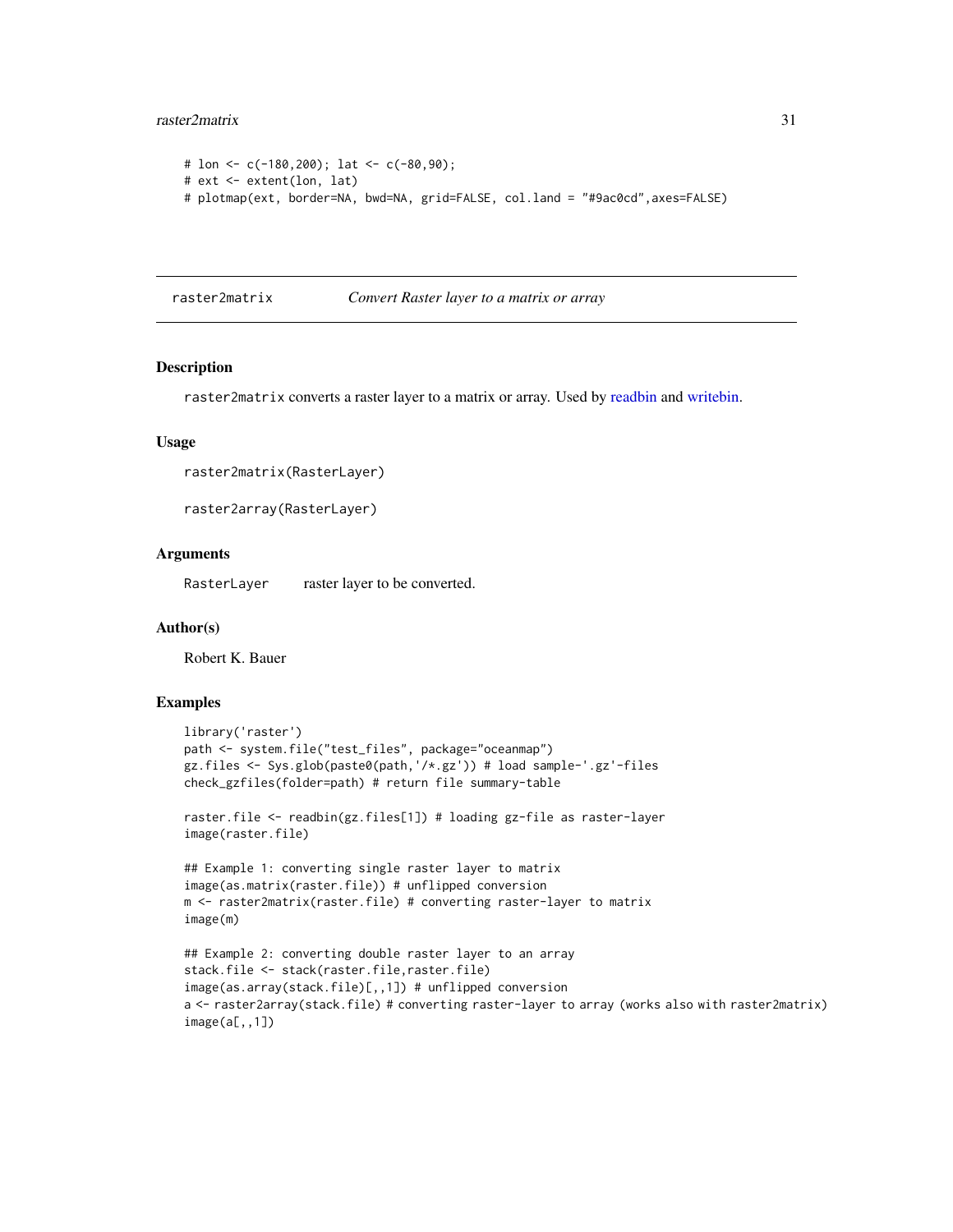<span id="page-31-1"></span><span id="page-31-0"></span>

# Description

Returns '.gz'-file as [matrix](#page-0-0) or [raster-](#page-0-0)object.

# Usage

readbin(filename, area, Image =  $F$ , byte =  $F$ , Raster =  $T$ )

# Arguments

| filename | Character string indicating search criteria for the '.gz'-file of interest. Only<br>'.gz'-files with valid filenames can be read, consisting of:                                                                      |  |
|----------|-----------------------------------------------------------------------------------------------------------------------------------------------------------------------------------------------------------------------|--|
|          | area, source, parameter, resolution, timestep, date1, date2 and option-<br>criteria, separated by an underscore with only option being aligned by a point<br>and ending with '.gz', e.g.:                             |  |
|          | area_source_parameter_resolution_timestep_date1_date2.option.gz.<br>See region_definitions for valid area- and parameter_definitions for valid parameter-<br>values, respecively.                                     |  |
| Image    | whether the a the '.gz'-file should be plotted immediately using image.plot-<br>function of the fields-package (default is FALSE)                                                                                     |  |
| byte     | whether the a the data of the '.gz'-file should be returned unconverted as a<br>byte-values (default is FALSE)                                                                                                        |  |
| Raster   | whether the a the data of the '.gz'-file should be returned in a raster-object<br>(default is TRUE)                                                                                                                   |  |
| area     | Character string identifying the region that should be extracted. If missing, re-<br>gion is derived from the '.gz'-filename. See region_definitions for area defini-<br>tions and use add region to add new regions. |  |

# Author(s)

Robert K. Bauer

# See Also

[writebin,](#page-46-1) [regions,](#page-32-1) [crop,](#page-0-0) [raster2matrix,](#page-30-1) [param\\_convert](#page-26-2)

```
### Example: read and plot '.gz'-file
path <- system.file("test_files", package="oceanmap")
check_gzfiles(folder=path) # return file summary-table
gz.files <- Sys.glob(paste0(path,'/*.gz')) # load sample-'.gz'-files
```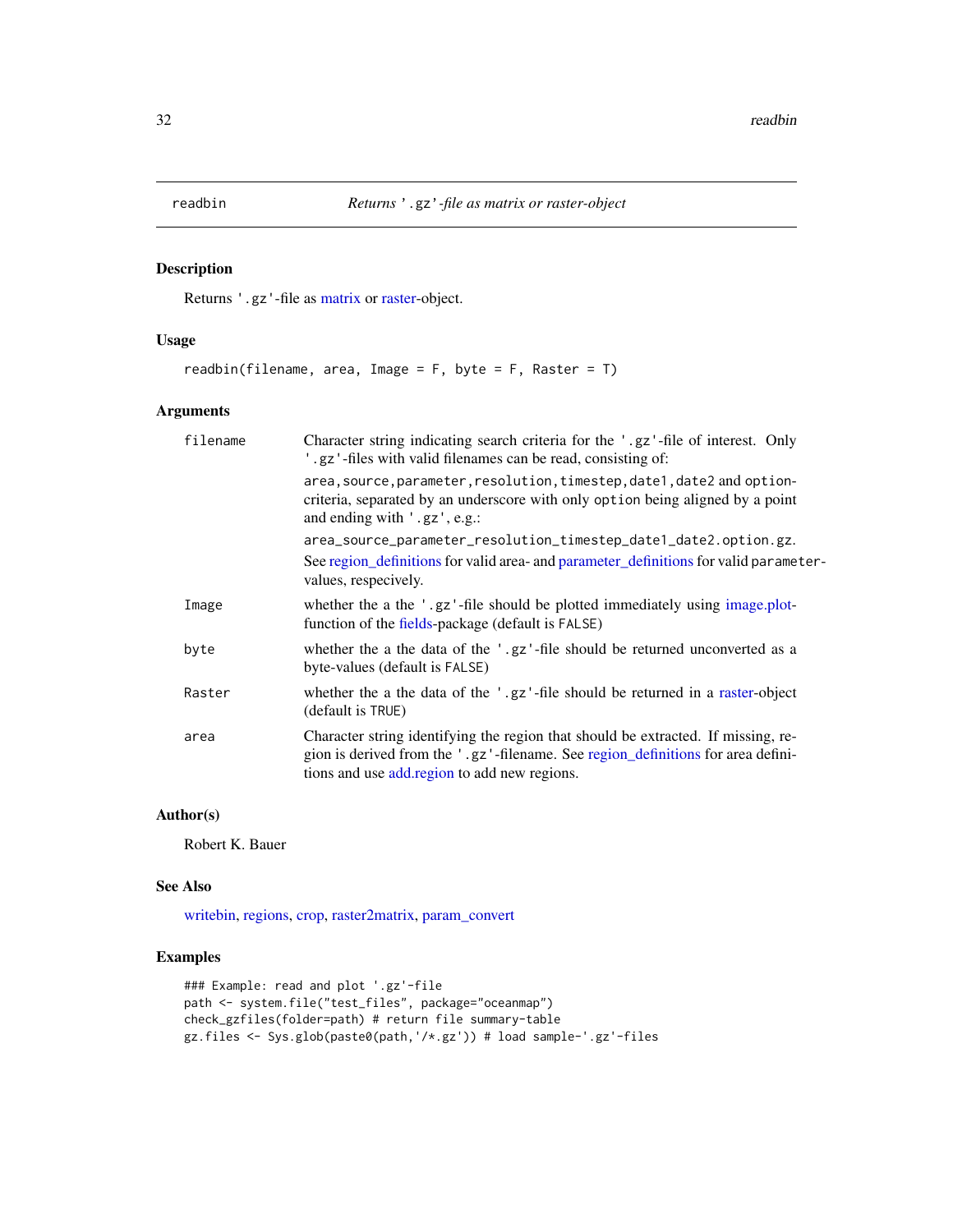<span id="page-32-0"></span>regions and the set of the set of the set of the set of the set of the set of the set of the set of the set of the set of the set of the set of the set of the set of the set of the set of the set of the set of the set of t

```
### all manual:
obj <- readbin(gz.files[2],area='lion')
obj
ticks \leq seq(20,30,5)
data('cmap')
image(obj,zlim=range(ticks),col=cmap$jet)
plotmap('lion',add=TRUE) # add landmask
#set.colorbar(ticks=ticks,cb.title='cb.title',cb.xlab='cb.xlab')
### using v:
## ticks set by adaptive.vals
v(obj,varname="sst2",cb.title='cb.title',cb.xlab='cb.xlab')
## ticks set by parameter definition
v(obj,varname="sst2",cb.title='cb.title',cb.xlab='cb.xlab',adaptive.vals=FALSE)
### extracting subregion:
obj <- readbin(gz.files[2])
area. extent < -ext{extent}(c(5, 10, 35, 40))subarea <- crop(obj,area.extent)
# v(subarea)
## getting average value:
mean(subarea[,],na.rm=TRUE)
```
<span id="page-32-1"></span>regions *Returns two-row summary table of a specified region.*

# Description

Reorganizes summary information of a specified region from the [region\\_definitionss](#page-33-1)et into a tworow dataframe. Region definitions can be added, backed up or restored by [add.region](#page-2-1) or deleted by calling [delete.region.](#page-12-1)

ATTENTION! When reinstalling or updating the oceanmap package, previous region definitions are getting lost! It is therefore highly recommanded to take and restore own backups (see: backup and restore).

#### Usage

```
regions(label)
```
#### Arguments

label Character string indicating the name of the region of interest. If missing, list of available regions in the [region\\_definitions-](#page-33-1)dataset will be returned by a error message.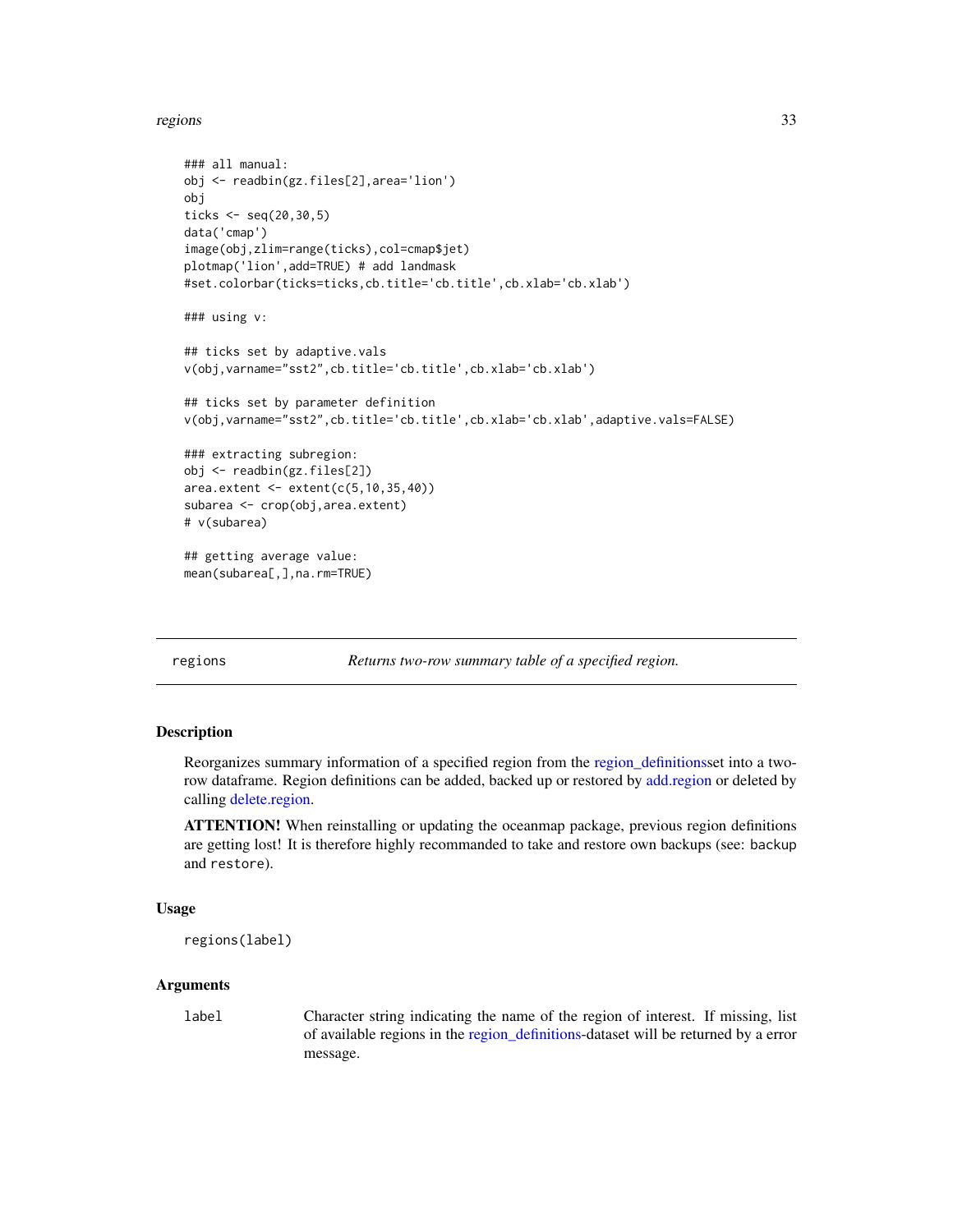a two-row dataframe with the following header, containing the summary information of the region specified:

xlim ylim dim name cbx cby align gradient figdim grid.res

| xlim & ylim | the spatial extent of the region                                                                                                                                                                                                                 |  |
|-------------|--------------------------------------------------------------------------------------------------------------------------------------------------------------------------------------------------------------------------------------------------|--|
| dim         | the number of grid points for both $x \& y$ -dimension                                                                                                                                                                                           |  |
| name        | the long name of the region                                                                                                                                                                                                                      |  |
| cbx & cby   | x & y-coordinates for colorbar                                                                                                                                                                                                                   |  |
| align       | a vector defining the color-gradient of the colorbar (x for horizontal, and y<br>for vertical), as well as the margin where the colorbar ticks should be plotted,<br>relative to the colorbar rectangle ('1' left, 'r' right and 'b' for bottom) |  |
| figdim      | the region-specific default plot device size                                                                                                                                                                                                     |  |
| grid.res    | the default grid resolution in degrees                                                                                                                                                                                                           |  |
|             |                                                                                                                                                                                                                                                  |  |

# Author(s)

Robert K. Bauer

#### See Also

[v,](#page-38-1)[plotmap](#page-27-1)

#### Examples

```
## Example: return summary table for the Gulf of Lions
data('region_definitions')
region_definitions[region_definitions$label=='lion',] # select raw region data summary
regions('lion') # return formatted summary table
```
<span id="page-33-1"></span>region\_definitions *region definitions dataframe*

#### Description

dataset providing spatial extent and color bar placement information by a region-keyword in later related function-calls (see: [v,](#page-38-1) [plotmap](#page-27-1) and [regions\)](#page-32-1). Information consists of a region-keyword, longname, its spatial extent (longitudes and latitudes), grid resolution, as well as default colorbar position and figure size. Region definitions can be added, backed up or restored by [add.region](#page-2-1) or deleted by calling [delete.region.](#page-12-1)

ATTENTION! When reinstalling or updating the oceanmap package, previous region definitions are getting lost! It is therefore highly recommanded to take and restore own backups (see: backup and restore).

<span id="page-33-0"></span>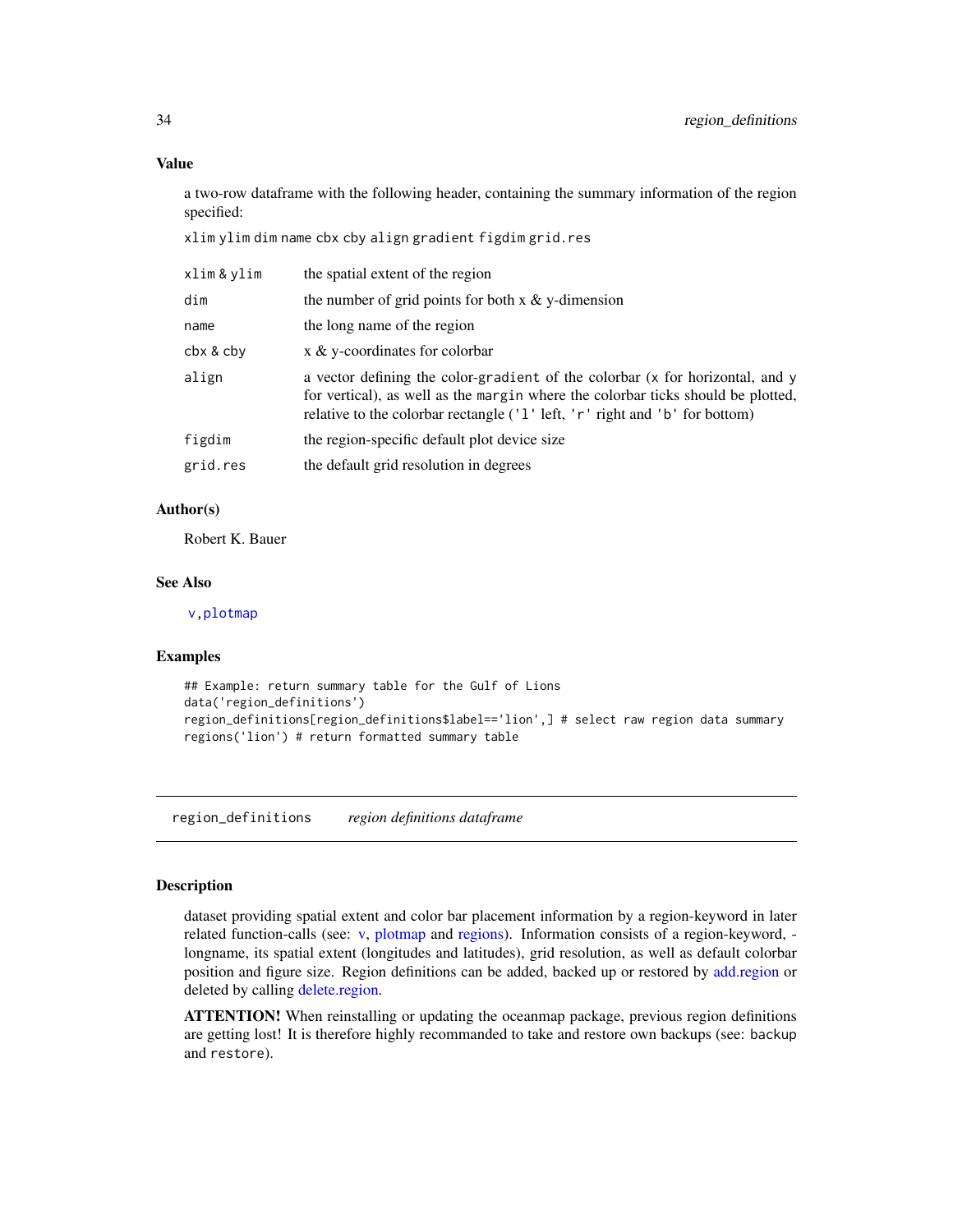<span id="page-34-0"></span>region\_definitions 35

# Usage

data(region\_definitions)

# Format

data.frame

# Value

dataframe with the following header, containing the summary information of the region specified:

label name latn lats lonw lone ncol nrow px cbx1 cbx2 cby1 cby2 gradient oticks figxdim figydim grid.res

| label                         | region-keywords                                                                                                                                                                                                                                                                                        |  |
|-------------------------------|--------------------------------------------------------------------------------------------------------------------------------------------------------------------------------------------------------------------------------------------------------------------------------------------------------|--|
| name                          | the long name of the region                                                                                                                                                                                                                                                                            |  |
| latn & lats                   | northern and southern most latitude of the region                                                                                                                                                                                                                                                      |  |
| lonw & lone                   | western and eastern most longitude of the region                                                                                                                                                                                                                                                       |  |
| $ncol$ , $nrow$ & $px$        | default matrix size per region described by the number of columns, rows and<br>pixels. ATTENTION!! Regions of the same spatial extent but different default<br>(matrix-) resolution may cause errors when reading or writing '.gz'-files and<br>must therefore be distinguished by different keywords. |  |
| $\text{cbx1}$ & $\text{cbx2}$ | x-coordinates for colorbar                                                                                                                                                                                                                                                                             |  |
| $cby1$ & $cby2$               | y-coordinates for colorbar                                                                                                                                                                                                                                                                             |  |
| gradient                      | the color-gradient of the colorbar (x for horizontal, and y for vertical)                                                                                                                                                                                                                              |  |
| oticks                        | the margin where the colorbar ticks should be plotted, relative to the colorbar<br>rectangle ('1' left, 'r' right and 'b' for bottom)                                                                                                                                                                  |  |
| figxdim & figydim             |                                                                                                                                                                                                                                                                                                        |  |
|                               | the region-specific default plot device size (width and height in inches)                                                                                                                                                                                                                              |  |
| grid.res                      | the default grid resolution in degrees                                                                                                                                                                                                                                                                 |  |

# Author(s)

Robert K. Bauer

# See Also

See [add.region](#page-2-1) to add new, backup or restore region definitions, and [plotmap](#page-27-1) for basic landmask plots

```
data(region_definitions)
head(region_definitions)
region_definitions$label
# ?region_definitions
```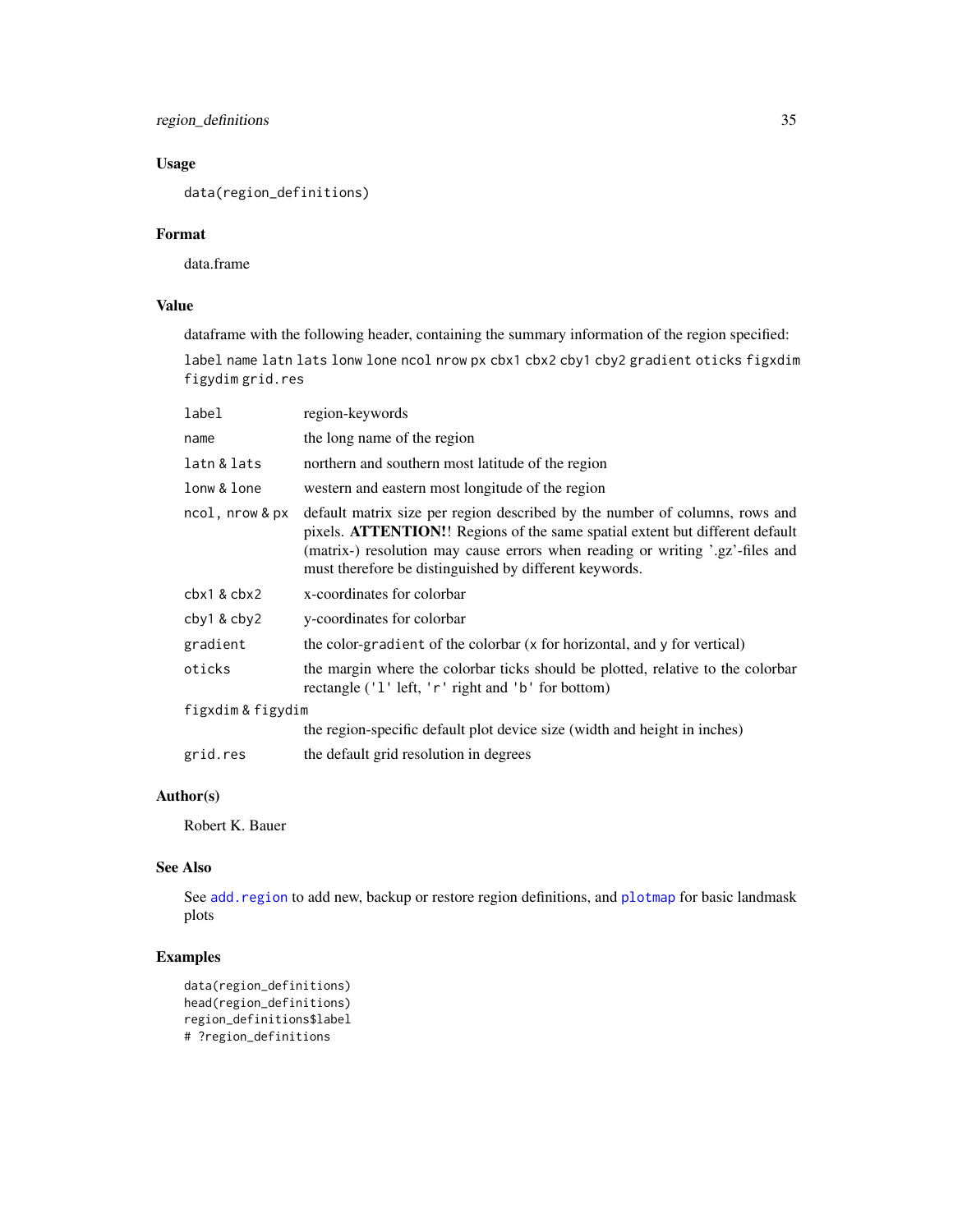```
# figure(width=15,height=15)
# par(mfrow=c(5,6))
# for(n in region_definitions$label) plotmap(region = n,main=n)
# Mediterranean Sea with a spatial resolution of 4km (e.g. MODIS-Aqua)
region_definitions[region_definitions$label == 'med4',]
# Mediterranean Sea with a spatial resolution of 9km (e.g. dekkar)
region_definitions[region_definitions$label == 'med9',]
# plotting same landmasks by different region-keywords
plotmap('med4')
plotmap('med9')
## Example for selecting wrong area definition when saving files
path <- system.file("test_files", package="oceanmap")
gz.files <- Sys.glob(paste0(path,'/med4*.gz')) # load sample-med4'.gz'-files
fname <- name_split(gz.files[1])
param <- fname$parameter
gz <- readbin(gz.files[1])
dim(gz)
v(gz.files[1])
## reset region name
# fname$area <- 'med9'
# fname <- name_join(fname)
# writebin(gz,fname,param=param)
# v(fname,folder=".")
# system(paste('rm', fname))
```
<span id="page-35-1"></span>set.colorbar *Adds colorbar to an extisting plot device*

#### Description

Adds colorbar to an extisting plot device. If position vectors are not provided, the user will be asked to define the colorbar placement by the mouse cursor.

#### Usage

```
set.colorbar(cbx, cby, cbpos, cbline=0, pal='jet', zlim, ticks=1:10, labels=ticks,
             gradient, oticks, cb.title="", cb.xlab="", font=1, cex=1,
          cex.cb.title=0.9, cex.cb.xlab=0.8, cex.cb.ticks=0.7, cb.ticks.srt=90,
             cb.ticks.length, cb.ticks.ypos, cb.ticks.lwd=1,
             integer=F, cb.xlab.line=0, total.reg, cbxp, cbyp,...)
set.colorbarp(cbxp, cbyp, total.reg=T, year_bar=F, pal="jet",...)
```
<span id="page-35-0"></span>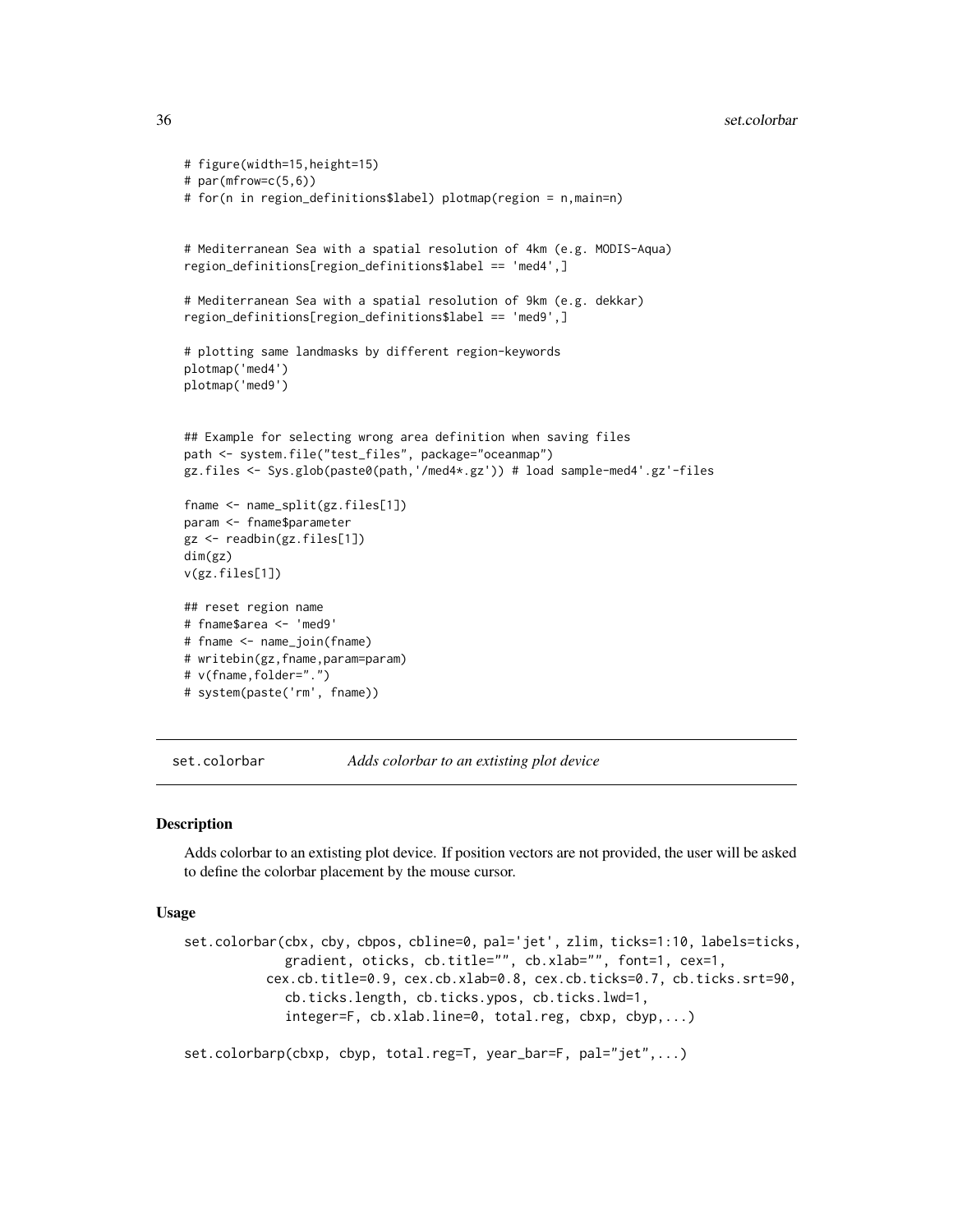# <span id="page-36-0"></span>set.colorbar 37

# Arguments

| cbx, cby     | (set.colorparp-arguments) the horizontal and vertical limits of the colorbar.<br>If missing, the user will be asked for manual colorbar placement.                                                                       |  |
|--------------|--------------------------------------------------------------------------------------------------------------------------------------------------------------------------------------------------------------------------|--|
| cbxp, cbyp   | (set.colorparp-arguments) the horizontal and vertical limits of the colorbar in<br>percent. If missing, the user will be asked for manual colorbar placement.                                                            |  |
| cbpos        | letter ("b", "l", "t", "r") indicating the position of the colorbar (bottom, left, top,<br>right). Overwrites cbx and cby values.                                                                                        |  |
| cbline       | distance to default location of the colorbar, starting at 0.                                                                                                                                                             |  |
| total.reg    | (set.colorparp-argument) if colorbar placement is relative to current subplot<br>or entire figure region.                                                                                                                |  |
| year_bar     | whether to plot a colorbar with monthly ticks (by default FALSE)                                                                                                                                                         |  |
| pal          | color map to be plotted (default is 'jet' for direct calls). See cmap for avail-<br>able color maps and parameter_definitions for predefined colormaps of different<br>parameters (for internal function calls, e.g. v)) |  |
| zlim         | (optional) value limits of the color bar. Overwrites ticks if ticks are povided.                                                                                                                                         |  |
| ticks        | the points at which tick-marks are to be drawn (default is 1:10). Non-finite<br>(infinite, NaN or NA) values are omitted. Gets verwritten by zlim if povided.                                                            |  |
| labels       | character or expression vector of labels to be placed at the tickpoints. (default<br>equals ticks-values.)                                                                                                               |  |
| gradient     | whether to have a horizontal $(x)$ or vertical $(y)$ color gradient.                                                                                                                                                     |  |
| oticks       | the margin where to put the colorbar ticks relative to the colorbar rectangle ('1'<br>left, 'r' right and 'b' for bottom;                                                                                                |  |
| cb.title     | character string indicating the title of the colorbar (default is set to date infor-<br>mation/empty string if date information is missing.)                                                                             |  |
| cb.xlab      | character string indicating the x-axis label of the colorbar.                                                                                                                                                            |  |
| font         | Integer specifying font to use for text. 1=plain [default], 2=bold, 3=italic, 4=bold<br>italic, 5=symbol                                                                                                                 |  |
| cb.xlab.line | line of x-axis colorbar label<br>cex, cex.cb.title, cex.cb.xlab, cex.cb.ticks                                                                                                                                            |  |
|              | cex: general font size, used as reference for colorbar labels and title cex.cb.xlab:<br>font size of the x-axis label of the colorbar cex.cb.title: font size of the title of<br>the colorbar                            |  |
|              | cb.ticks.srt, cb.ticks.length, cb.ticks.ypos, cb.ticks.lwd<br>rotation, length, relative y-position and line width of colorbar ticks                                                                                     |  |
| integer      | (default is FALSE).                                                                                                                                                                                                      |  |
| $\cdots$     | additional arguments to be passed to text or set. colorpar                                                                                                                                                               |  |

# Details

set.colobar adds a colorbar to the current plot device. If colorbar positions are missing (cbx, cby), the user will be asked for manual placement. ticks and tick-labels should correspond to zlim-values of the plot. pal defines the colormap and should equal col of the selected plot.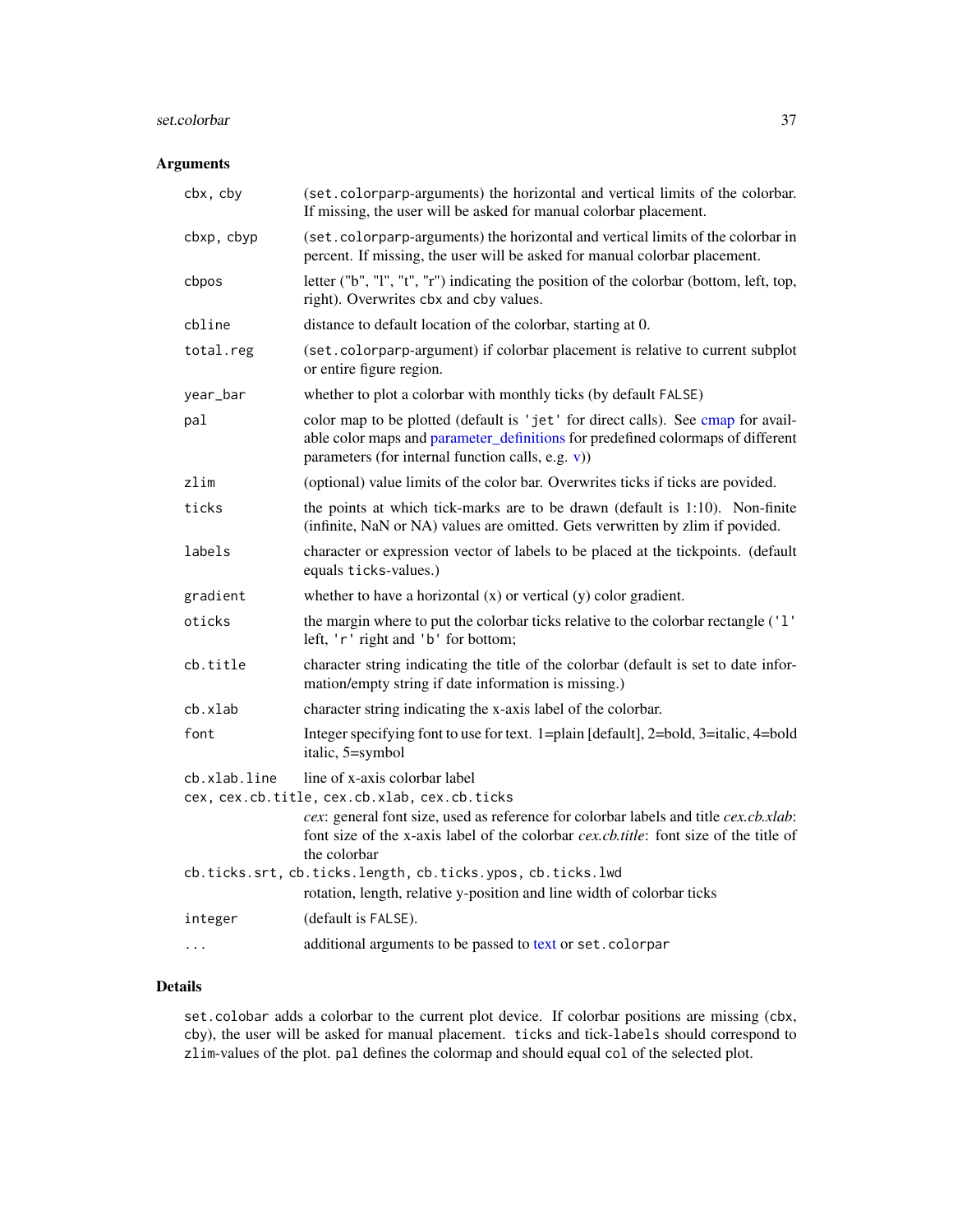#### <span id="page-37-0"></span>Value

a list of colorbar definition vectors: oticks, gradient, cbx and cby. See function argmuments for more details.

#### Author(s)

Robert K. Bauer

# Examples

```
## Example 1: plot colorbars manually
par(mar=c(8,8,8,8))
plot(0.5,0.5,xlim=c(0,1),ylim=c(0,1))
set.colorbar(cbx=c(0, 1), cby=c(-.3, -.4)) # bottom
set.colorbar(cby=c(0, 1), \text{cbx=c}(-.4, -.3)) # left
set.colorbar(cbx=c(0, 1), cby=c(1.2, 1.3)) # top
set.colorbar(cby=c(0, 1), cbx=c(1.2, 1.3)) # right
## Example 2: use cbpos
par(mar=c(8,8,8,8))
plot(0.5,0.5,xlim=c(0,1),ylim=c(0,1))
set.colorbar(cbpos='b') # bottom
set.colorbar(cbpos='l') # left
set.colorbar(cbpos='t') # top
set.colorbar(cbpos='r') # right
## Example 3: interactive placement
# par(mar=c(8,8,8,8))
# plot(0.5,0.5,xlim=c(0,1),ylim=c(0,1))
# cb <- set.colorbar() # interactive
# plot(0.5, 0.5, xlim = c(0,1), ylim = c(0,1))# set.colorbar(cbx=cb$cbx, cby=cb$cby) # reuse stored colorbar positions
```
<span id="page-37-1"></span>

| SpatialCircle | Creates a circle of radius r around a specified point. |  |
|---------------|--------------------------------------------------------|--|
|               |                                                        |  |

#### Description

Returns a SpatialLines object, that defines a circle of radius r around a specified point.

# Usage

SpatialCircle(x,y,r,n=100,proj4str)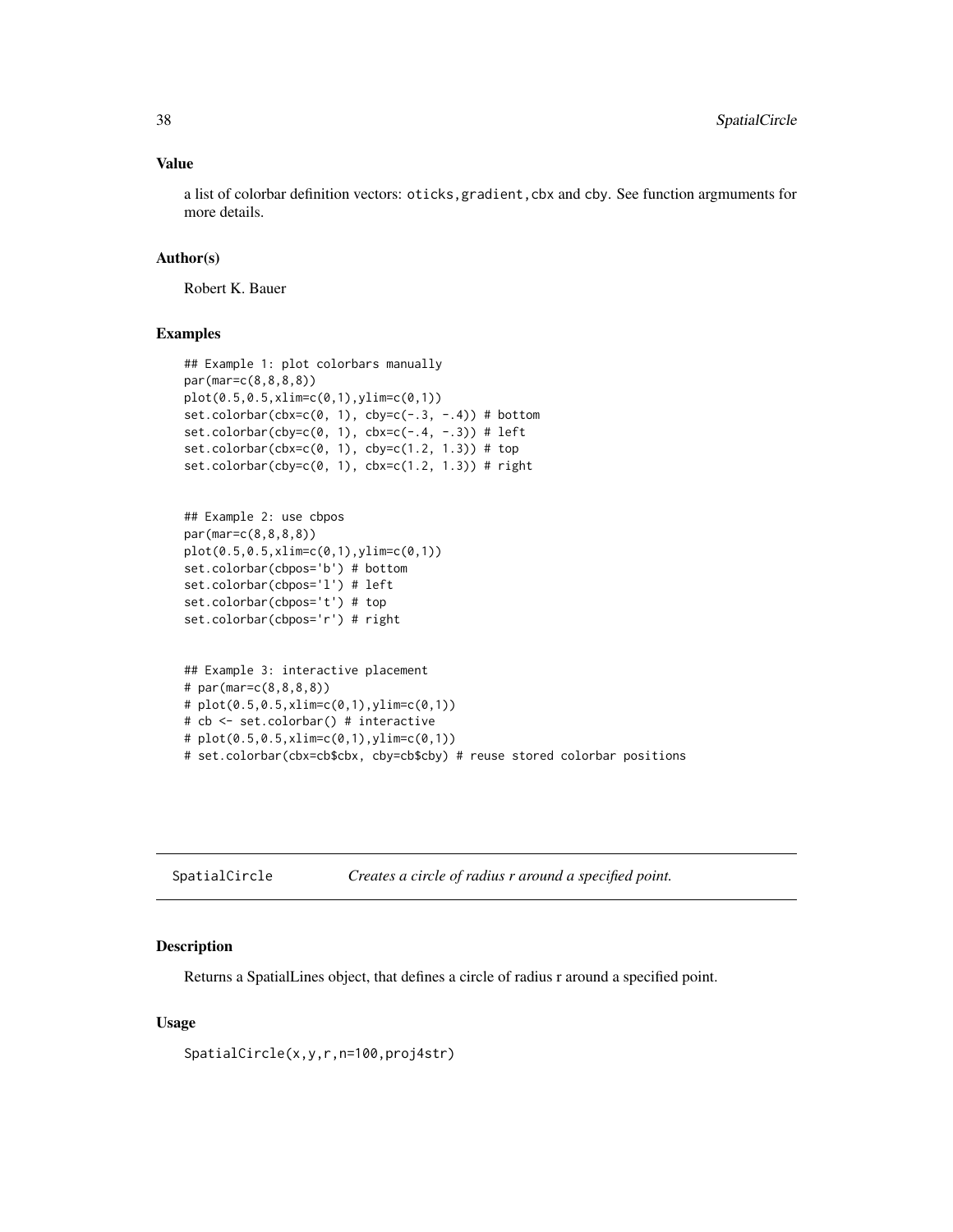<span id="page-38-0"></span>

#### **Arguments**

| x, y     | x and y coordinates of the circle             |
|----------|-----------------------------------------------|
|          | radius (of the same scale as plotting window) |
| n        | precision indicator of the circle.            |
| proj4str | projection string.                            |

# Author(s)

Robert K. Bauer

# See Also

[get.avg.bathy](#page-15-1)

# Examples

```
## Example 1: load & plot bathymetry of the Baltic Sea, defined by longitudes and latidtues
lon <-c(9, 31)lat <-c(53.5, 66)# bathy <- get.bathy(lon=lon, lat=lat, main="Baltic Sea", cbpos='r')
plotmap(lon=lon, lat=lat)
spc \le SpatialCircle(x= 20,y = 57.5,r=1)
plot(spc,add=TRUE)
# get.argv.bathy(c(20, 57.5), radius = 1, bathy = bathy)# get.argv(C(20, 57.5), radius = 1, unit="Km", raster = bathy)
```
<span id="page-38-1"></span>v *Plotting spatial data*

# Description

Plots spatial data (e.g. 2D oceanographic data). Valid input data are objects of class 'Raster' ('RasterLayer', 'RasterStack' or 'RasterBrick'), 'ncdf4' (already loaded netcdf files) or a character strings indicating 'bathy'metric data, 'gz'- or '.nc-files' (netcdf). See also [name\\_split](#page-20-1) for further information on '.gz'-file nomenclature.

### Usage

```
## S4 method for signature 'bathy'
v(obj, v_area, lon, lat, resolution=4, keep=F,
 savename.bathy, folder.bathy=".", adaptive.vals=T, cb.title, show.colorbar=T,...)
## S4 method for signature 'nc'
v(obj, varname, t=1, layer=t, adaptive.vals=T, dates,
```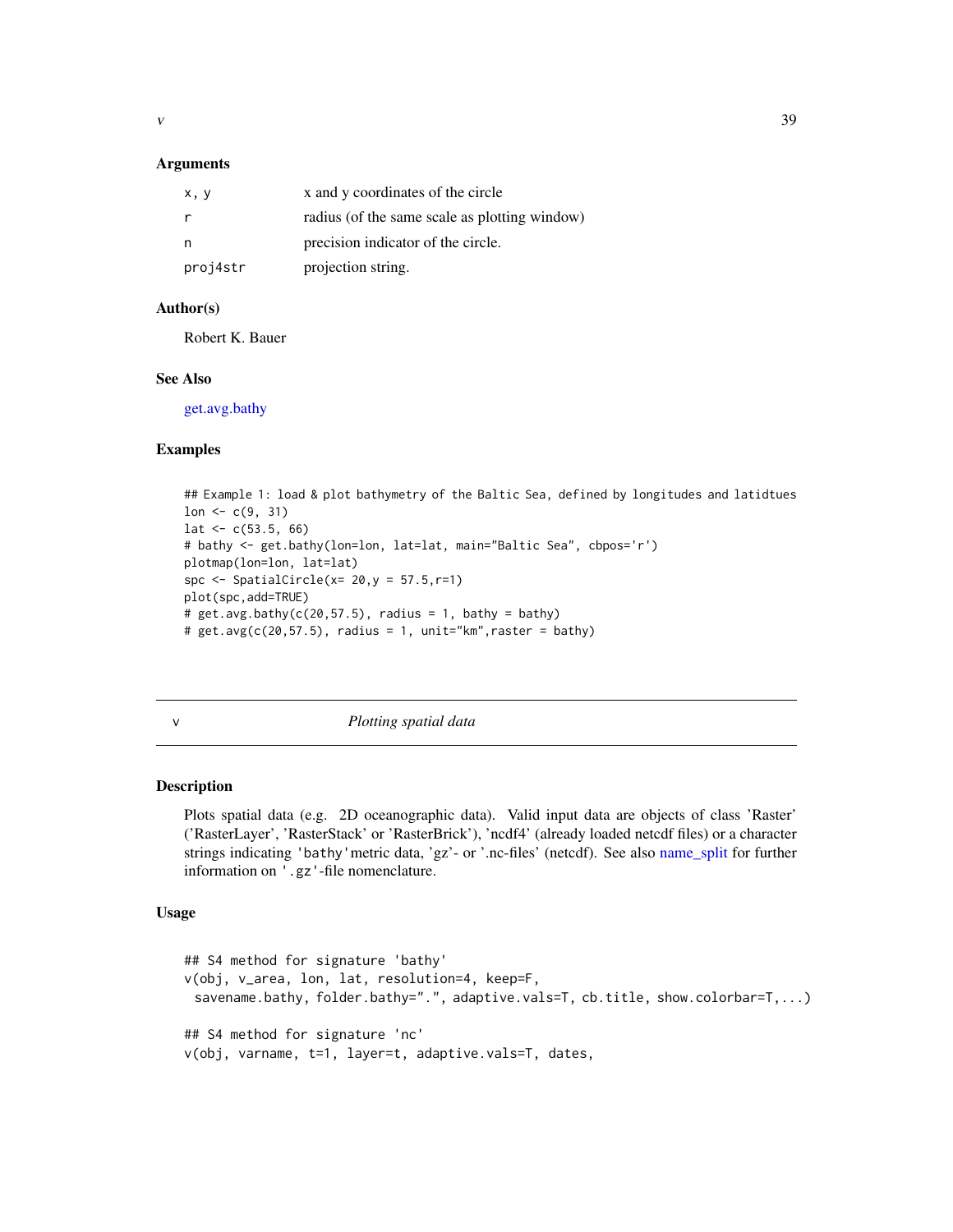```
cb.xlab=varname, lonname="lon", latname='lat', show.colorbar=T ,...)
## S4 method for signature 'ncdf4'
v(obj, varname, t=1, layer=t, adaptive.vals=T, dates,
  cb.xlab=varname, lonname="lon", latname='lat', show.colorbar=T, ...)
## S4 method for signature 'RasterLayer'
v(obj, varname, t=1, layer=t, ...)
## S4 method for signature 'RasterBrick'
v(obj, varname, t=1, layer=t, ...)
## S4 method for signature 'RasterStack'
v(obj, varname, t=1, layer=t, ...)## S4 method for signature 'gz'
v(obj, v_area, adaptive.vals=F, show.colorbar=T,...)
```

| obj           | object of class 'Raster' ('RasterLayer', 'RasterStack' or 'RasterBrick'), 'ncdf4'<br>or a character string indicating, 'bathy' metric data, '.gz'- or '.nc'-files to<br>plot.                                                                                                                                                          |
|---------------|----------------------------------------------------------------------------------------------------------------------------------------------------------------------------------------------------------------------------------------------------------------------------------------------------------------------------------------|
| v_area        | character string identifying the region that should be plotted, or in case of $obj$ ==<br>'bathy', also a Raster* or Extent object. If missing, region is derived from the<br>'.gz'-filename. See region_definitions for area definitions and use add.region<br>to add new regions.                                                    |
| adaptive.vals | sets minimum and maximum z-value according to the '.gz'-files value range.<br>(ATTENTION! minv and maxv are disregarded if set!). (default is TRUE for non-<br>'.gz'-files. If FALSE or not set, default value from the parameter_definitions-<br>dataset will be applied according to the param-value.                                |
| t, layer      | layer/time stemp to select in multi-layer files/objects (e.g. ncdf4, RasterStack).                                                                                                                                                                                                                                                     |
| dates         | vector of type 'character' indicating dates per layer, used to define the title of<br>the colorbar. Argument is omitted for '.gz'-files but date-information is de-<br>rived from the filename. For '.nc'-files or 'ncdf4'-objects, date information is<br>derived from the time-vector. For raster-objects the layer name is applied. |
| varname       | character string indicating the name of the variable to plot. For '.nc'-files or<br>'ncdf4'-objects, this name must correspond to a variable name defined in the<br>file/object. Sets also colorbar-title for non-'.gz'-files if cb.xlab is missing.                                                                                   |
| cb.title      | character string indicating the title of the colorbar (default is set to date infor-<br>mation/empty string if date information is missing.)                                                                                                                                                                                           |
| cb.xlab       | character string indicating the x-axis label of the colorbar and cb. xlab. line<br>its placement line (default is 0). If not defined, it will be set to varname for<br>raster, ncdf4-objects and '.nc'-files or for '.gz'-files to a predefined title in<br>the parameter_definitions-dataset according to the param-value.            |
| lonname       | character string indicating the name of the longitude-variable of ncdf4-objects<br>and '.nc'-files to plot (default is 'lon')                                                                                                                                                                                                          |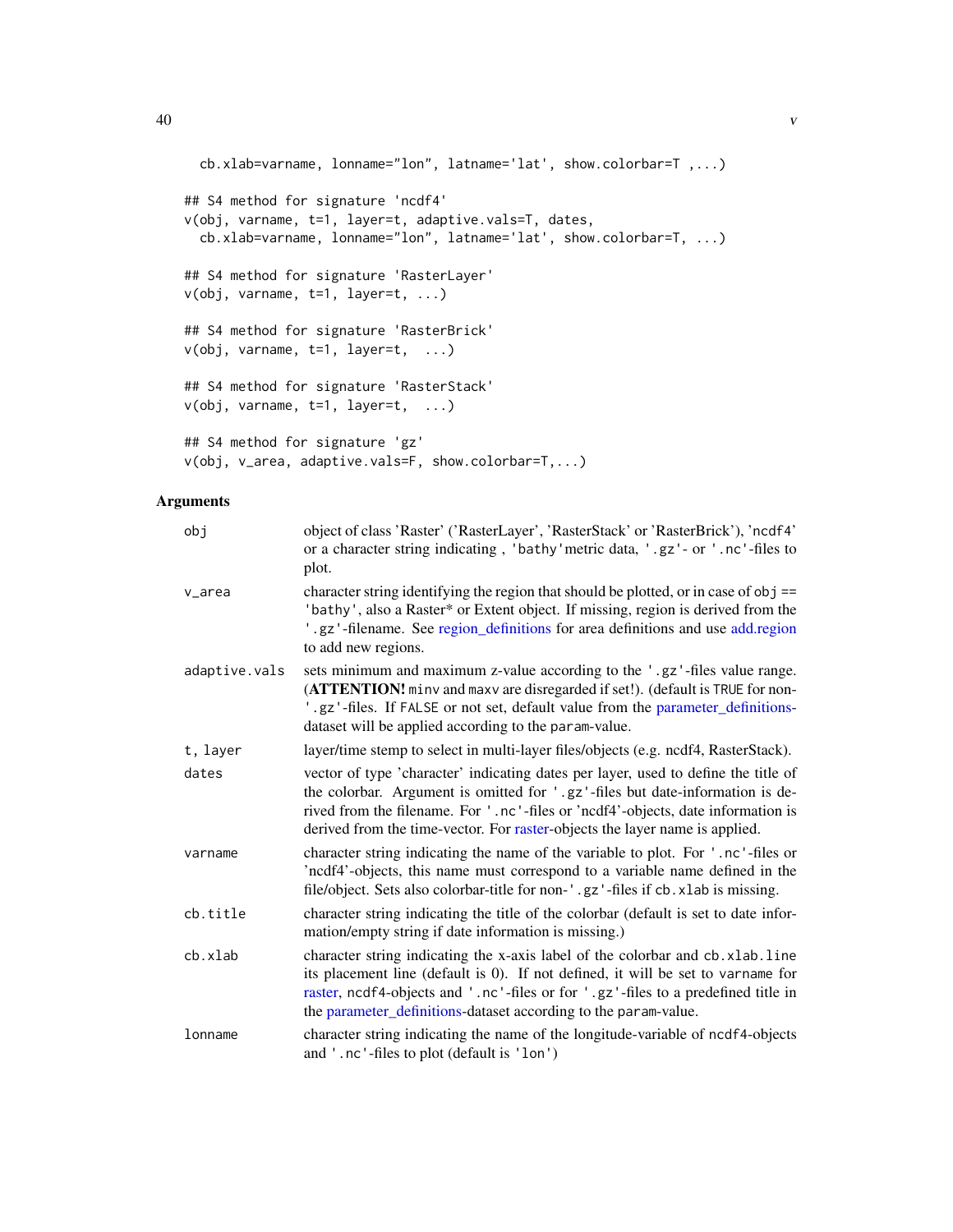<span id="page-40-0"></span>

| latname        | character string indicating the name of the latitude-variable of ncdf4-objects<br>and '.nc'-files to plot (default is 'lat')                                                                                                                                                                                                 |
|----------------|------------------------------------------------------------------------------------------------------------------------------------------------------------------------------------------------------------------------------------------------------------------------------------------------------------------------------|
| lon            | Vector returning longitude coordinates of the area to be plotted, only valable for<br>$obj == 'bathy'.$                                                                                                                                                                                                                      |
| lat            | Vector returning latitude coordinates of the area to be plotted, only valable for<br>$obj == 'bathy'.$                                                                                                                                                                                                                       |
| resolution     | resolution of the bathymetric grid, in minutes (default is 4), only valable for obj<br>$== 'bathy'.$                                                                                                                                                                                                                         |
| keep           | whether to write the data downloaded from NOAA into a file (default is FALSE),<br>only valable for obj == 'bathy'.                                                                                                                                                                                                           |
| savename.bathy | savename for the bathymetric data file, if not specified set to type 'bathy_lon-<br>lat_res.resolution.dat' or 'bathy_v_area_res.resolution.dat', only valable for obj<br>$== 'bathy'.$                                                                                                                                      |
| folder.bathy   | directory where bathymetric data should be saved (default is current working<br>directory), only valable for $obj == 'bathy'.$                                                                                                                                                                                               |
| show.colorbar  | weather a colorbar should be plotted for image plots (default is T).                                                                                                                                                                                                                                                         |
| $\cdots$       | additional arguments to be passed:                                                                                                                                                                                                                                                                                           |
|                | region see v_area.                                                                                                                                                                                                                                                                                                           |
|                | minv, maxv minimum and maximum z-value to be plotted. If not set, default<br>value from the parameter_definitions-dataset will be applied. Argument is<br>overwritten by adaptive.vals and zlim.                                                                                                                             |
|                | replace.na whether missing values should be replaced by minimum values<br>(default is FALSE.)                                                                                                                                                                                                                                |
|                | param character string indicating the parameter name for the dataset treatment.<br>See parameter_definitions for available parameters. For '.gz'-files,<br>param is derived from the filename. For non-'.gz'-files this value is non-<br>obligatory, but can replace the varname-argument and vise versa. See ex-<br>amples. |
|                | main an overall title for the plot: see title.                                                                                                                                                                                                                                                                               |
|                | cbpos letter ("b", "l", "t", "r") indicating the position of the colorbar (bottom,<br>left, top, right). Overwrites cbx and cby values.                                                                                                                                                                                      |
|                | cbx the horizontal limits $(x1, x2)$ of the colorbar. If missing and the value can<br>not be reconstructed by the region information (e.g. v_area, '.gz'-file),<br>the user will be asked for manual colorbar placement.                                                                                                     |
|                | cby the vertical limits $(y1, y2)$ of the colorbar. If missing and the value can not<br>be reconstructed by the region information (e.g. v_area, '.gz'-file), the<br>user will be asked for manual colorbar placement.                                                                                                       |
|                | nticks number of tick marks for the colorbar (default is 5).                                                                                                                                                                                                                                                                 |
|                | pal color map to be plotted (default is the 'jet'-colormap, or in case of '.gz'-<br>files derived from the parameter_definitions-dataset. See cmap for available<br>color maps and parameter_definitions for predefined colormaps for differ-<br>ent parameters.)                                                            |
|                | sidelabels whether an additional y-axis label and title should be added to the<br>plot device (default is FALSE). If TRUE, y-axis label is defined by Ylab, the<br>additional title is derived from the date-information and gives the month<br>information.                                                                 |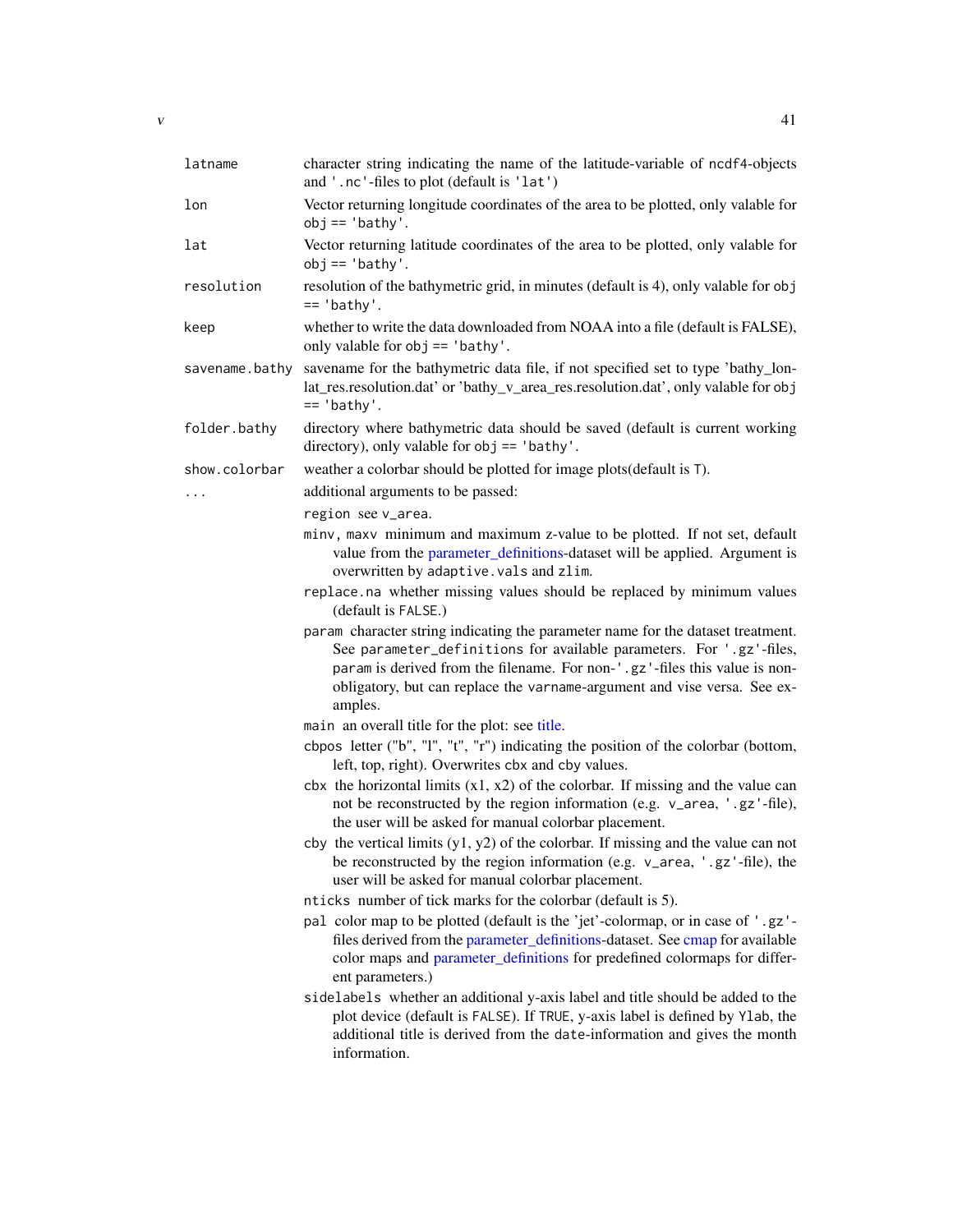- <span id="page-41-0"></span>Ylab an additional title for the y axis (default is date information), only used when sidelabels is set TRUE. Default value is year-information.
- axeslabels whether axeslabels should be shown (default is TRUE, set as 'longitude' and 'latitude')
- subplot whether '.gz'-file will be plotted as a sub plot to an existing plot device (default is FALSE; see: [par\)](#page-0-0)
- width, height the width and height of the plotting window, in inches. For '.gz'-files, default values are derived from the region-name as indicated by the filename. See [region\\_definitions](#page-33-1) for predescribed definitions and use [add.region](#page-2-1) to add new region definitions.
- figdim numeric vector indicating the width and height of the plot device in inches. For '.gz'-files, default values are derived from the region-name as indicated by the filename. Value is overwritten if both, width and height are provided. See [region\\_definitions](#page-33-1) for predescribed definitions and use [add.region](#page-2-1) to add new region definitions.
- xpos integer: initial position of the top left corner of the figure window on the pc-screen, given in pixels. Negative values are from the opposite corner. (default is -1). Disregarded under Mac OS and if Save is set TRUE.
- Save whether the a plot device should be saved automatically as an image file of type fileformat in a folder specified by plotfolder (default is FALSE)
- plotfolder directory where images should be saved (default is current working directory).
- plotname the name of the output file(s). If not set, value will be derived from the provided file information (For '.gz'-files, default plotname is equal to the '.gz'-filename, replacing the '.gz'-fileformat-suffix with the defined image-fileformat.
- fileformat fielformat of image file to be saved (only png and eps are accepted; default is png).
- suffix suffix to be added to the image filename, before the filetype specification (e.g. '...suffix.png').
- v\_image whether an image-plot should be plotted (default is TRUE)
- v\_contour whether contour lines should be plotted (default is FALSE). If levels are specified, v\_contour is set TRUE.
- levels numeric vector of levels at which to draw contour lines.
- contour.labels a vector giving the labels for the contour lines. By default levels are used as labels.
- v\_arrows whether current or wind vectors should be plotted (default is TRUE; Argument is disregarded for non-.gz-files and omitted if non current or wind data-files are provided)
- scale\_arrow scale factor needed for current and wind vector plots (default is 1; Argument is disregarded for non-.gz-files and omitted if no current or wind data-files are provided, indicated by the param-argument (valid param-definitions are: 'uz' and 'vz', for current data, 'wu' and 'wz' for wind data))
- terrain whether the to keep terrain data (default is FALSE). If set FALSE and visualize is TRUE, grid command in [plotmap](#page-27-1) is disabled!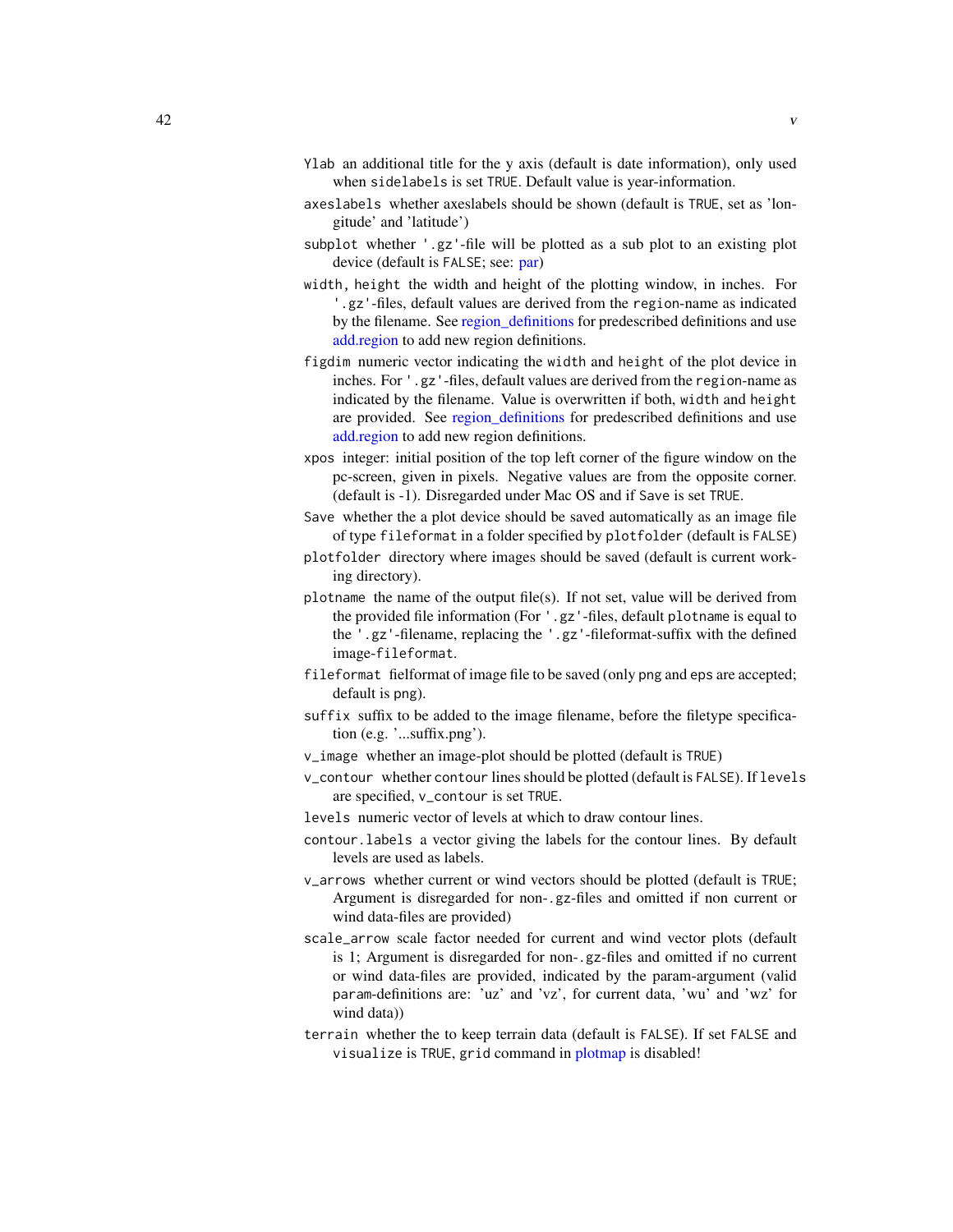- verbose whether the plot information shall be printed in the R-console (by default TRUE)
- ... Additional arguments to be passed to [plotmap](#page-27-1) (bwd, fill, col, border, grid, grid.res, axeslabels, ticklabels, cex.lab, cex.ticks).

#### <span id="page-42-0"></span>Details

v uses the maps and maptools functions to plot the landmask. See [clim\\_plot](#page-9-1) for aligned plots of satallite-data climatologies.

#### Author(s)

Robert K. Bauer

#### References

Bauer, R. K., Stepputtis, D., Grawe, U., Zimmermann, C., and Hammer, C. 2013. Wind-induced variability in coastal larval retention areas: a case study on Western Baltic spring-spawning herring. Fisheries Oceanography, 22: 388-399.

#### See Also

[clim\\_plot](#page-9-1)[,readbin](#page-31-1)[,name\\_split,](#page-20-1)[regions,](#page-32-1)[plotmap,](#page-27-1)[v](#page-38-1)

#### Examples

################## simple example section:

```
## Example 1: load & plot a sample Raster-object
path <- system.file("test_files", package="oceanmap")
load(paste0(path,"/medw4_modis_sst2_4km_1d_20020705_20020705.r2010.0.qual0.Rdata"),verbose=TRUE)
dat <- raster::crop(dat,extent(c(0,10,40,44))) ## crop data, xlim/ylim not yet implemented in v()
print(dat)
v(dat, main="Raster-object", cbpos='r')
```

```
## Example 2: load & plot sample netcdf-file ('.nc'-file)
nfiles <- Sys.glob(paste0(path,'/*.nc')) # load list of sample-'.nc'-files
head(nfiles)
```

```
### option a) load netcdf-file with ncdf4-package and plot it
library('ncdf4')
ncdf <- nc_open(nfiles[1])
# print(ncdf)
# v(obj = ncdf, cbpos="')
```

```
### option b) load and plot netcdf-file as RasterStack object
# nc <- nc2raster(nfiles[1])
# v(nc,cbpos="r") # plot RasterStack object
```

```
### option c) plot netcdf-file directly
# v(nfiles[1], cbpos="r")
```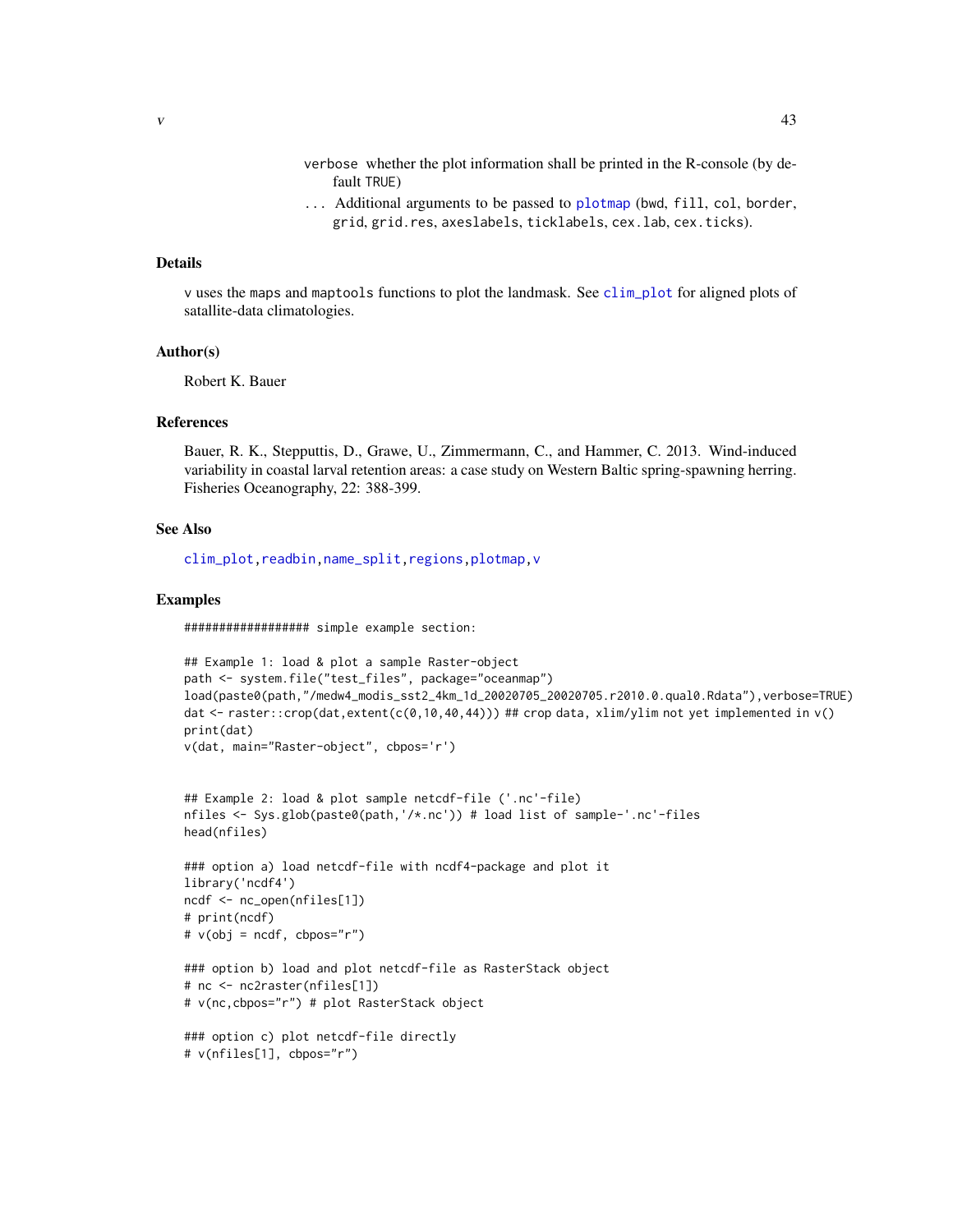#

#

```
# v(nfiles[1], cbpos="r", replace.na=TRUE)
###### plot multiple layers:
# par(mfrow=c(2,2))# v(nfiles[1], t=1:4, cbpos="r", replace.na=TRUE, subplot = TRUE)
# ## Example 2: load & plot bathymetry data from the NOAA-ETOPO1 database
# par(mfrow=c(2,1))# bathy <- get.bathy("medw4", terrain=T, res=3, keep=T, visualize=T, subplot = TRUE, grid=F)
# # load('bathy_medw4_res.3.dat',verbose = T); bathy <- h
# v(bathy, param="bathy", subplot = TRUE, terrain=F, levels=c(200,2000)) # show contours
# ## b) only contour lines:
# par(mfrow=c(1,2))
# h <- get.bathy("lion",terrain=F,res=3, visualize=T,
# subplot=T, v_image = FALSE, levels=c(200,2000))
# ## use v-function for same plot but on subregion:
# v(h,v_area = "survey", param="bathy",
# subplot=T, v_image = FALSE, levels=c(200,2000))
## Example 3: plot sample-'.gz'-file
gz.files <- Sys.glob(paste0(path,'/*.gz'))
# v(gz.files[2]) ## plot content of gz-file
## Example 4: load sample-'.gz'-file manually as Raster-object and plot it
obj <- readbin(gz.files[2],area='lion')
# par(mfrow=c(1,2))
# v(obj,param="sst",subplot = TRUE)
# v(obj, param="Temp", subplot = TRUE) ## note unset "pal" (colormap) for unkown "param"-values!
## Example 5: available color maps
data('cmap') # load color maps data
names(cmap) # list available color maps
gz.files <- Sys.glob(paste0(path,'/*.gz'))
# figure(width=15,height=15)
# par(mfrow=c(4,5))
# for(n in names(cmap)) v(gz.files[2], v_area='lion', subplot=TRUE,
# pal=n, adaptive.vals=TRUE, main=n)
## define new color maps from blue to red to white:
n <- colorRampPalette(c('blue','red','white'))(100)
# v(gz.files[2], v_area='lion', subplot=TRUE,
# pal=n, adaptive.vals=TRUE, main="own colormap")
```

```
## Example 6: available parameters
data(parameter_definitions)
```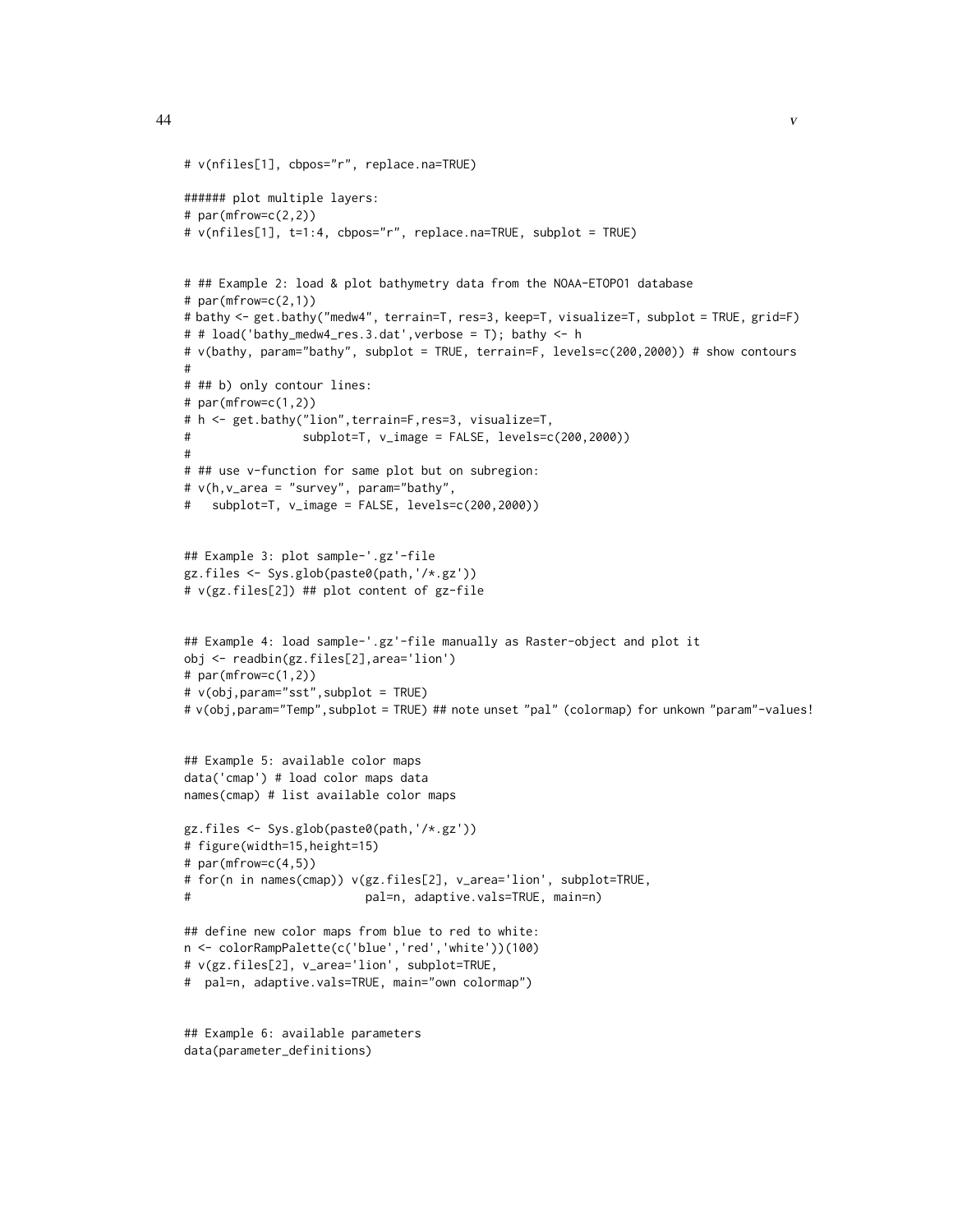```
\mathbf{v} and \mathbf{v} and \mathbf{v} and \mathbf{v} and \mathbf{v} and \mathbf{v} and \mathbf{v} and \mathbf{v} and \mathbf{v} and \mathbf{v} and \mathbf{v} and \mathbf{v} and \mathbf{v} and \mathbf{v} and \mathbf{v} and \mathbf{v} and \mathbf{v} and
```

```
names(parameter_definitions)
# ?parameter_definitions
# figure(width=12, height=6.2)
# par(mfrow=c(2,3))
# v('*sst2*707*',v_area="medw4",main="sst", folder=path, subplot=TRUE)
# v('*chla*531*',v_area="medw4",main="chla", folder=path, subplot=TRUE)
# v('*chlagrad*',v_area="medw4",main="chlagrad",folder=path, subplot=TRUE)
# v('*p100*',v_area="medw4",main="p100 (oceanic fronts)",folder=path, subplot=TRUE)
# v('*sla*',v_area="medw4",main="sla",folder=path, subplot=TRUE)
# h <- get.bathy("medw4",visualize=TRUE,terrain=F,res=4, subplot=TRUE,main="bathy")
################## advanced example section:
## Example I: plot bathymetry using a v_area-keyword
## requires server connection!
# par(mfrow=c(2,1))# v("bathy","lion",res=4, keep=TRUE,border='grey',subplot=TRUE,
# main='Gulf of Lions bathymetry',cb.title="resolution 4 min")
# v("bathy","lion",res=1, keep=TRUE,border='grey',subplot=TRUE,
# cb.title="resolution 1 min") # can take some time depending on server connection!
## Example II: plot bathymetry of the Baltic Sea defined by longitude and latidtue coordinates
## requires server connection!
lon <-c(9, 31)lat \leq c(53.5, 66)
#v("bathy",lon=lon,lat=lat,main="Baltic Sea")
## Example III: plot landmask of the Baltic Sea defined by an extent- or raster-object
## requires server connection!
library('raster')
ext <- extent(lon,lat)
# v("bathy",ext,main="Baltic Sea",res=4,levels=200) # extent-object
## Example IV: plot '.gz'-files, following default plot-procedure
check_gzfiles(folder=path) # return file summary-table
gz.files <- Sys.glob(paste0(path,'/*.gz')) # load sample-'.gz'-files
# v(gz.files[1:4])
# v(gz.files[4],bwd=2)
## Example V: plot climatologies from '.gz'-files
## (ATTENTION: not working for non-'gz'-files, requiring ImageMagick)
# clim_plot('*1s*.gz' ,folder = path,bwd=0.7,adaptive.vals=TRUE,plotname="seasonal_climatology.png")
## Example VI: plot subregion of gz-files as subplots
```

```
# graphics.off()
```

```
# par(mfrow=c(2,1))
```

```
# v(gz.files[1:2],v_area='lion',subplot=TRUE) # run ?region_definitions to see predefined regions
```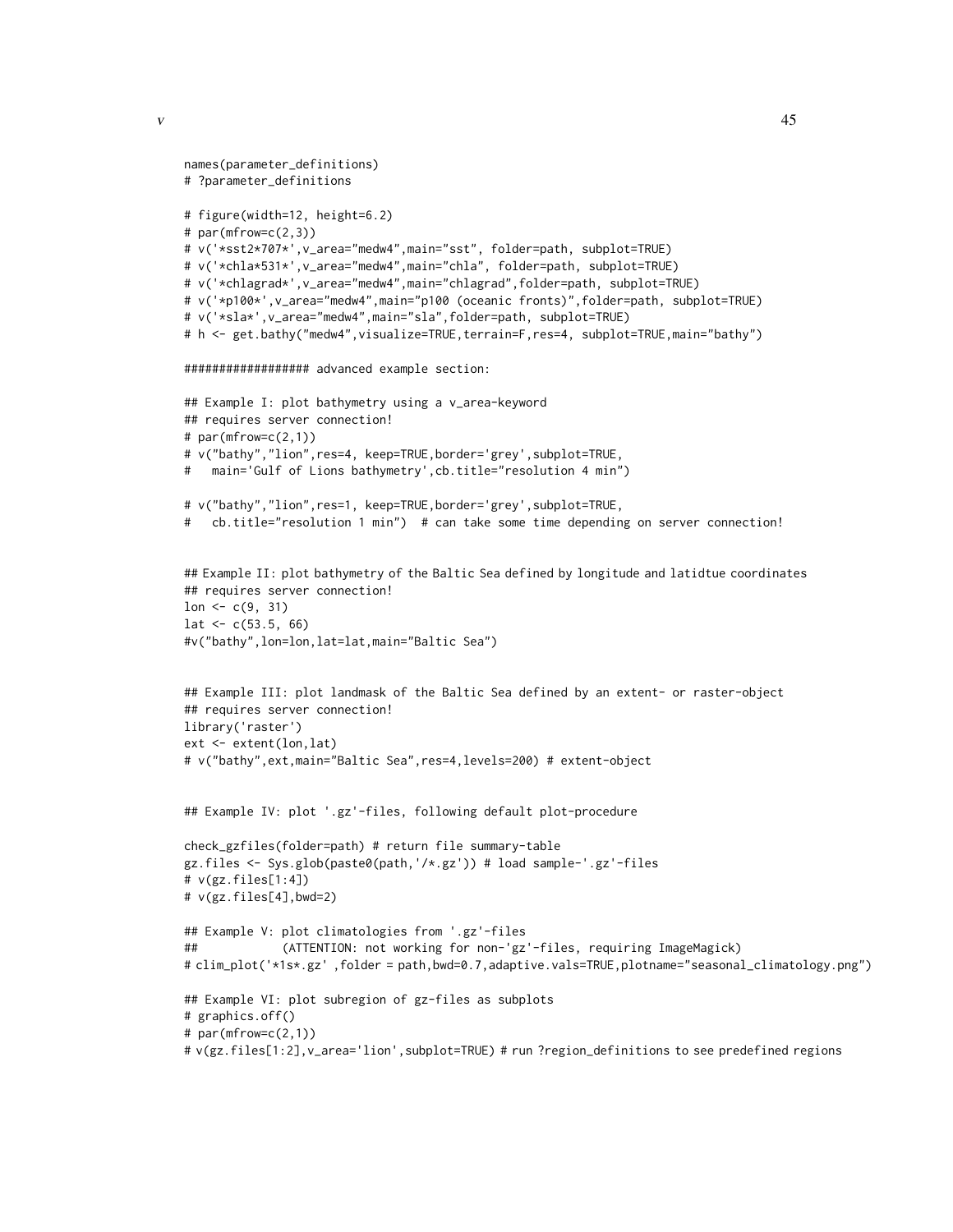```
## Example VII: plot subregion of raster file
# all manual:
obj <- readbin(gz.files[2],area='lion')
dev.new()
ticks <- seq(20,30,5)
par(mar=c(5,4,5,8))
image(obj,zlim=range(ticks),col=cmap$jet)
plotmap('lion',add=TRUE) # add landmask
# set.colorbar(ticks=ticks,cb.title='cb.title',cb.xlab='cb.xlab')
## using v, reconstructing region information
# obj <- readbin(gz.files[2],area='lion')
# v(obj,varname="sst2",cb.title='cb.title',cb.xlab='cb.xlab')
# using v for another subregion
ncorse <- crop(obj,extent(6,9,40,42))
# v(ncorse,grid.res=1)
# v(ncorse,zlim=c(20,30),cbx=c(8.3,8.9),cby=c(40.7,40.8)) # skipping colorbar widget
## Example VIII: Add region by supplying raster-object, colorbar positions and running the widget
#add.region(ncorse,cbx=c(8.3,8.9),cby=c(40.7,40.8))
## Example IX: plot netcdf-files ('.nc'-files)
nfiles <- Sys.glob(paste0(path,'/*.nc')) # load sample-'.nc'-files
head(nfiles)
## plot herring larval dispersal from Bauer et al. (2013)
# par(mfrow=c(2,2))
# v(nfiles[1], subplot=TRUE, t=1:4,minv=0, maxv=1000, adaptive.vals=FALSE, replace.na=TRUE)
# par(new=TRUE,mfrow=c(1,1))
# empty.plot(main='herring larval dispersal in the Greifswald lagoon, Germany')
# mtext('see Bauer et al. (2013) as reference')
```

```
# plot bathymetric data (obtained from the Leibniz Institute for Baltic Sea Research Warnemuende)
# v(nfiles[2],varname='bathymetry') # following default plot-procedure
```

```
# v(nfiles[2],varname='bathymetry',pal='haxbyrev',Log=TRUE, cb.xlab='depth [log m]',levels=50)
```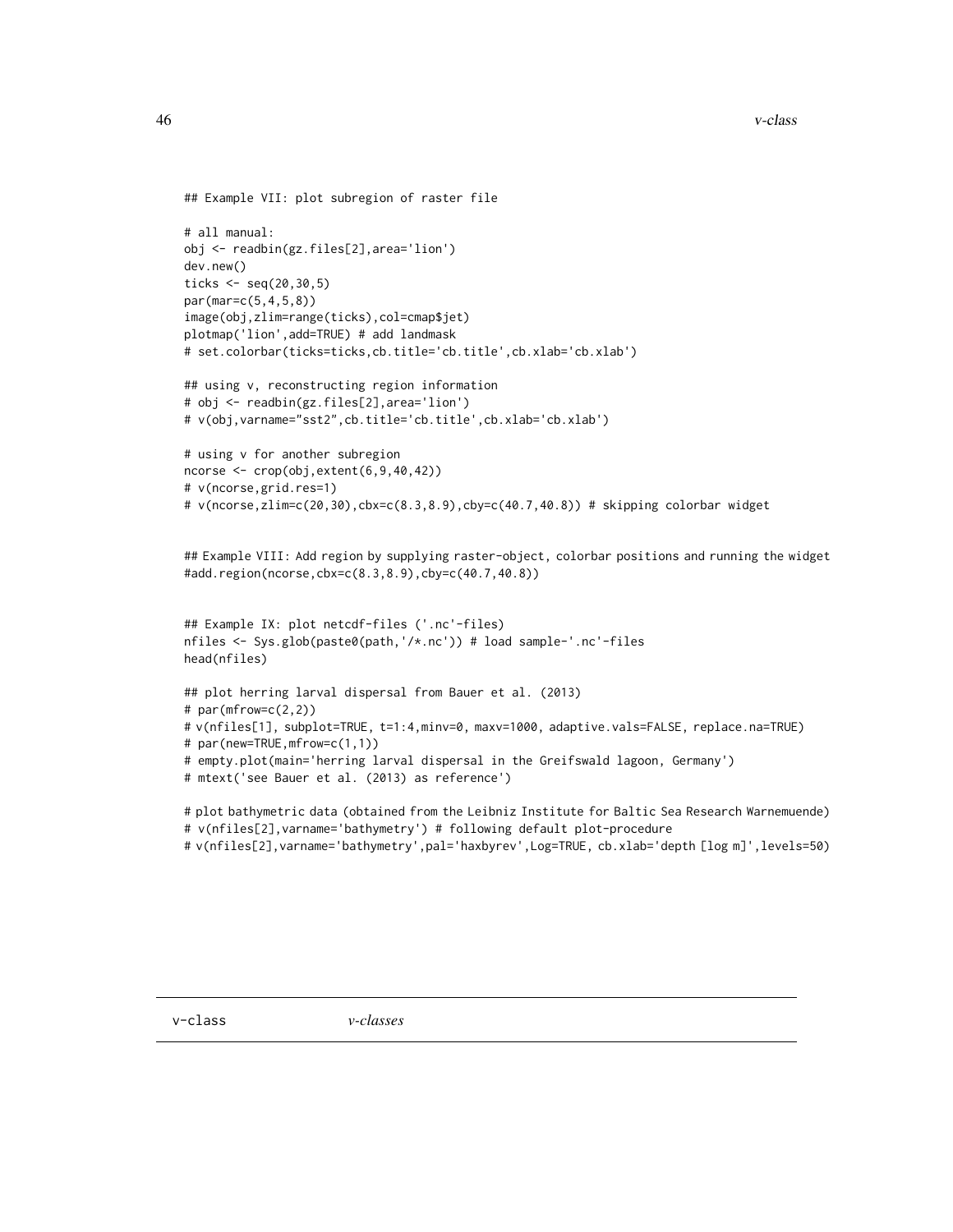#### <span id="page-46-0"></span>writebin 47

# Description

internal dummy classes used by [v.](#page-38-1)

<span id="page-46-1"></span>writebin *Saves geographic data as byte file (*'.gz'*)*

# Description

Saves geographic data as byte file, in gzip compressed format ('.gz'). ATTENTION!! Only 2D (one layer) can be stored!

#### Usage

writebin(satdata,filename,folder,param)

#### Arguments

| satdata  | one layer-raster-object or matrix holding spatial data.                                                                          |
|----------|----------------------------------------------------------------------------------------------------------------------------------|
| param    | character string indicating the parameter name for the dataset treatment. See<br>parameter_definitions for available parameters. |
| filename | character string naming the '.gz'-file to be created.                                                                            |
| folder   | character string indicating the target directory.                                                                                |

# Author(s)

Robert K. Bauer

#### See Also

[readbin,](#page-31-1) [regions,](#page-32-1) [crop,](#page-0-0) [raster2matrix,](#page-30-1) [param\\_unconvert](#page-26-1)

```
## Example for selecting wrong area definition when saving files
path <- system.file("test_files", package="oceanmap")
gz.files <- Sys.glob(paste0(path,'/*.gz')) # load sample-'.gz'-files
v(gz.files[1])
fname <- name_split(gz.files[1])
param <- fname$parameter
```

```
gz <- readbin(gz.files[1])
dim(gz)
v(gz.files[1])
```

```
### reset region name
fname$area <- 'med9'
fname <- name_join(fname)
# writebin(gz,fname,folder=path,param=param)
```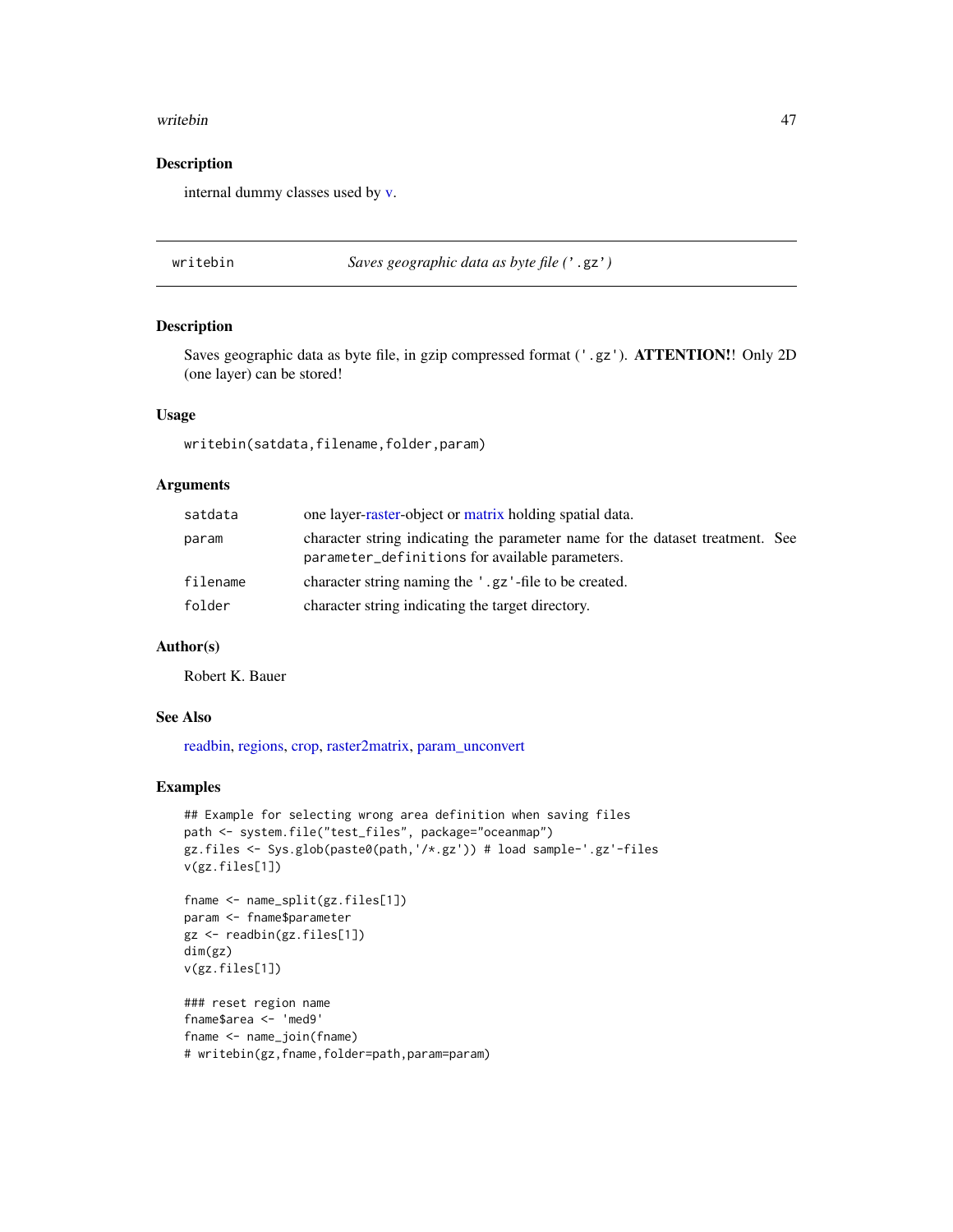48 writebin

```
# v(fname)
# system(paste('rm', fname))
### multi layer raster file
gz2 <- stack(gz,gz)
# writebin(gz2,rep(gz.files[1],2),folder=path,param) # error message since multi layer
# writebin(gz,gz.files[1],folder=path,param) # single layer raster file
# v(gz.files[1])
```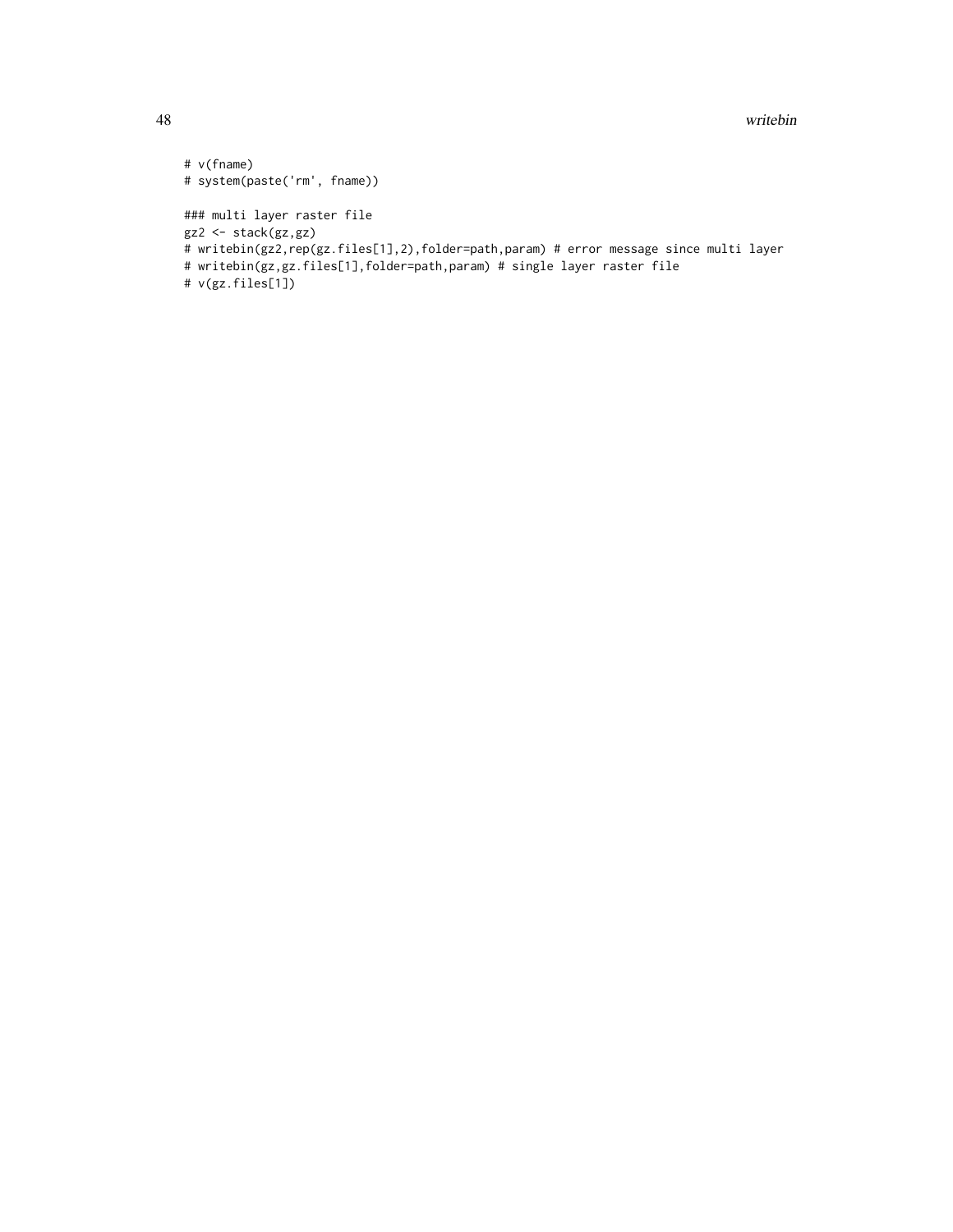# <span id="page-48-0"></span>**Index**

∗Topic bathymetry get.avg.bathy, [16](#page-15-0) get.bathy, [17](#page-16-0) SpatialCircle, [38](#page-37-0) v, [39](#page-38-0) ∗Topic circle get.avg.bathy, [16](#page-15-0) SpatialCircle, [38](#page-37-0) ∗Topic colorbar cmap, [12](#page-11-0) set.colorbar, [36](#page-35-0) ∗Topic data extraction get.avg.bathy, [16](#page-15-0) SpatialCircle, [38](#page-37-0) ∗Topic image plot get.bathy, [17](#page-16-0) set.colorbar, [36](#page-35-0) v, [39](#page-38-0) ∗Topic parameter\_definitions param\_convert, [27](#page-26-0) parameter\_definitions, [26](#page-25-0) readbin, [32](#page-31-0) writebin, [47](#page-46-0) ∗Topic region\_definitions add.region, [3](#page-2-0) area\_extrac, [6](#page-5-0) delete.region, [13](#page-12-0) region\_definitions, [34](#page-33-0) ∗Topic widget set.colorbar, [36](#page-35-0) .get.worldmap, [2](#page-1-0) add.region, [3,](#page-2-0) *[6](#page-5-0)*, *[11](#page-10-0)*, *[13,](#page-12-0) [14](#page-13-0)*, *[18](#page-17-0)*, *[25](#page-24-0)*, *[28](#page-27-0)*, *[32](#page-31-0)[–35](#page-34-0)*, *[40](#page-39-0)*, *[42](#page-41-0)* area\_extrac, [6](#page-5-0) bathy-class *(*v-class*)*, [46](#page-45-0)

bindate2main *(*bindate2Title*)*, [7](#page-6-0) bindate2Title, [7](#page-6-0) bindate2ylab *(*bindate2Title*)*, [7](#page-6-0) check\_gzfiles, [8,](#page-7-0) *[9](#page-8-0)*, *[21,](#page-20-0) [22](#page-21-0)* check\_ts, *[9](#page-8-0)*, [9](#page-8-0) clim\_plot, [10,](#page-9-0) *[12](#page-11-0)*, *[43](#page-42-0)* close\_fig, [11,](#page-10-0) *[16](#page-15-0)*, *[25](#page-24-0)* cmap, *[10](#page-9-0)*, [12,](#page-11-0) *[37](#page-36-0)*, *[41](#page-40-0)* cmap\_topo *(*cmap*)*, [12](#page-11-0) crop, *[6](#page-5-0)*, *[32](#page-31-0)*, *[47](#page-46-0)* data.frame, *[21,](#page-20-0) [22](#page-21-0)* delete.region, *[5](#page-4-0)*, [13,](#page-12-0) *[28](#page-27-0)*, *[33,](#page-32-0) [34](#page-33-0)* empty.plot, [14](#page-13-0) extent, *[3,](#page-2-0) [4](#page-3-0)*, *[28](#page-27-0)* fields, *[32](#page-31-0)* figure, *[11,](#page-10-0) [12](#page-11-0)*, [15,](#page-14-0) *[25](#page-24-0)* get.avg *(*get.avg.bathy*)*, [16](#page-15-0) get.avg.bathy, [16,](#page-15-0) *[39](#page-38-0)* get.bathy, *[12](#page-11-0)*, [17,](#page-16-0) *[18](#page-17-0)*, *[25](#page-24-0)* get.gz.info *(*name\_split*)*, [21](#page-20-0) gz-class *(*v-class*)*, [46](#page-45-0) image, *[12](#page-11-0)* image.plot, *[12](#page-11-0)*, *[32](#page-31-0)* internal.datasets, [19](#page-18-0) matrix, *[32](#page-31-0)*, *[47](#page-46-0)* matrix2raster, [19](#page-18-0) medm9\_proj *(*internal.datasets*)*, [19](#page-18-0) name\_join, [20,](#page-19-0) *[22](#page-21-0)* name\_split, *[7](#page-6-0)*, *[9](#page-8-0)*, *[11](#page-10-0)*, *[21](#page-20-0)*, [21,](#page-20-0) *[22](#page-21-0)*, *[39](#page-38-0)*, *[43](#page-42-0)* nc-class *(*v-class*)*, [46](#page-45-0) nc2raster, [23](#page-22-0) nc2time, [24](#page-23-0) ncdf4-class *(*v-class*)*, [46](#page-45-0) oceanmap, [25](#page-24-0) par, *[42](#page-41-0)*